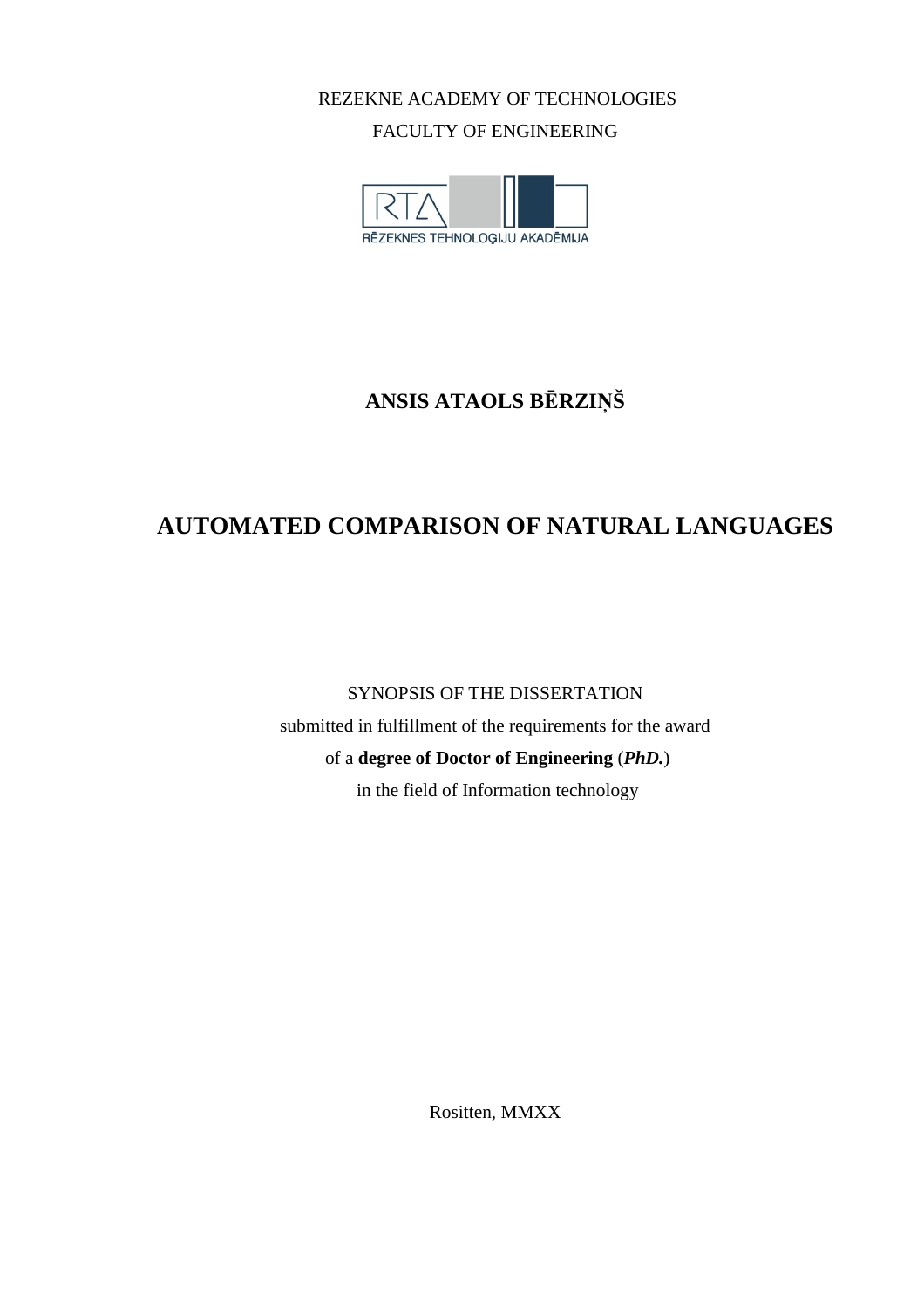The research was carried out at:

### **Rezekne Academy of Technologies Faculty of Engineering**,

### **University of Latvia, Faculty of Physics and Mathematics**

from year 2003 to 2020.

Dissertation director:

## **Artis Teilāns**

Dr. sc. ing., professor at the Department of Computer Science and Mathematics, Faculty of Engineering, Rezekne Academy of Technologies

Partial co-advisors:

## **Pīters Grabusts**

Dr. sc. ing., professor at the Department of Computer Science and Mathematics, Faculty of Engineering, Rezekne Academy of Technologies

#### **Mats Blomberg**

retired researcher at the Division of Speech, Music and Hearing (TMH), KTH Royal Institute of Technology in Stockholm

#### **Lukáš Burget**

doc. Ing., Ph. D., associate professor at the Department of Computer Graphics and Multimedia, Faculty of Information Technology, Brno University of Technology

**NB** This is just a synopsis! In case you really want to understand the topic completely, it's recommended to read the full DISSERTATION.

Submitted for defence to the Promotional Council in the field of Information Technology of the Rezekne Academy of Technologies in year 2020.

© *Ansis Ataols Bērziņš*, MMIII-MMXX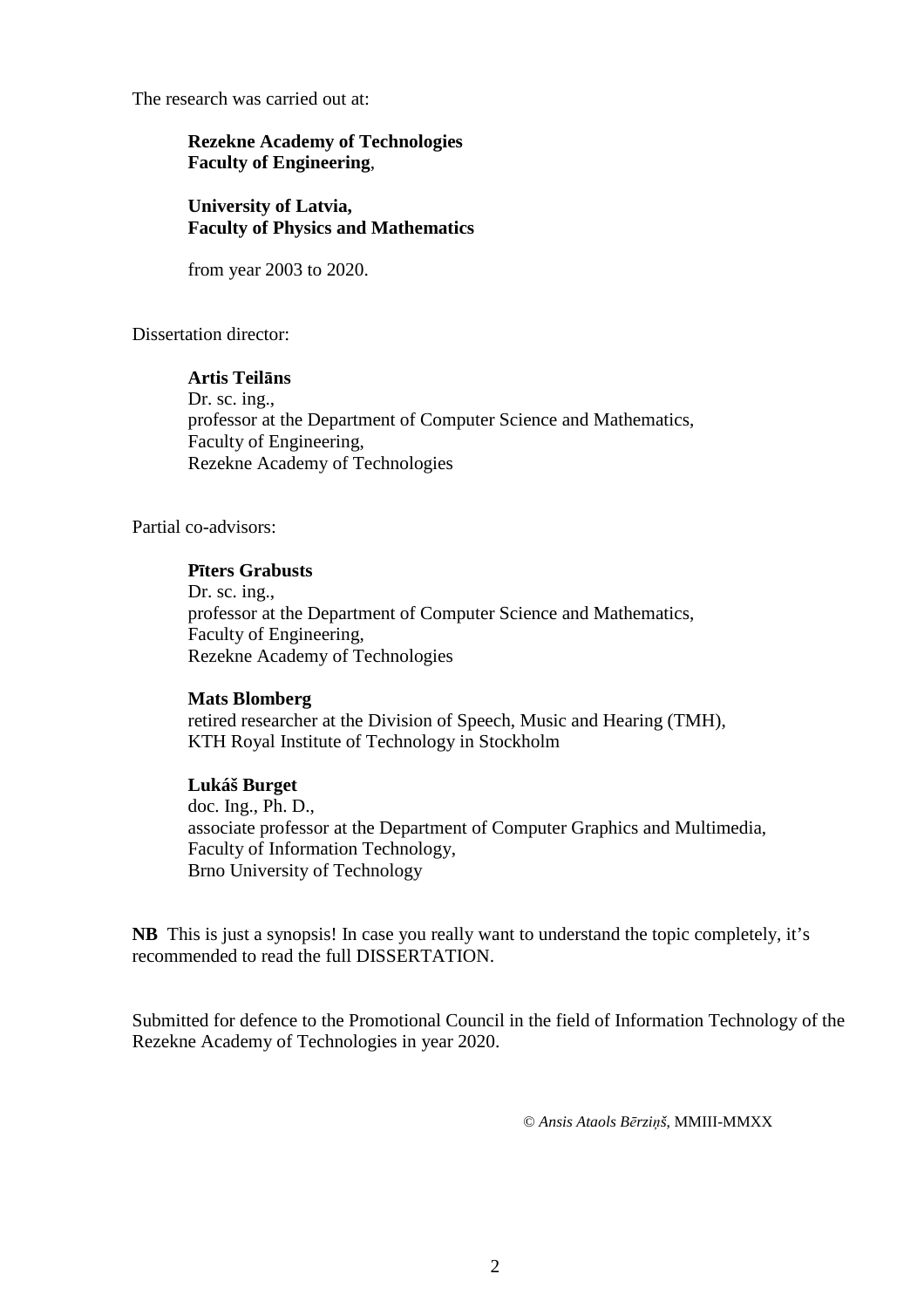# **Content**

| Preface                                                                         | $\overline{4}$ |
|---------------------------------------------------------------------------------|----------------|
| 1 <sup>1</sup> . Introduction. Problem description, reasons. Possible solutions | 8              |
| I Work with text data in phonetic transcription                                 |                |
| 3. Method of n-grams for integral, non-parallel texts                           | 11             |
| 4. Space of phonemes. Concept. Realisation in Latvian dialects                  | 13             |
| 5. Method of edit distances for parallel sets of words (vocabularies)           | 17             |
| II Work with speech data in sound recordings                                    |                |
| 8. Method of phoneme recognisers for full-size recordings                       | 19             |
| 9. Method of hidden Markov models for full-size recordings                      | 21             |
| 10. Method of i-vectors for full-size recordings                                | 24             |
| 11. Method of Gaussian mixture models for full-size recordings                  | 26             |
| <b>III Verification</b>                                                         |                |
| 12. Verification of the results by expert evaluation method                     | 31             |
| Afterwords                                                                      | 34             |
| References                                                                      | 35             |

<sup>&</sup>lt;sup>1</sup> The original numbering of the dissertation is kept in the synopsis.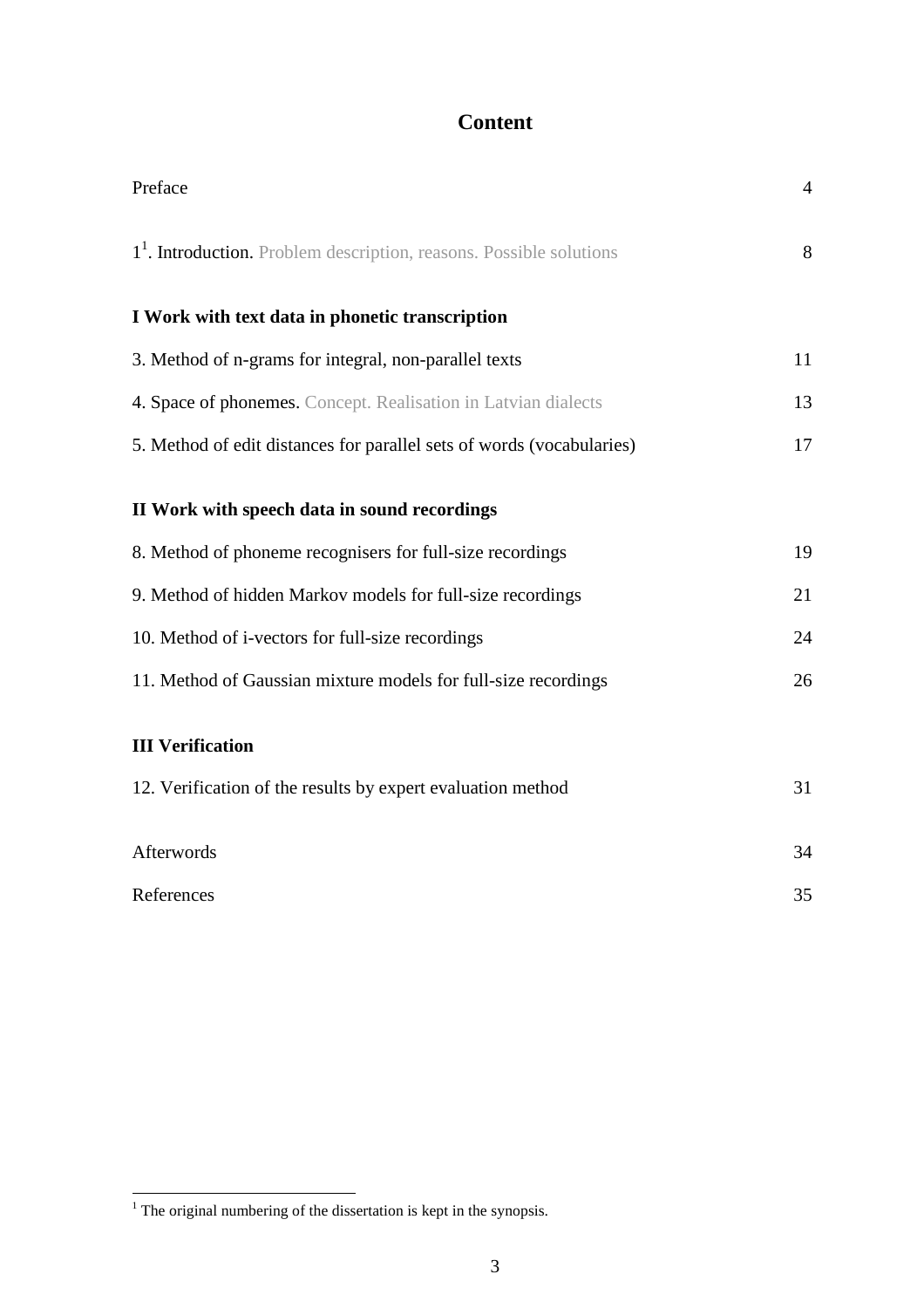# **Preface**

We have outlined our path to the topic of the work and its solution in the introduction, while the formal side of our message is presented here – in the preface.

 It should be noted that, although the dissertation is presented for defense in the field of engineering, the study itself is completely interdisciplinary and could be defended in computer science, applied mathematics or linguistics as well. The classification and categorisation of such cross-sectoral works generally depends on a local academic tradition.

 The **specificity of the work** is the adaptation of methods used in other fields of computational linguistics<sup>2</sup> to the field of linguometry or dialectometry.

The **topicality of the work** is determined by its timelessness: speculations on proximity of languages and resulting political consequences have been actual throughout periods of development of humanity, during which people felt a national self-confidence and its linkage with a language. At the beginning of the XX century, with the widespread formation of nationstates, this issue has become particularly topical, and in the XXI century its topicality has not decreased.

 The **goal of the** present **work** is development of methods that would allow to quantify a degree of proximity of natural languages. In a case of successful implementation this assessment should meet certain requirements:

 - it must be a metric, ie., fulfill the axioms of symmetry, triangle and identity or nondegeneracy;

- it must comply with socially intuitive notions of language proximity (which in most cases correspond to linguistically analytical views too);

 - it must be applicable to as wide a range of languages as possible, preferably to all natural human languages;

- the cost of preparation of input data must be as low as possible, especially in the meaning of manual work.

The following **tasks** were set and solved in order to achieve the goal:

- finding and selecting input data formats, defining data preparation requirements;
- selection and adaptation of algorithms of methods;
- collection and preparation of pilot data;
- testing and evaluation of methods.

The dissertation **consists** of an introduction and three parts, the first dealing with phonetic transcriptions, the second dealing with speech recordings and the third one dealing with verification of all the results. Two first parts are divided into several chapters, most chapters – in several sub-chapters.

The **main results** of the scientific work:

- appropriate input data types have been selected and technical requirements they have to meet have been defined;

- a dialect speech corpus has been manually collected and created;

- six independent, different methods of distance measurement have been developed:
	- method of n-grams for integral, non-parallel texts (see Chapter 3);
	- method of edit distances for parallel sets of words (see Chapter 5);

<sup>&</sup>lt;sup>2</sup> Off course, we see the computational linguistics as a superset that encompasses natural language processing and language technology.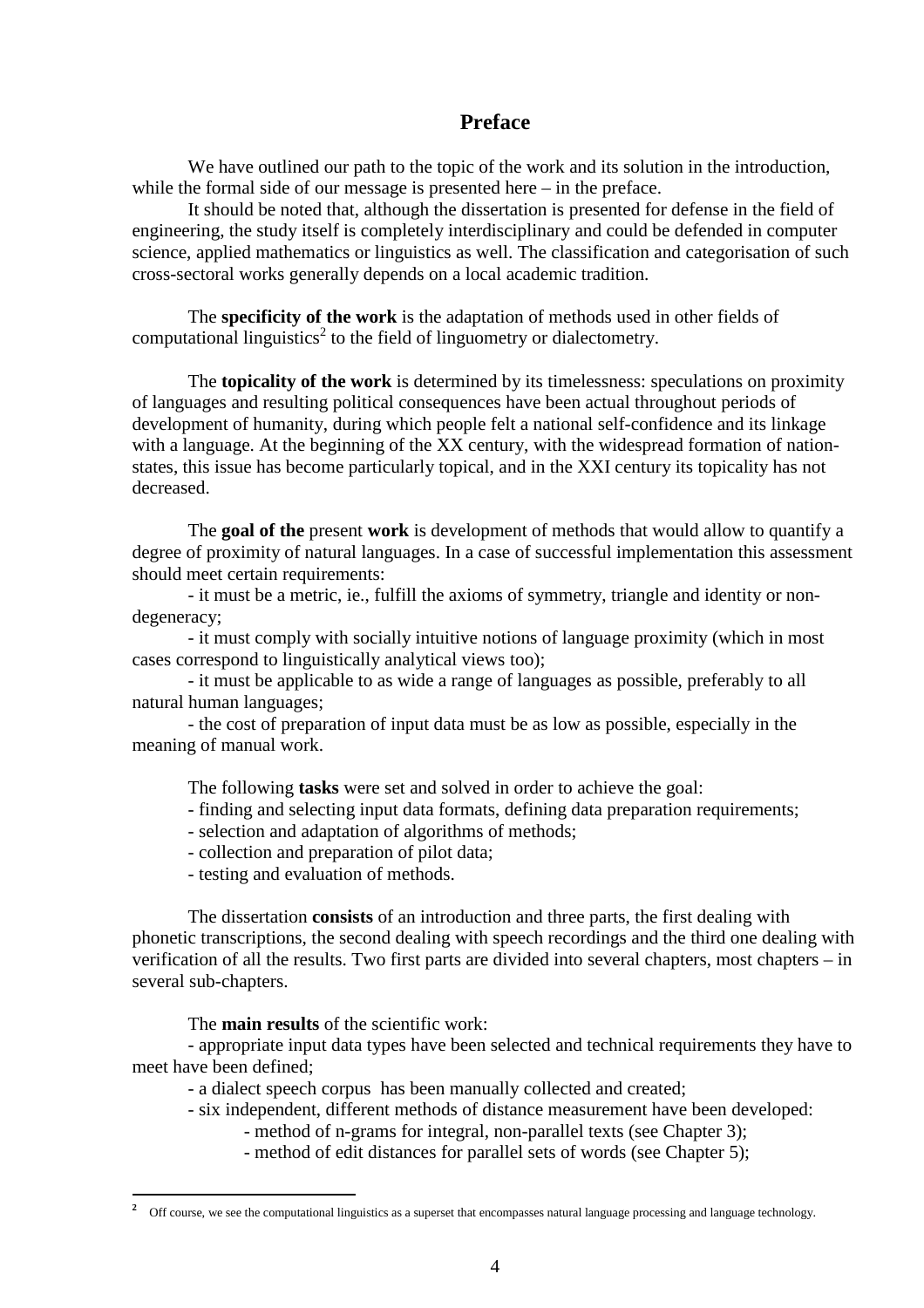- method of phoneme recognisers (see Chapter 8);
- method of hidden Markov models for full-size recordings (see Chapter 9);
- method of i-vectors for full-size recordings (see Chapter 10);
- method of Gaussian mixture models for full-size recordings (see Chapter 11);

- software to implement these methods has been adapted and developed;

- verification and comparison of the results has been carried out;

- significant scientific intermediate results have been obtained, such as newly developed space of phonems (see Chapter 4) and hierarchical choices metrics (see Chapter 12).

#### The work is **scientifically innovative** because:

 - although the issue of proximity of languages has flurried people's minds as such already for a long time, and in recent decades there have been scientific attempts to solve it with help of a computer too, we have offered an unprecedented approach – as a basis of language to take speech rather than writing, thereby significantly widening a range of languages considered, and also making methods more objective, independent of conditional ortographic systems;

 - new applications have been found for methods used in other areas of computational linguistics (text classification, speech recognition, etc.) , e.g., a completely new approach is to generate statistical models of speech recognition from full informants' recordings rather than specific words, thus creating models that represent a language as a whole;

 - a new concept – the space of phonemes – has been introduced and described defining dimensions that coordinate all phonemes of Latvian and Latgalian dialects, defining anatomically and phonetically based metrics (so far no one has assembled both vowels and consonants in a same space with distances that comply with intuitive understanding of phonemes' proximity);

- not only expected, but also unexpected results of experiments have been obtained, which can be scientifically explained and substantiated (see., eg., the conclusions at the end of Chapter 5):

 - a new metrics – hierarchical choices metrics – has been introduced, which allows a numerical comparison of binary trees resulting from hierarchical clustering, axioms of metrics have been proven.

The **results** of the work **practically implemented** as:

 - PERL CGI scripts for calculating and graphical displaying a table of distances of the space of phonemes;

- PERL script for applicating the method of n-grams;

 - PERL scripts for applicating the methods of edit distances (Levenshtein and Wagner-Fischer);

- PERL scripts for applicating of the phoneme recognisers *PhnRec* and *Sphinx* and analysing the results;

- PERL script for applicating hidden Markov models using the HTK package;

- PERL script for applicating the method of i-vectors;

- PERL scripts for categorising of the results;

- Python script for applicating cosine similarity;

- Python script for applicating Kullback-Leibler divergence;

- MatLab script for generating Gaussian distribution models of full-length recordings without MAP adaptation;

- MatLab script for generating Gaussian distribution models with MAP adaptation;

- MatLab script for calculating various distances (Euclid, L2, Kullback-Leibler, Jordan) between super-vectors converted from matrices;

- MatLab script for calculating special Mahalanobis distance between Gaussian distributions;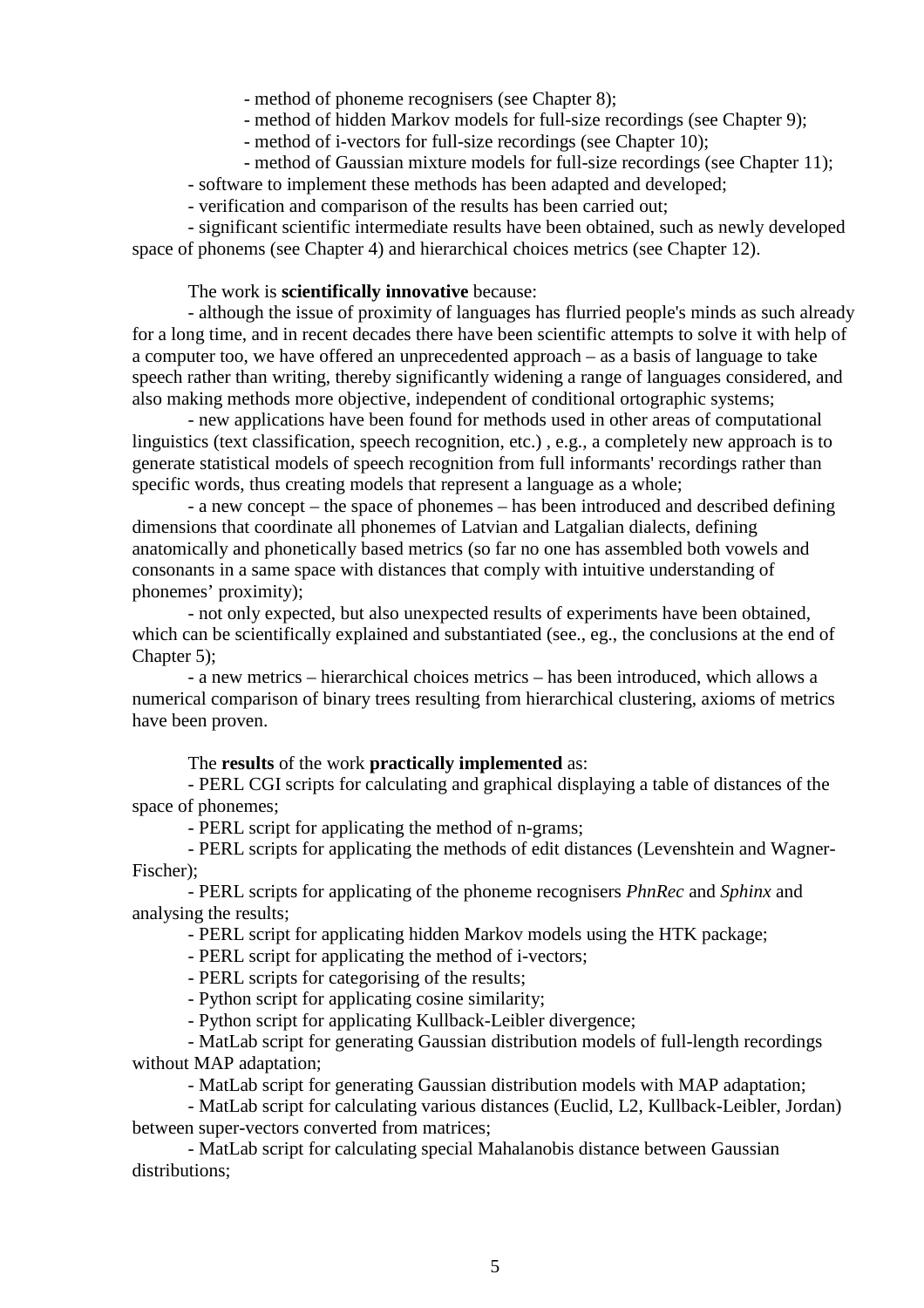- MatLab script for calculating special Euclidean distance between Gaussian distributions:

- PERL script for calculating hierarchical choices metrics;

- and other smaller software units.

During the period 2004-2019 **results** of the scientific work were **discussed** at: - international scientific **conferences**:

- «Корпусная лингвистика», Saint Petersburg, Russia, 2004;

- «Identification des langues et des variétés dialectales par les humains et par les machines», Paris, France, 2004;

- «Диалог», Moscow district, Russia, 2006;

- J. Endzelin's conference, Riga, Latvia, 2007;

- «Megaling», Kiev, Ukraine, 2009;

- "ქართული ენა და თანამედროვე ტექნოლოგიები", Tbilis, Georgia, 2011;

- «Диалог», Moscow, Russia, 2016;

- «Artificial Intelligence and Natural Language», Tartu, Estonia, 2019;

- «Открытая конференция ИСП РАН им. В.П. Иванникова», Moscow, Russia, 2019;

#### - **doctoral schools**:

- PhD school winter session, Distance Education Center, Riga Technical University, Ives par., 2011;

- seminar-competition, "Research Slam"Riga Technical University Doctoral School, Riga, 2015;

#### - **seminars**:

- seminars of Artificial Intelligence Laboratory, Institute of Mathematics and Informatics, University of Latvia, 2004-2007;

- doctoral seminar of Department of Computer Science, Faculty of Physics and Mathematics, University of Latvia, 2008;

- seminars of Distance Education Center, Riga Technical University, 2009-2013;

- seminars of Faculty of Engineering, Rezekne Higher Education Institution, 2014-2016;

#### - during **internships**:

- Division of Speech, Music and Hearing, Stockholm,Royal Institute of Technology, Sweden, 2008;

- Speech Processing Research Group, Department of Computer Graphics and Multimedia, Faculty of Information Technology, Technical University of Brno, Moravia, Czech Republic, 2015;

- Lithuanian Language Institute, Vilnius, Lithuania, 2015;

- Speech Processing Laboratory, Faculty of Engineering, National Autonomous University of Mexico, Mexico, 2016.

We have summarized results of the dissertation in **9** scientific **publications**:

¤ Берзиньш А.У. Сравнение балтийских языков методом n-грамм // Труды международной коференции «Корпусная лингвистика - 2004». СПб.: Издательство С.-Петербургского университета, 2004.

¤ Berzinch A.A. La comparaison de typologie traditionnelle et de typologie phonolexique, basée sur la méthode des n-grammes, dans les dialectes baltes // Identification des langues et des variétés dialectales par les humains et par les machines. Paris: École National Supérieure des Télécommunications, 2004.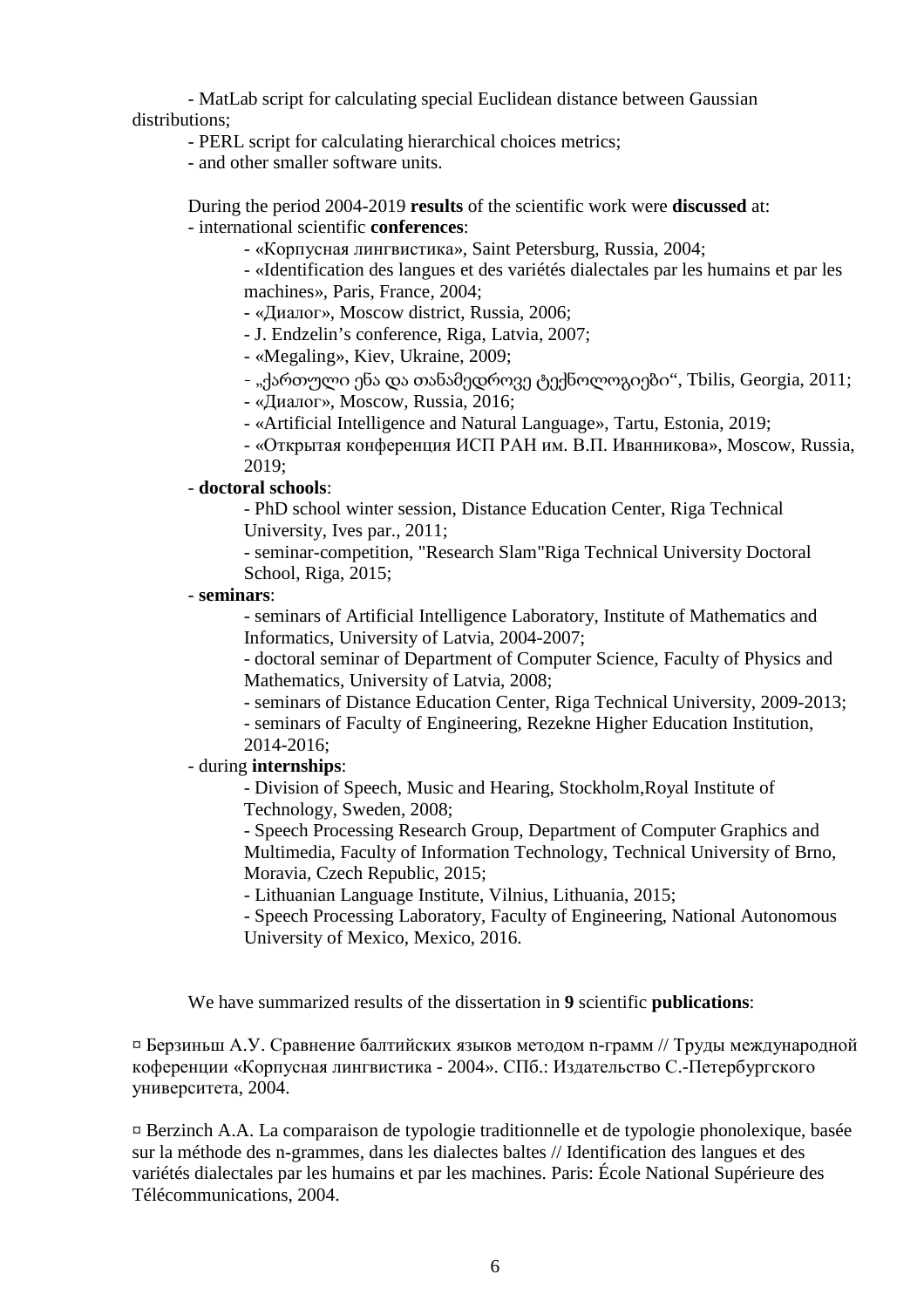¤ Берзинь А.У. Измерение фономорфолексического расстояния между латышскими наречиями путём применения расстояния Вагнера-Фишера // Труды международной конференции «Диалог 2006». М.: Издательство РГГУ, 2006.

¤ Bērziņš A.A., Grigorjevs J. Latviešu izloksnēs sastopamo fonēmu telpa // Linguistica Lettica XVIII. R.: Latviešu valodas institūts, 2008.

¤ Берзинь А. Возможности применения статистических методов распознавания речи для определения близости языков // Прикладна лінгвістика та лінгвістичні технології, Megaling-2009. Київ: «Довіра», 2009.

¤ ბერზინი ა. ინფორმაციის მოპოვების პრინციპები ფონოგრამების ავტომატური ანალიზისთვის / Принципы сбора информации для автоматизированного анализа фонограмм // ქართული ენა და თანამედროვე ტექნოლოგიები - 2011. თბილისი: "მერიდიანი", 2011.

¤ Берзинь А.У. Применение распознавателей фонем для автоматического определения уровня близости языков // Труды международной конференции «Диалог 2016». М., 2016.

¤ Bērziņš A.A. Usage of HMM-based Speech Recognition Methods for Automated Determination of a Similarity Level between Languages // AINL Proceedings. «Springer», 2019. *Indexed in Scopus and Web of Science.*

¤ Берзинь А.У. Применение i-векторов для автоматизированного определения уровня близости языков // Труды Института системного программирования РАН. Том 31, № 5. М.: ИСП РАН, 2019.

*Indexed in Российский индекс научного цитирования (РИНЦ) and КиберЛенинка.* 

**1** of dissertation results has been **submitted** for publication:

¤ Berziñch A.A., Chavarría Amezcua M.A. El espacio de los alófonos del español. Presentado para publicación en «Lengua y Habla», 2020.

We have also published **8** scientific publications in other fields of science, including 1 in machine translation, 2 in computer lexicography, 3 in comparative linguistics, 1 in ethnomusicology and 1 in comparative folkloristics.

 Another **1** scientific publication in other field – terminology – has been submitted for publication.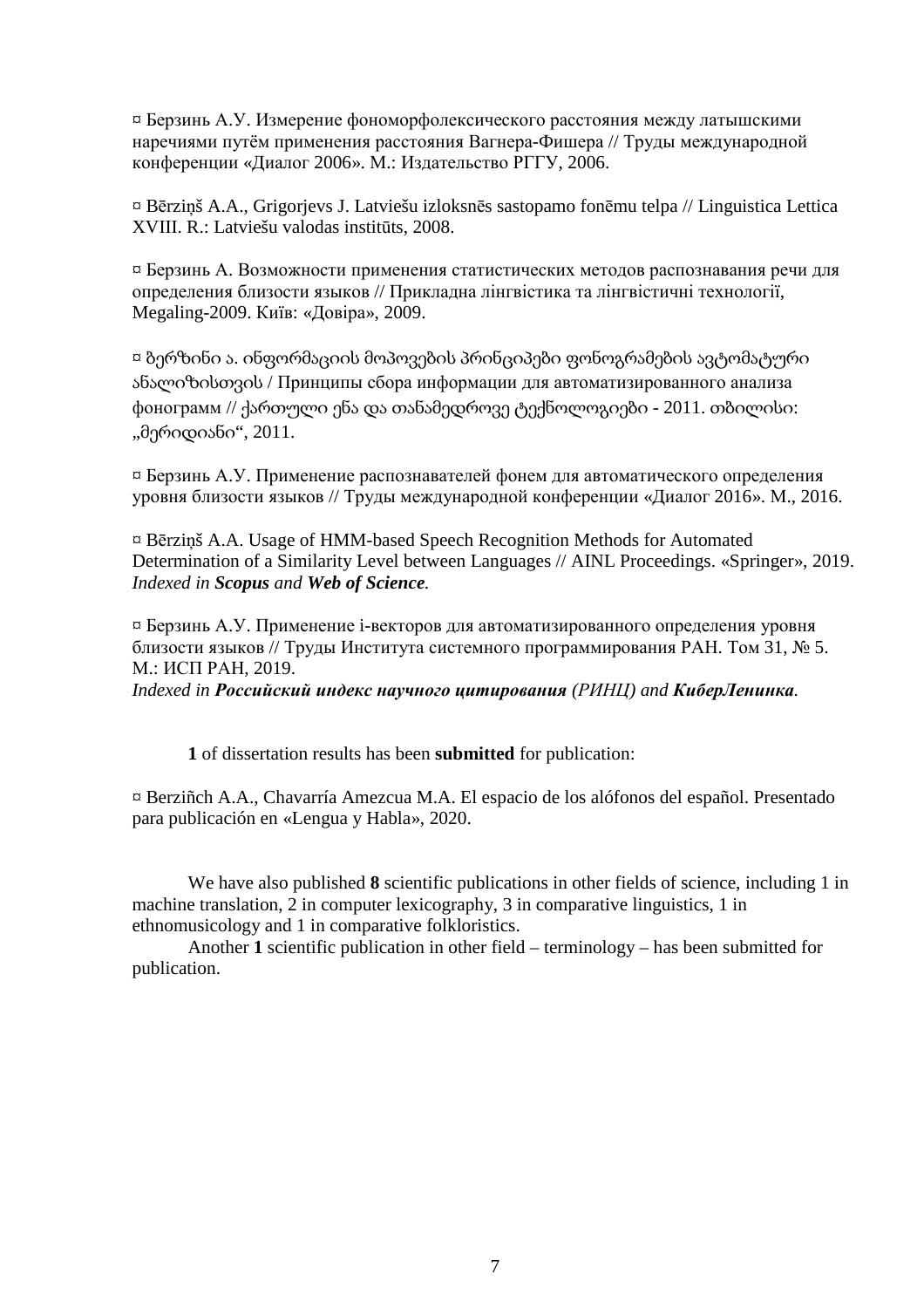# **Introduction**

There are different hypotheses when human beings started to speak. For example, Australopithecines have already walked upright, bringing their breathing and speech apparatus to a more suitable, comfortable position. Therefore, researchers assume that elemental speech has already been spoken, even though a communication of today's anthropoid apes is not considered a speech, because it's just a communication by separate cries, but a prerequisite for speech is the presence of thought. There are also signs of anatomical development that might be related directly to speaking, for example, Acheuleans had it. It is believed that Neanderthal society has already been talking. In any case, speech, as a means of communication, probably was already available from the very beginning of the modern human or *Homo sapiens sapiens*.

According to the linguistics classicist F. Saussure, speech is a form of individual expression, whereas language is already a system of conventions that can be used by an individual who is familiar with it. So in fact, on the matter of our interest, we cannot separate a speech from a language. We should assume that they go almost hand in hand: it will not make sense for a human to speak if no one understands him, that is, to make a speech act that does not conform to any public language convention.

There are various hypotheses about the origin of languages. For example, the theory of monogenesis says that all languages descended over time from one source language. If *Homo sapiens sapiens* really came from one place in Africa, where a mutation occurred, then this assumption would be logical. But there are other options too. Anyway, it is clear that as soon as linguistic differences emerged, so did the problem of proximity of languages: closer ones was understandable, further ones – was not, and people classified them somehow. So this problem, albeit on an intuitive level, has been a matter in people's minds for thousands of years.

The first known publications on proximity of languages in Europe appeared in the XVI century, but at a scientific level this issue was raised by William Jones in the XVIII century.

Historically, comparative linguistics only tends to compare languages of a related origin, i.e. some that has a common history. While this approach is natural and seeks answers to most important questions of language proximity, we believe it is already outdated and expandable. Many non-congenial languages of origin have been cohesive for years, influencing each other, so proximity or distance is not only a comparison of placement of sheets in the tree of origin, but an assessment of differences in the overall contribution of all phases of language development. For example, knowing the influence of Livonian in Latvian, the issue of closeness of Estonian, Finnish and other Finno-Ugric languages to Latvian is not so pointless, although in terms of origin they are not related (of course, the influence of German on Latvian and Estonian and the influence of Russian on Latvian and Finnish only increase this interest). In other words, from an actual point of view, it is not only a historical-comparative, but also a purely comparative assessment that is important.

In the 200 years, historically-comparative linguistics has fulfilled its mission - most of the known languages of the world are genealogically categorised (though, of course, as in any sector, potential tasks to go more deeply will never be lacking). However, it does not provide a numerical assessment of this proximity, although social processes sometimes require such a thing.

It is not a coincidence that the expression, published in 1945 by the Goldingen<sup>3</sup>-born Meyer (Max) Weinreich, that a language is a dialect plus an army and a navy (he heard it from a listener of one of his lectures), can now be called winged and well known.This definition struck a nail in the head, describing influence of political processes on linguistic issues. Should it be? Probably – no, science, including linguistics, should be objective and therefore independent of political orders. Until now, however, despite the rapid development of science and computing

 $\overline{a}$ 

**<sup>3</sup>** A city in Courland.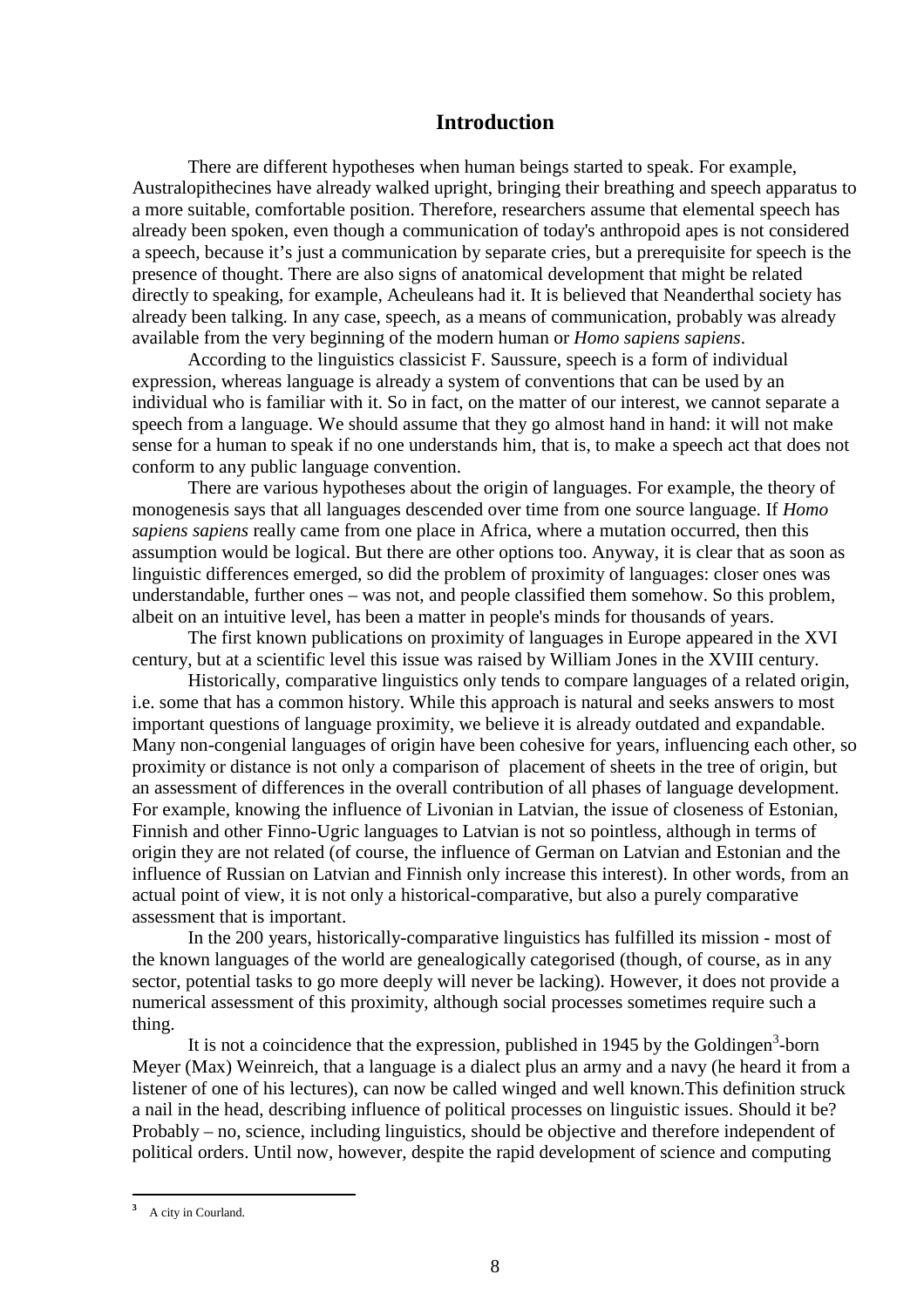capacity since 1945, a mechanism that would allow objective measurements to refute this kind of political speculations has not yet been created.

We felt the need for it in the early 2000s, before starting our doctorate. It also determined the choice of the topic of the dissertation. Later, we encountered Jahontov's publication (1980), which, in terms of justification, almost completely matched our motivation, but the scales offered by that author for any language and the two languages of one nation do not give a numerical rating, but an orderly assessment of 5 and 8 degrees. In other words, when differences in proximity of language pairs are large enough, we can find that one pair is further apart than the other one, but as soon as they enter into one "proximity group", there is no a finer weighing available.

Our attention also attracted J. Tambovtsev's work. He calculates a phonotypological distance between Basque and some other languages of different groups using Euclidean distance in an eight-dimensional space, whose dimensions are occurence frequencies of various consonants. And although the results of Tambovcev's experiments are very interesting, unfortunately we are not satisfied with them, because the author works only with official, literary languages, not with speech or phonetic transcription. Sources (books) written in a certain orthographic tradition he converts to an expected sound (e.g., a phonetic transcription of it) according to some formal spelling rules. There is no doubt that both the ortographical transcription and the subsequent transformation to phonetic transcription are conditional and, when viewed strictly, produce an artificial language, different from the real one. Comparing several languages obtained in the same way (even a strange one) is not incorrect; however, as we are interested in languages without a writing tradition too, we should look for other ways.

The fact that a numerical estimation would be the best proof American scientist M. Swadesh realised even in the mid-1950s. For glottochronology, the author has suggested to use a common vocabulary of language pairs (specifically selected to represent direct origin rather than later contacts) to calculate their segregation times in centuries (i.e., the number of centuries before the languages were separated) and to determine language's division according to this numerical criterion (i.e., how close (old) relatives they are). The author mainly deals with CVC (consonant-vowel-consonant) group coincidences and correspondences, and describes different methods for different situations (depending on language characteristics and relationships). However, such an assessment is only applicable to languages of the same superfamily, and only lexicon is taken into account, that is insufficient. And even though this estimation is, looking purely mathematically, a distance, i.e., corresponds to the axioms of metrics, the conditionality of its acquisition mechanism and the size of the scale step give reason to doubt whether it would be applicable in our case.

In our view, not only vocabulary, but also phonetics, morphology and syntax should be taken into account, since they also characterize proximity of a pair of languages. Clearly, in such a setting, it makes sense to work only with data that contains that information too, and is fixed, language-independent, universal. Therefore texts in orthographic transcription are completely unusable because they are conditional and ambiguous – one language can have several orthographic traditions and it's not possible clearly obtain a pronunciation from such a transcription. The conclusion is that either texts in phonetic transcription (with same universal transcription system being used for all languages) or speech recordings should be used. Thus, we put forward a **hypothesis** that during the development of the dissertation will try to examine: both phonetic transcription of speech and recordings of speech as input data are sufficient to derive a numerical estimation of the degree of proximity of languages by statistical methods.

Nowadays, the method of glottochronology is considered outdated, and phylogenetics are used instead, using as input data glottochronological vocabulary lists defined by Swadesh, supplemented or even not supplemented by lexical units relevant to the study in question. Developmental theory and trees were introduced by scientists already in the XIXth century, the name "phylogenetics" appeared in the 20s of XXth century, but the formation of phylogenetic trees for creature species was formalized in 1950 by German entomologist Wilhelm Henich, in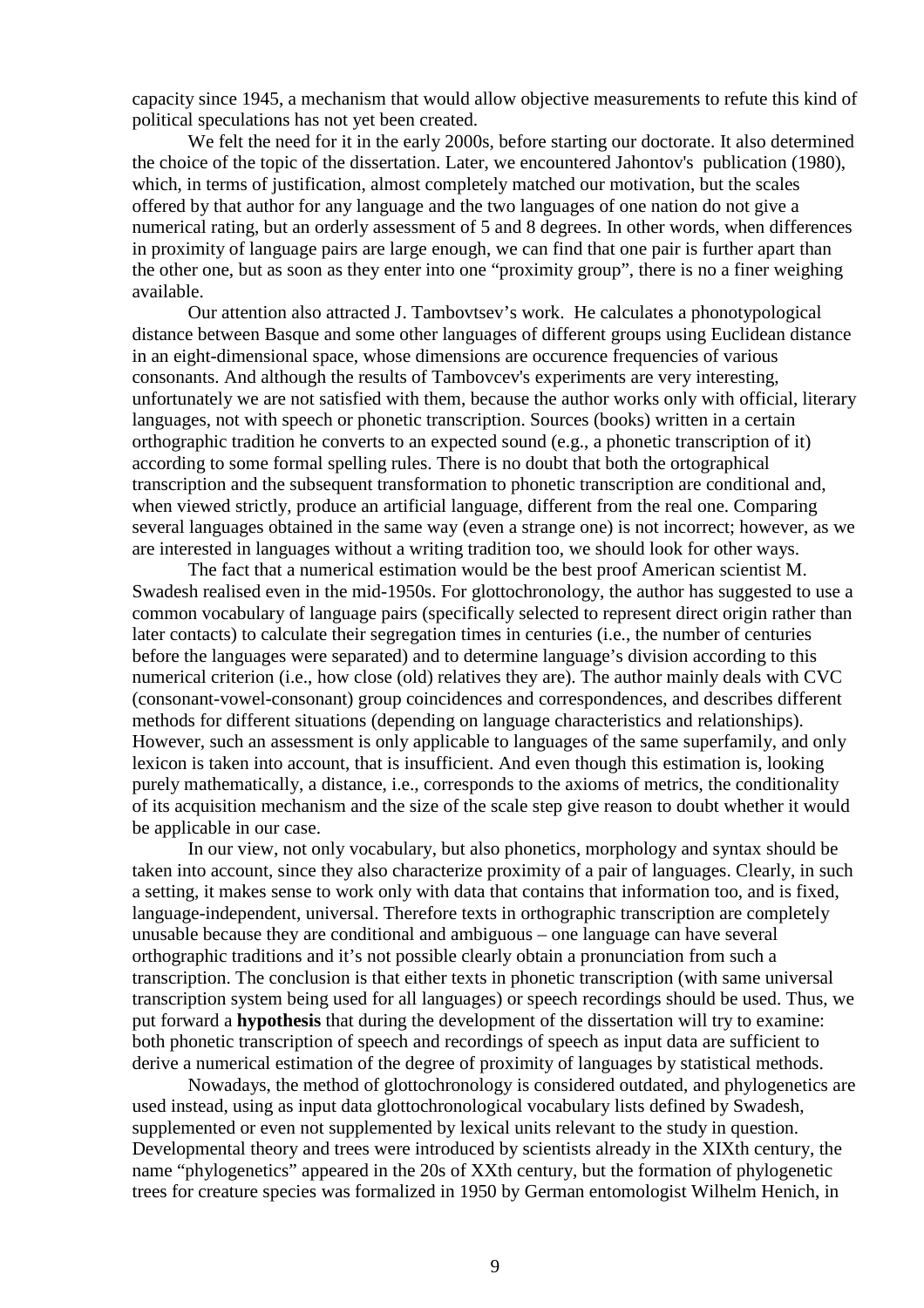1965 he published his idea in English too. It turned out that the proposed method was very versatile and was gradually being used in other sciences and disciplines, such as genetics (to compare DNA of molecules) and, as may be understood from our interest, in linguistics. Linguistic phylogenetics of Indo-European languages was intensively used in the 50-60s of XXth century, since 70s additional statistical methods have been appeared too. Statistical phylogenetics is used even in very thorough and recent publications, which, for example, prove one of the two hypotheses of Indo-European languages' origin by means of phylogenetics. But the disadvantage of the method, as in glotochronology, is that it is applicable only to languages with a common origin.

The distances defined in this dissertation, of course, must not contradict people's intuitive understanding of proximity of and distance between languages. Every speaker of a language has an idea of what languages are closer to his or her language, what – are further, what he can understand almost entirely, what – partly and what – just a few words or forms. Of course, a person will have such a vision only about some languages: mainly languages of neighbouring nations and about large, international languages. Mostly this understanding reflects the actual situation in languages, without attempting to separate relationship of origin from later developments of cohabiting, although, of course, nation's historical memory may also play a role. Thus, this intuitive understanding is also largely in line with analytical language classifications: both the genealogical and typological.

The dissertation is arranged chronologically – as the topic developed, we were looking for methods that could help to solve the problem. Naturally, we first caught up with phonetic transcription (in fact, not just for texts, because one method was designed for parallel vocabulary), since it is more visible, then switched to recordings, whose analysis is, of course, more complicated, but the task was relieved by the fact that we used software packages already available for statistical analysis of speech.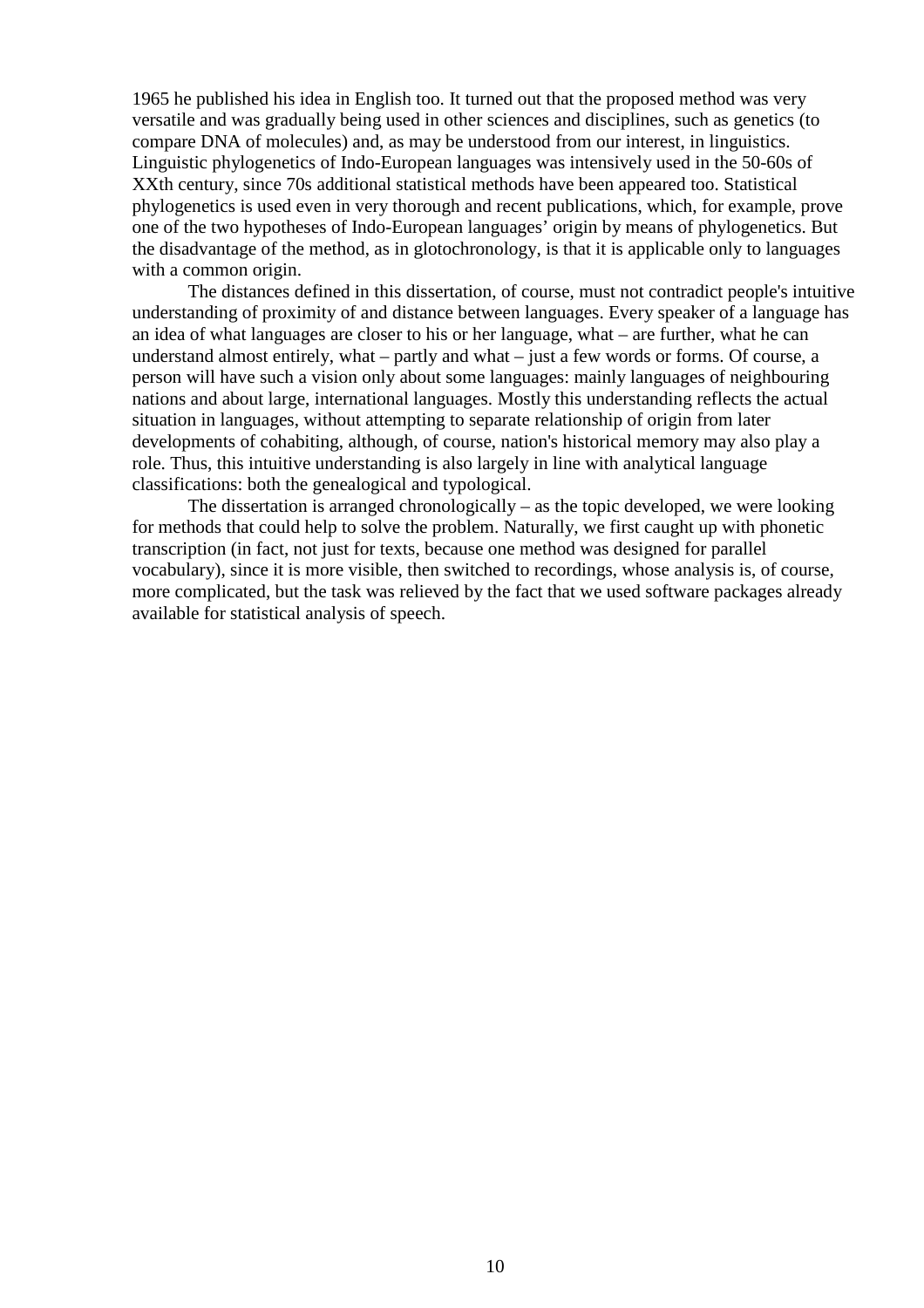## **Method of n-Grams for Integral, Non-Parallel Texts**

In 1994, William Canvar and John Trenkle proposed to use n-gram frequency lists to categorise texts. The main idea of the method lies in the fact that, according to Zipf's law, a set of words (or, as in our case, a string of graphemes or phonemes) can be ordered by their frequency of use. Canvar and Trenkle suggested to compile n-gram frequency lists for different texts and determine the category to which the input text belongs by comparing those lists with the n-gram frequency list of an input text you wish to categorise. This way the language, encoding and even topic of a text can be successfully automatically detected. What does this have to do with our tasks? The fact is, for the sake of comparing n-gram lists, a number representing a degree of similarity between the texts is calculated. Therefore, a question naturally arose: can we use this method to determine a degree of language similarity? Obviously, yes, but of course, just in case of usage of same phonetic transcription for all the languages compared: since different transcriptions and even different encodings, which are helpful for tasks of categorisation, in this case are damaging, even makes it meaningless. It should also be noted that requirements for the categorisation task are significantly weaker than in the case of distance calculation task, so we can foresee that we will have to work with more texts to obtain sufficiently accurate results.

The length of n-grams used (i.e., n) was chosen empirically. We set  $n=1...5$ , namely from unigrams to quintagrams. Of course, what n-grams will be represented in frequency lists also depends on the maximal size of a list (the number of entries in it): it should be defined in such a way that the list represents as much as possible the text on which it was created, but at the same time in all the texts there are enough of different n-grams to fulfil the list. In our case, we defined N=400 and, in order to keep the conditions the same throughout the experiments, we left the constant unchanged, which is inherently incorrect: this constant should be adapted to conditions of a particular experiment, most often to the amount of data, i.e., of input text.

In this experiment, using manually prepared texts in phonetic transcription (so they were relatively small), our lists contained all 5 sizes of n-grams allowed, thus the incidence of n-grams at the back of the lists was 1, i.e., N was theoretically close to the maximum possible, but practically even a little too large. It also determined that the distances are numerically large, as there are many rare n-grams that are less likely to be encountered in other languages. In our Chapter 8 experiment, which also used the n-gram method, but used auto-generated texts (hence large ones) for input data, our lists only contained unigrams, bigrams, and trigrams (since quadragrams and quintagrams are less common), n-gram frequency at the backs of the lists ranged from tens to a few hundred, so N was too small.

The known standards of digital storage of phonetic transcription (various local, Unicode, SAMPA, IPA/ASCII) do not satisfy our needs because they either do not contain all sounds, either they have a variable number of characters to represent one phoneme (i.e., they can be bytes, but can be byte pairs). It would be more convenient for us to work with single-size text that describes each sound with the same amount of information units. Since one-byte (256 permutations) is not enough to describe all human speech sounds, the most convenient way, apparently, would be to use two bytes (65536 permutations). Of course, even a finer division is possible, for example, if we consider not only phonemes but also their allophones as different sounds. However, we do not see benefits of this, but a proportion of transcribing errors and individual perception's errors will certainly increase. Moreover, since existing phonetic transcription systems do not display such nuances, it will not be possible to use texts that have already been transcribed.

Obviously, in the future, it would be desirable to develop special Unicode fonts as well as an editor and converters for such a transcription system. For the time being, we worked with a two-byte pseudocode for working with speech transcriptions of Baltic languages: we described each phoneme we encountered with two ASCII characters, according to a self-defined scheme.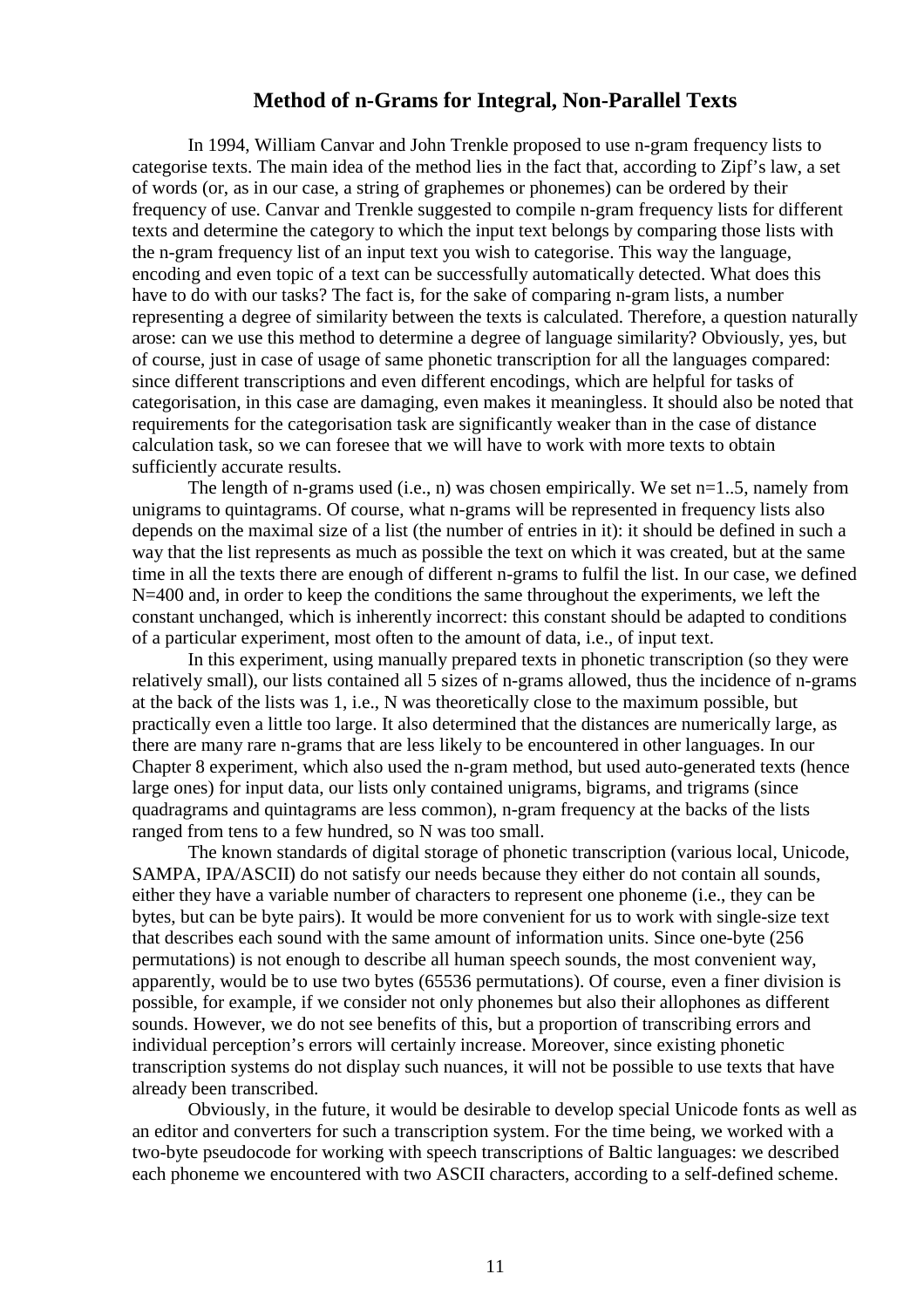At the time of the experiment a corpus of texts of Baltic languages in phonetic transcription was not available so we had to input some dialectal texts by manual typing from books. Since we only did this for the sake of the experiment, we entered a small number of small-size texts: 4 samples of various Latvian subdialects (3 – Latgalian and 1 – Couronian) ranging from 500 to 1000 characters. We then adapted the PERL program *TextCat* (written in 1994 by Gertjan van Noord, inspired by Canvar and Trenkle) to work with two-byte, not onebyte, characters, i.e., n-grams were 2n bytes long instead of n as in the original program.

Initially, we obtained unsymmetrical (albeit plausible in terms of degree of proximity) results. As we knew they had to be symmetric, we started looking for an error and found two in the *TextCat* algorithm – in the original code of it – that led to this asymmetry. After correction, we obtained symmetric results.

Despite the small amount of data entered, the results of our experiment fully live up to our expectations. Two neighbouring North Latgalian subdialects – Baļtinova and Škylbani – are closest to each other, the next closest is Nierza, and the only Couronian subdialect turns out to be the furthest. The speech of Baļtinova appears to be the closest of Nierza, which is justified both geographically and linguistically, but the furthest, of course, is Džūkste. The closest to Džūkste is Škylbani, which is not surprising, because North Latgalian subdialects have more in common with non-Latgalian ones both lexically and from the side of vocal presentation of certain grammatical forms, but farest – Nierza, which is indeed a "deeper" Latgalian both lexically and morphologically. Baļtinova subdialect, on the other hand, turns out to be slightly closer to the Nierza than Škylbani; this is also in line with analytical understanding, as Baļtinova has a greater influence of Kuorsova (which, in turn, is closer to the Nierza subdialect) than Škylbani has.

 Thus, with very small texts and a binary comparison procedure, we have achieved reasonably (even very) good results. Therefore, there is reason to believe that this method can be used to determine a degree of proximity of languages, especially with larger corpora of texts in phonetic transcription. Perhaps even better results could be obtained by comparing rows of frequency lists with some other distance, which would describe not only the coincidence, but also the degree of similarity, for example, Levenshtein or Wagner-Fischer distance.

 We published the results of this experiment in 2004. Many years later, in 2016, we learned from Indian colleagues that in 2011 they conducted a similar experiment with Indian languages. They did not work with transcriptions of real speech, but emulated them from orthographic texts, converting them into a common phonetic transcription – it means their method is applicable to real phonetic transcriptions too. Unlike our method, they construct ngram probability models and then calculate the  $L_1$  and  $L_2$  norms, as well as Kullback-Leibler and Rao divergences. In the future, it would be interesting to try their method on our data and compare the results.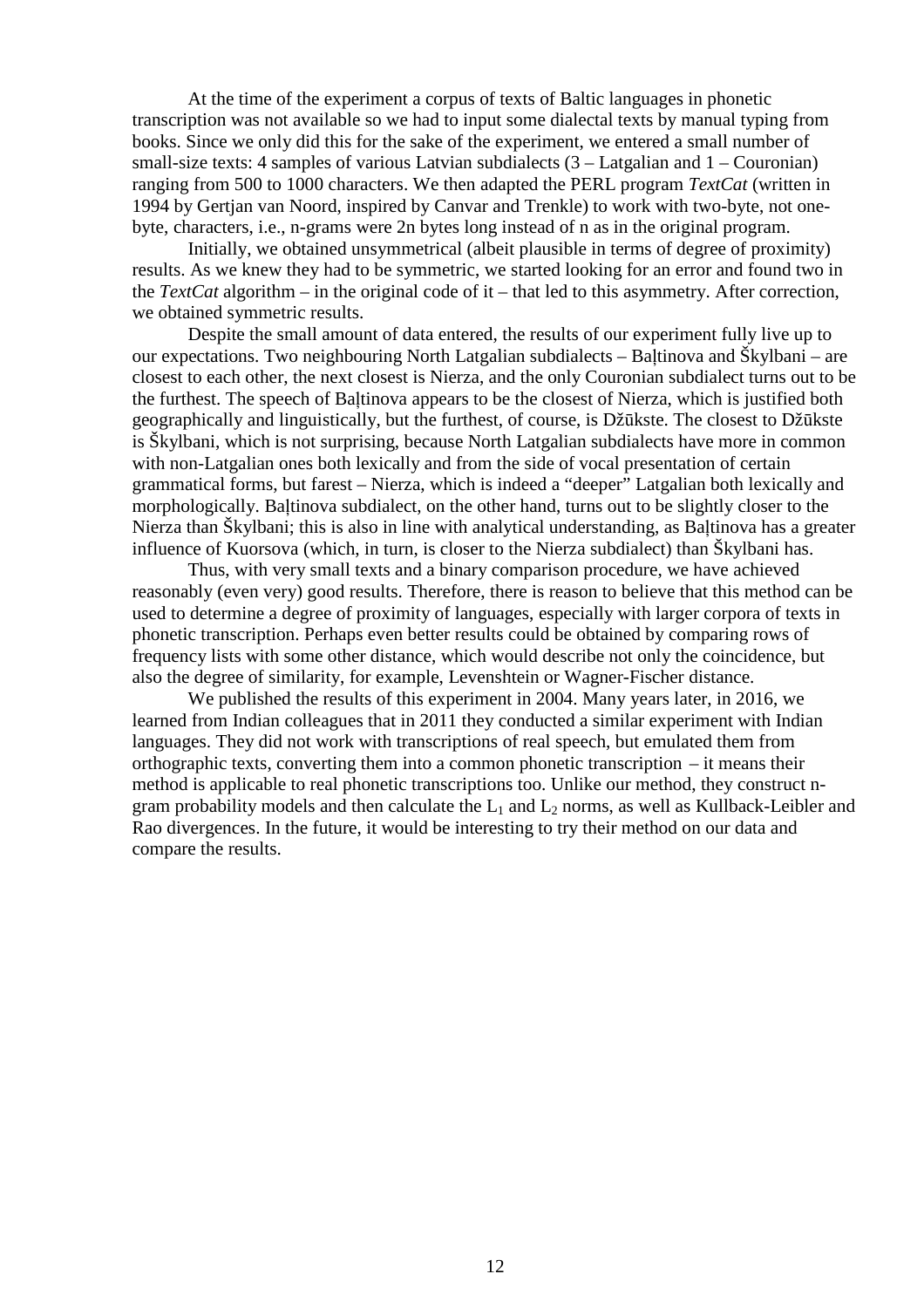## **Space of Phonemes. Concept. Realisation in Latvian Dialects**

We came across a need to place all Latvian phonemes (both Baltian<sup>4</sup> and Latgalian) in one multidimensional coordinate system, or space, when we decided to measure distances between phonetic transcriptions using Wagner-Fischer distance (this is described in the next chapter): a distance between any two graphemes (=phonemes, since it was a phonetic transcription) needed to be defined and it was clear that such a distance must be phonetically based.

Edit distances, including Wagner-Fischer distance, are used to quantify a level of dissimilarity of character strings, that is, it's a measure of how much it would "cost" to transform one line of text (e.g., a word or sentence) into another. The simplest edit distance is Levenshtein distance, where all operations – deleting, adding, and replacing of any character (hence a phoneme in a phonetic transcription) "costs" the same price (usually – one unit). Already in 1995, Kessler compared Irish dialects, realised that such an approach would be too inaccurate and Wagner-Fischer distance should be used instead of Levenshtein distance, meaning that substituting different phonemes should be of different "cost" (e.g., replacing consonant with a consonant would be "cheaper" than replacing with a vowel). However, he confined himself to choosing 12 phonetic parameters, without trying to see how consistent and mutually relevant this twelve-dimensional phoneme space is, as even such an approach gave him sufficiently good results in the categorisation of Irish dialects. We were not satisfied with this approach, because we wanted not only to obtain satisfactory categorisation of Latvian dialects, but also to create a space corresponding to intuitive notions, and with the smallest possible number of axes (Kessler has divided characteristics of a similar nature into separate axes). So we referred to Latvian phonetician Juris Grigorjevs for advice, and as a result, we jointly described such a space.

But first, let's explain what is called "phoneme" in this study. We do not want to change the traditional definition of phoneme. However, if one accepts that a phoneme is merely a functional unit in a particular language, the realisation of which is a sound of a language or a set of them, it comes to a fact that it's impossible to compare objectively phonemes or phonetic systems of two or more languages. In this case, only phoneme implementations or allophones in the same phonetic neighbourhoods would be comparable in terms of their acoustic, articulate or auditory properties. Such a comparison should be based on the analysis of audio recordings and documentation of the functioning of speech organs using various technical devices.

If you want to compare two or more languages, or several dialects of the same language, you usually try to compare the ideal sound of those languages or dialects that have emerged in the consciousness of speakers and listeners during the communication process. This ideal sound is usually independent of individual or socio-territorially determined pronunciation characteristics and is a kind of a standard for a language user, to which he seeks in his pronunciation. This standard sound is displayed in dictionaries that indicate a preferred pronunciation of each word in a phonetic transcription. Because in practice sounds or their complexes are used for meaning differentiation, parallels can be drawn between a pronunciation representation in dictionaries or other sources in this wider (phonemic) transcription, which distances from a detailed representation of individual pronunciation features of specific speakers in favour of the collective ideal pronunciation, and phonemes of the language or dialect. Although the structure of speech organs of each individual is slightly different, it is clear that, in general, the anatomy of speech organs of all humans (except those who experience pathology of speech organs) is very similar. From this it follows that all people of the world are theoretically capable of uttering all sounds of the world (all languages of the world consists from). It can therefore be assumed that it is theoretically possible to create a universal phonetic system of all phonemes of the world, and users of each particular language just will need to choose certain elements of it to create a subsystem of their language.

 $\overline{a}$ 

**<sup>4</sup>** The traditional name of Latvians speaking (more or less) official Latvian, mostly from Livonia and Courland.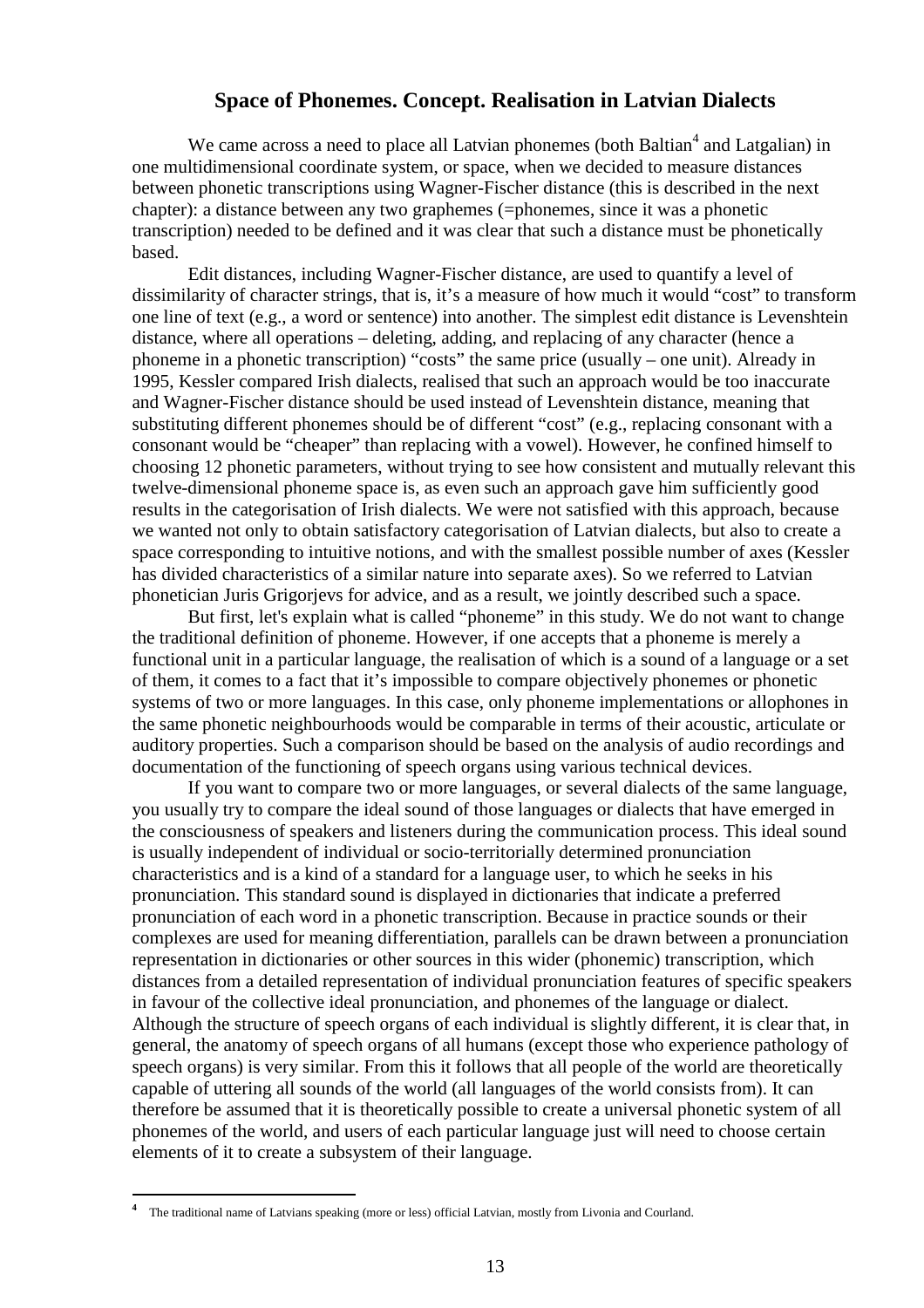In terms of set theory, it could be formulated as follows: if we combine phoneme sets from all languages of the world, we get a "supralingual" set of phonemes; and with these "supralingual" phonemes we operate in this study. The International Association of Phonetics (IPA) has created a universal sign system – the International Phonetic Alphabet (also IPA), which can graphically represent phonemes or their specific implementations in any language of the world. The use of a common sign system and the principles of its application make it possible to compare phonemes of different languages or dialects, provided that their systems are sufficiently described in linguistic literature. In the absence of such a theoretical description, it is possible to compare sound systems of idioms by audio material, pronunciation in dictionaries or phonematic transcription. Since our intention was to create a tool that would allow comparison of languages or their subsystems, we named it a "space of phonemes". By this we mean a universal tool that stands over specific languages and is based in human speech apparatus structure and speech ability. In the current model of space of phonemes, it is not possible to position some of the less commonly used sound groups (clicks, whistles, implicit locks, etc.), as such sounds do not occur in languages with which Latvian is related or connected. If necessary, this deficiency can be overcome by adding appropriate dimensions to the initial space of phonemes. Although this chapter deals with space of phonemes, the method developed is equally applicable to comparing also sounds of various idioms. If an exact description of pronunciation of individuals is used as a basis for comparison, then the pronunciation of different individuals can also be compared in the space of "phonemes" we offer.

To create a space of phonemes, it is necessary to formulate a coordinate system (its dimensions and the zero points of these dimensions) in which Euclidean distances to be calculated correspond to pronunciation and perception facts or the subjective perception of these processes. As acoustic phonetics theory states that the quality of each sound is largely determined by the size of the constriction and the positioning of the resonator, the aperture of articulation and the position of articulation were initially selected as main axes. As early as 2006, Grigorievs, in his paper "Alternative Classification Model of Latvian Sounds", used these dimensions to put both vowels and consonants in one, unified system.

The idea of such a system came after reading Ball's article, "Teaching Vowels in Practical Phonetics: The Auditory or Articleulatory Route?", in which the vowel system model was designed depending on the position of the highest point of the tongue relative to the rim of the palate and the back wall of the throat.

Because vowel quality is determined not by position of the highest point of the tongue but by location and extent of the narrowing of the resonator, Grigorjevs created an alternative vowel classification model. Such a model of the vowel system not only corresponds to their articulatory features, but is also related to the perception-based vowel tonality and bemoliness indices developed by R. Piotrovsky.

A little later, J. Grigorjevs created a table in which both vowels and consonants can be arranged logically by size and position in resonator of the articular aperture. Initial dimensions of the space of phonemes were constructed on the basis of the principles presented in this table. Value of "occlusive" was chosen as the zero point of the axis of articulated aperture, because at the event of full closure the airflow path is blocked and the aperture equals 0. As the aperture increased, values on this axis were defined by a specific quantitative step and named "constrictive fricative", "more open constrictive", "narrow vowel" and "more open vowel". However, when phonemes were arranged this way, in many cases, distances between phonemes traditionally assumed to be close were greater than those assumed to be distant (e.g., the phoneme /n/ was closer to /l/ rather than /ņ/), and distances, that intuitively seemed to be equal or very similar, differed significantly (e.g., the distance between /n/ and /ņ/ was one and a half times bigger than between  $\frac{1}{a}$  and  $\frac{1}{b}$ . Such a non-compliance pointed to the fact that the two dimensions used characterizes phonemes' differences insufficiently, and apparently the number of dimensions needs to be increased.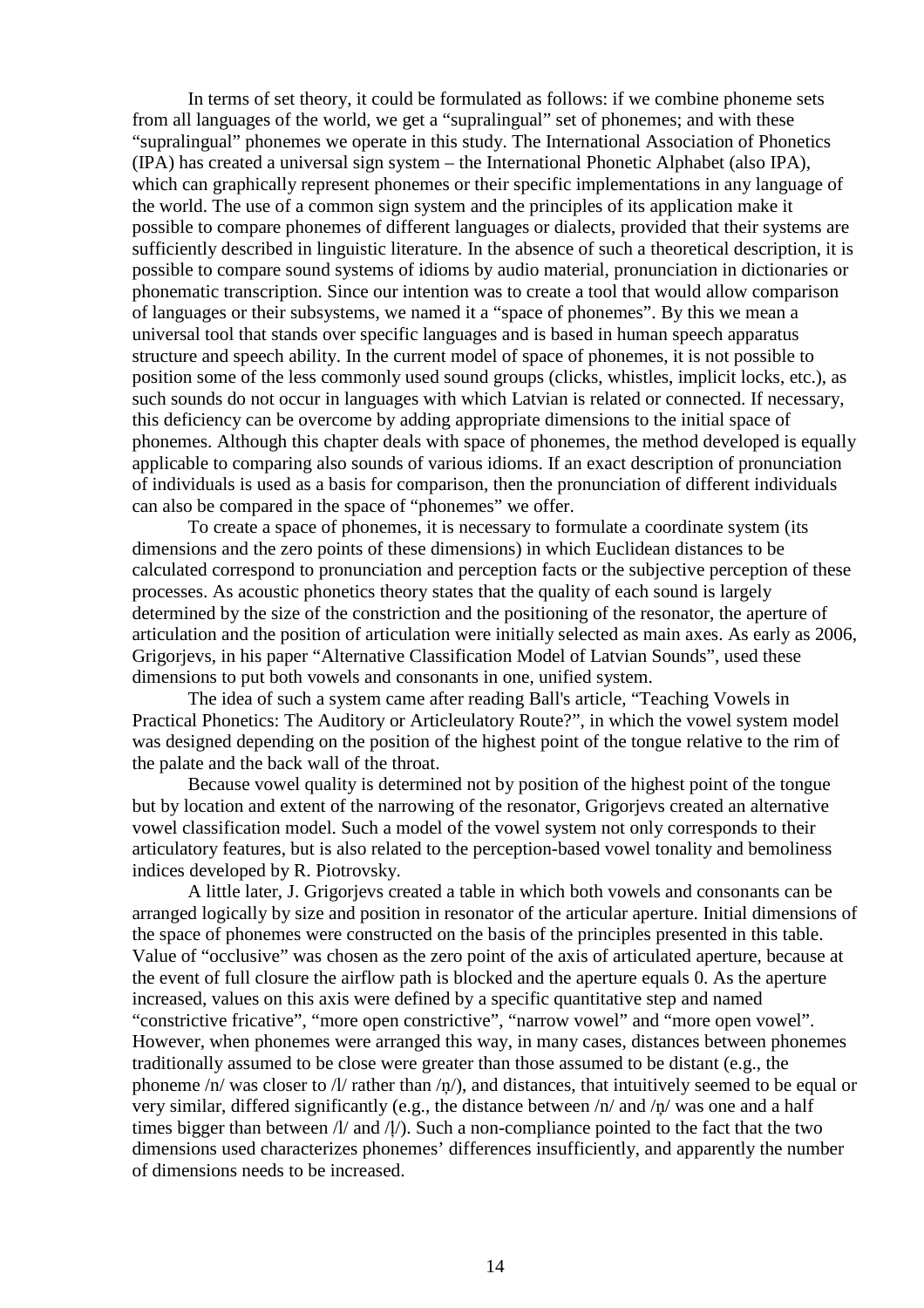After careful research, we realized that three-dimensional space had to be constructed, dividing the former axis of articulation into two: the "non tongue-backside" axis (neutralalveolar-dental-labial) and the "tongue-backside" or "softness" axis (pharyngeal-uvular-velarpalatalised-palatal). This is due to the fact that consonants that are not pronounced with the backside of tongue may have additional articulation with the backside of tongue, giving them a "lighter" or "darker" sound. So, the back of tongue is used to pronounce vowels and to pronounce some consonants – both to create a gap or a closure, and to modify the shape of resonator shells in a case of other articulations. In addition, account should be taken of the fact that there are consonants with double articulation in languages of the world, which usually involve one articulation point on the back of the tongue and another point on the tip of the tongue or lips, and therefore an opportunity of description of such consonants in the system being developed should be provided. After this modification our phonemes' space model became closer to the APEX speech articulation model developed at Stockholm University and the Royal Institute of Technology (Stockholm), which is based on long and careful research on sound pronunciation and acoustic parameters. In the APEX model, two of the main parameters for determining sound articulation are the parameters of the body of tongue and the tip of tongue.

Authors of APEX have chosen the initial position of the body of the tongue that corresponds to the velar articulation, from which the body of tongue can be moved forward to the palatal articulation or back and down to the pharyngeal articulation. Because the tongue's body parameters in the APEX model determine the articulation site of the backside of tongue at the passive speech organ, we chose the velar tongue backside as the initial position in the "tongue-backside" or "softness" dimension, denoting it a neutral value of 0. Moving the back of tongue towards the hard palate, gradually increases the "brightness" and softness of hearing, so the positive numerical value increases from "velar" (0) to "palatalised" (1) and "palatal" (2). Moving the back of tongue towards the throat or the lower part of the pharynx makes the sound "darker", hollow, harder, so the negative value in this direction increases from "velar" (0) to "uvular" (-1) and "pharyngeal" (-2).

 In the "non tongue-backside" dimension we combined positions of the articulation defined by the tongue tip's and lips' parameters in the APEX model. As a starting point, we assumed a free tip of tongue when the tip of tongue is not actively involved in the wording of sound, calling this articulating position "neutral" and assigning it a value of 0. As the articulation position moves forward from the maximal anterior (palatal) back of tongue articulation, the value of this dimension is gradually increasing in the direction from "neutral" (0) to "alveolar" (1), "dental" (2) and "labial" (3). In such a system, should be assigned values of 1.25, 1.5, 2 and 2.5 to denote laminal or apical dental, interdental and labiodental sounds, respectively. If retroflex consonants were to be included as separate phonemes in our phoneme space, the "tongue-non-backside" dimension would be supplemented by a value of -1, since the articulation of these consonants occurs with the bottom edge of the tip of tongue, folded up and back.

In addition, to create a space that fully describes all phonemes of Latvian dialects, that is, any different phonemes have different coordinates, five more dimensions were created: labiality (neutral-labialized), trembling (neutral-vibrant), non-vocality (vocal-non-vocal), transversality (medial-lateral), and nasality (neutral-nasal), thereby obtaining an eight-dimensional space. The labiality dimension makes it possible to distinguish between sounds that are not pronounced and those that are pronounced with lips' stretching or rounding. Because in most cases lips plays a passive role in sound pronunciation, this pronunciation was classified "neutral", giving it a value of 0, but a "labialized" pronunciation with actively rounded or stretched lips, a value of 1. The dimension of trembling was introduced to distinguish (otherwise similar) vibrants. If a consonant is pronounced without vibration of a speech organ, its articulation is classified as "neutral" and assigned a value of 0, but if a consonant requires vibrations of a speech organ, it is classified as "vibrant" with a value of 1. Vocality of sound is characterized by "non-vocality" dimension, in which vocal sounds were recognised as neutral due to the majority, assigning them a value of 0, but for non-vocal sounds – a value of 2, leaving some place for intermediate values. The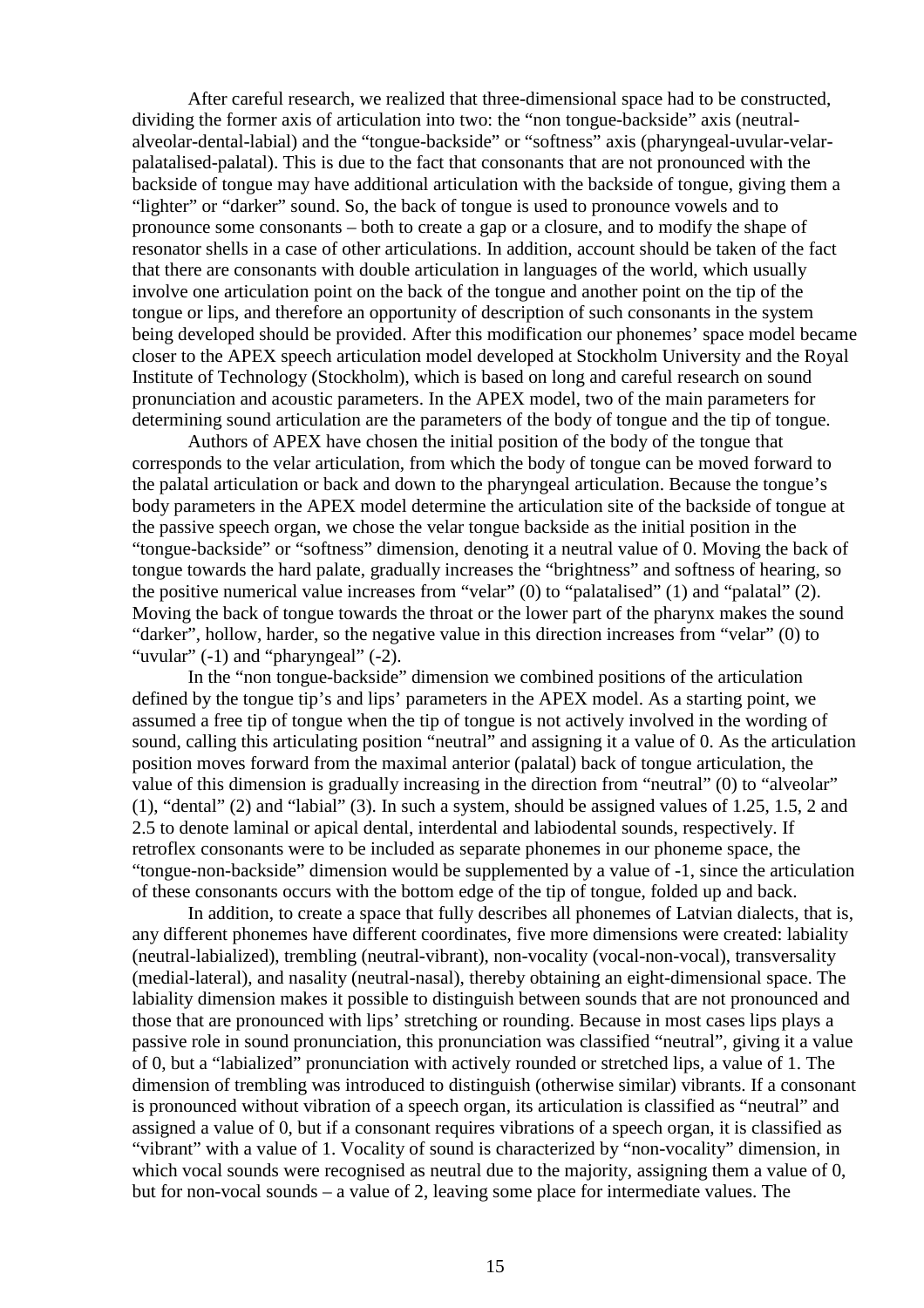transversality dimension is required for separation of lateral consonants. If during a consonant articulation, the air flow moves in the longitudinal direction of a resonator formed by speech organs, the articulation is classified as "neutral", assigning it a value of 0. If an obstacle is created on the path of the air flow, by bypassing which it is directed sideways, the articulation is classified as "lateral" and gets a value of 1.

The nasality dimension makes it possible to distinguish oral sounds from nasal sounds. If sound articulation occurs through the mouth, blocking the airflow path through the nasal cavity, as is the case with most sounds' articulation, the articulation is classified as "neutral" by assigning it a value of 0. If the air flow path through the nasal cavity is open during the phormation of the sound, the articulation is classified as nasal, assigning it a value of 1. The classification of nasal consonants provoked a reflection on its inconsistency with the traditional one, when they are called occlusives. Associatively, an "occlusive" is associated with a complete interruption of airflow, even for a short period. Of course, during a pronunciation of nasal consonants, a passage of air through the mouth is blocked, but the flow of air and sound passes relatively freely through the nasal cavity, producing additional and characteristic resonances of nasal sounds. This free airflow is the reason to classify nasal consonants as sonants. In view of these characteristics, we classified nasals as "more open constrictives" instead of "occlusives".

Based on the phonetic properties of the phonemes found in Latvian dialects, we were assigned relative coordinates to each of them which, despite their conditionality, represent the closeness of the phonemes well enough, respectively, corresponds to traditional, intuitive notions. In addition to phonemes, such coordinates were also assigned to variants of phonemes or allophones found in dialects and subdialects.

To be able to calculate a value not only for replacing sound, but also for deleting or adding it, it is also necessary to define a so called neutral point, or ε, in this case it could be called coordinates of the blank sound too. We considered three possible solutions: the origin of the coordinate system (corresponding to the consonant  $\langle g \rangle$ ), the midpoint of the intervals used (such a combination of parameters would correspond to a mysterious, unspoken sound), and a physiologically based, specially defined point. The third way seemed the most reasonable, so we decided to choose it.

However, the selection of this physiologically based point selection was not unambiguous too: for example, coordinates of a point corresponding to steady breathing through a nose would be (2, 0, 3, 0, 0, 0, 0, 1), but for steady breathing through a mouth – (2, 0, 0, 0, 4, 0, 0, 0). Comparing the coordinates of these points with the coordinates of the phonemes shows that the first is closer to the consonants than the vowels, and the second is vice versa. This can be quantified by calculating distances. Since, in our intuitive perception, vowels are pronounced with less effort, while consonants are difficult to pronounce without a vowel sound, it seemed more reasonable to choose a zero point closer to the vowels. Therefore, we chose the breathing through the mouth:  $\varepsilon = (2, 0, 0, 0, 4, 0, 0, 0)$ .

In the PERL programming language, we developed a program that calculates the Euclidean distance between all pairs of phonemes according to the coordinates defined above and displays the results in tabular form in a web browser window. The program allows you to interactively change weight factors of axes, respectively, to reduce or increase the effect of the dimensions on the resulting distance. As experimenting, we have come to a conclusion that a table with the "softness" dimension weight factor of 0.5 corresponds better to an intuitive understanding of distances between the phonemes, leaving other weight factors at the default value of 1.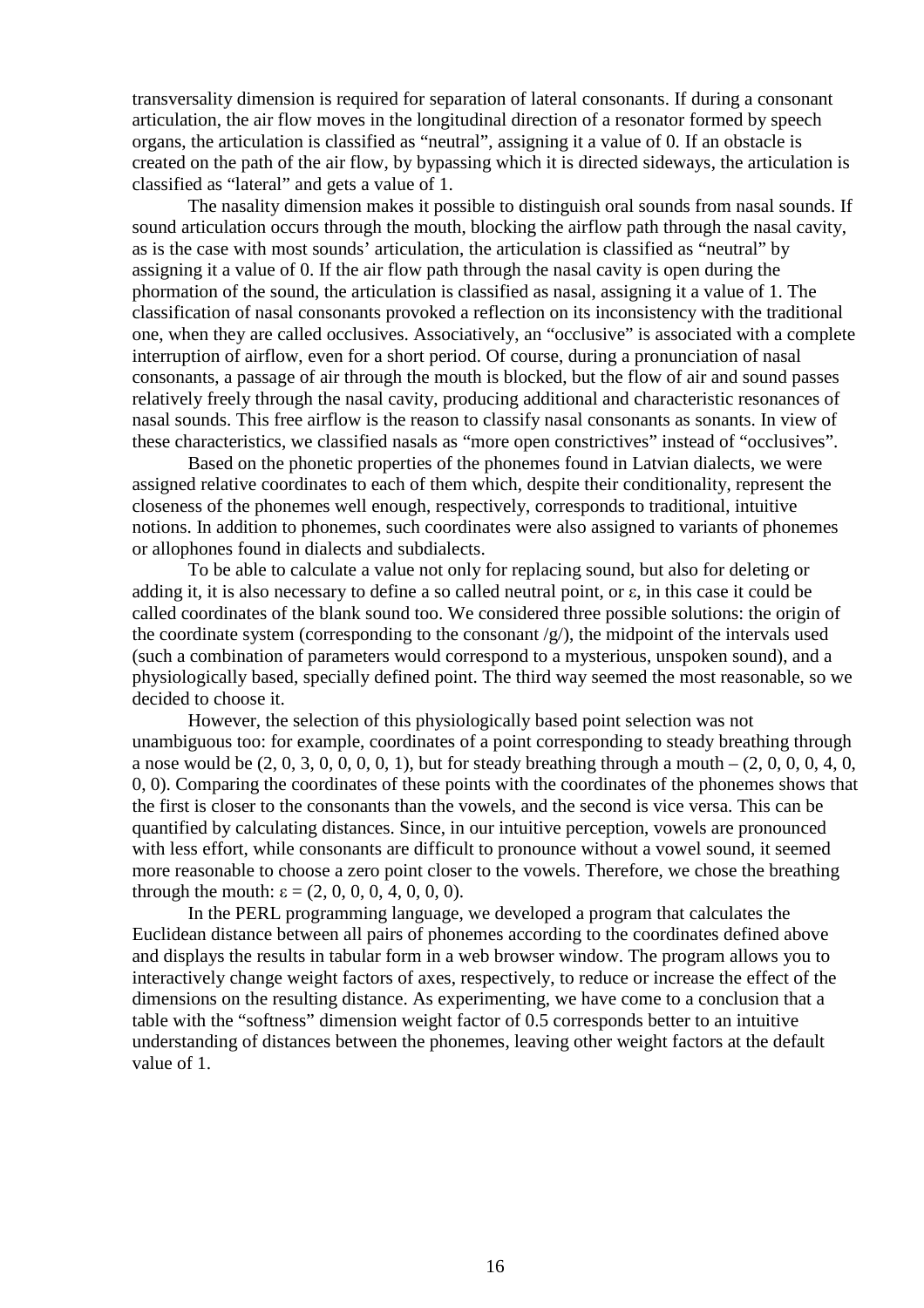## **Method of Edit Distances for Parallel Sets of Words (Vocabularies)**

We have discussed above the n-gram method for arbitrarily selected texts. One of directions in which to advance would be to move from arbitrary texts (corpora) to parallel texts (corpora), thus reducing the amount of data required to obtain positive results. Of course, collecting such parallel information on expeditions would still require a large investment of time and work, but it turned out that for Latvian subdialects were parallel sets of words already collected, admittedly they are kept in notebooks and therefore need to be digitized. In 1954, Institute of Language and Literature of Academy of Sciences of Latvian Socialistic Soviet Republic published a book "Program of Collection of Materials for Dialectology Atlas of Latvian Language", where were described not only a specification of the phonetic transcription system, but also a list of questions to be answered for each subdialect speakers.

This list contains 670 questions, 103 of which have been drawn up for showing phonetic, 160 – morphological, 107 – syntactic and 300 – lexical differences. As in explanations of the book is written: "According to the mission of the dialectological atlas – to give a synthetic overview of linguistic phenomena that differentiate between dialects as well as subdialects, the programme attempts to include phenomena of Latvian phonetics, morphology, syntax and vocabulary that are spoken in different regions." Since we are also primarily interested in differences of idioms rather than matches, such materials are fully relevant to our needs and can be used in our research.

The next step was to choose a suitable comparison method. It turned out that Irish and Dutch colleagues had already worked on similar data, so we decided to try recommended by them method of defining a distance between languages as a sum or an average of Levenshtein's distance between words of the same meaning (in their phonetic transcription) and then using the hierarchical agglomerative clustering of average distance for analysis of the results obtained.

 Levenshtein distance is called the cost of re-editing one line of text into another, where operations or so called edits are insertions, deletions, or substitutions of a character, but cost of each operation is defined equal to 1. That is, the price equals the minimum number of editing actions. For example, to get the word "doktors" from "maģistrs", we have to: delete "m" and "a", replace "ģ" with "d", "i" with "o", "s" with "k" and insert "o" at the appropriate location. Thus, the Levenshtein distance between these words is equal to 6.

We inputted into computer a small sample of data – 13 words, representing phonetic, 10 – morphological and 8 – lexical differences, all for 13 subdialects from different parts of Latvia. In order to facilitate input (which should be possible from any console) and processing (it is important to code all phonemes with a same fixed number of bytes), the data was transcribed in a phonetic pseudo code where each phoneme was transcribed with 6 bytes  $(1, 2 -$  the phoneme itself,  $3$  – length,  $4$  – intonation,  $5$  – stressness,  $6$  – syllabicity).

In the PERL programming language we wrote a program that calculates average Levenshtein distances between pairs of subdialects (i.e., averages between given pairs of word entries of these subdialects) and then clusterises the results.

After several trials we found out that the hierarchical agglomerative clustering of average distance sometimes works inappropriately (in cases where proximity of two subdialects is obvious, and one of them is in a group, but the other one – outside the group, by the arithmetic mean the second one is calculated as a closer one), and therefore, according to the characteristics of the objects under consideration, it would be better to use the hierarchical agglomerative clustering of smallest distance, that is, when two categories are merged into one, we define the distance between the new, merged category and any of other categories as the smallest distance, rather than the arithmetic mean, between each member of the new category and the other category.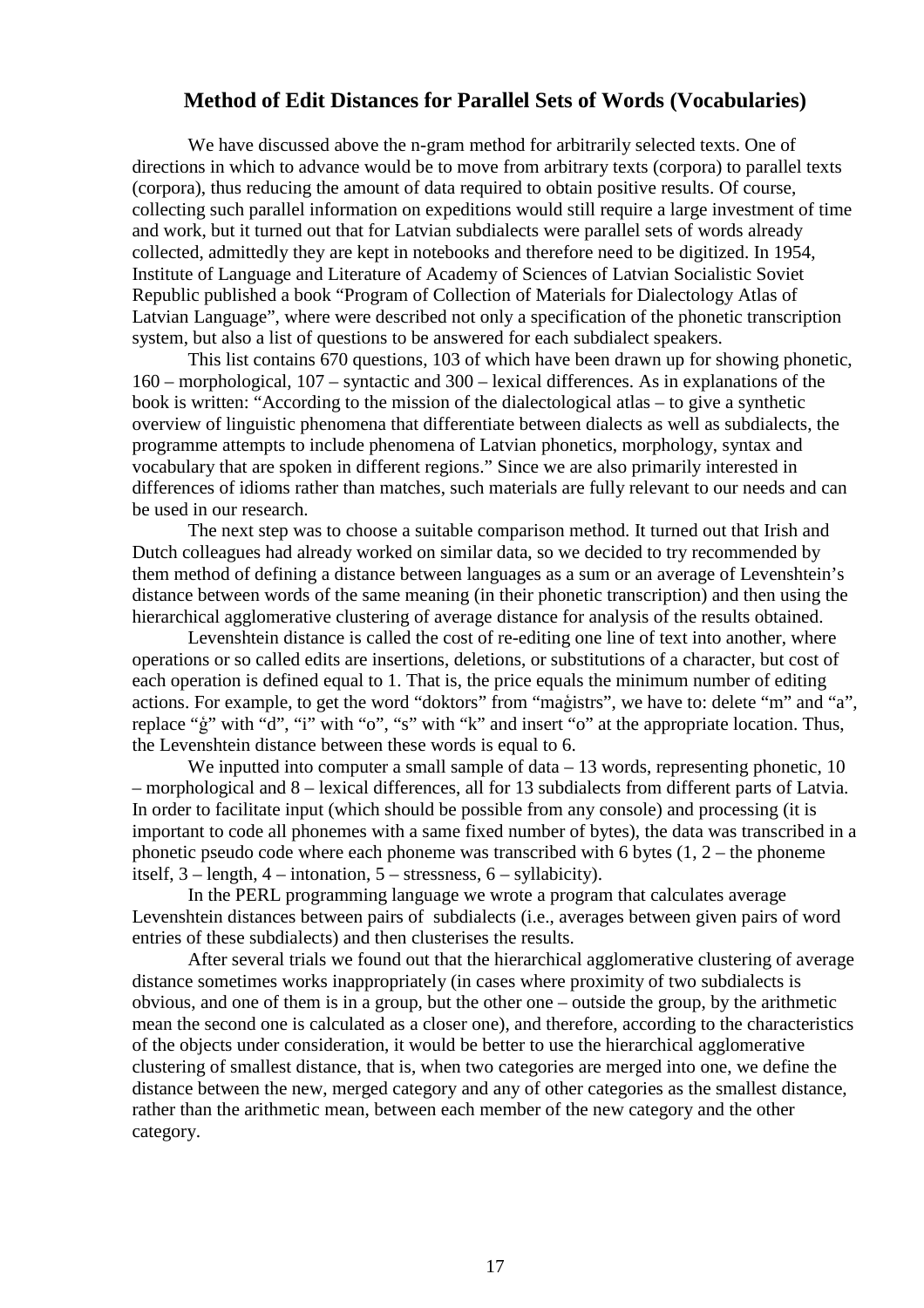The results of the experiment proved to be good enough and were consistent with the notion of the closeness of the selected dialects. However, we decided to make our experiment more sophisticated by moving from the Levenshtein distance to the Wagner-Fischer distance, namely by introducing a price that depends on the proximity of phonemes instead of a constant phoneme replacement price. (For example, a price of  $\sqrt{y}$  substitution for  $\sqrt{g}$  obviously should be less than substitution for /b/, but it should be less than price of substitution for /a/.)

This is how we came to the problem, which we have already addressed in the previous chapter – the creation of the phoneme space. During this experiment, though, the development of the space of phonemes was only in process, so we did it with its "working version" – not the eight-dimensional, but a six-dimensional (vocality, softness, tongue-non-backside, labiality, aperture, and trembling).

We had also chosen the zero point purely mathematically  $-$  as the midpoint of the axes we use, not the phonologically based one we figured out later.

We also expanded each phoneme's description with number of parameters that characterized not so much the phoneme itself as its applications: length of the sound, intonation (we defined a binary distance because there are five intonations in the idioms we analysed, but it is not clear which are further from each other, and to what extent), stressness, and syllabicity.

 We created a script for calculating Wagner-Fischer's distance on the basis of Levenshtein distance's script.

The use of Wagner-Fischer distance didn't bring significant changes compared with Levenshtein distance. However, there is such a-such nuances, that intuitively seems reasonable are. Thus, for example, with Wagner-Fischer distance, two Selonian subdialects of different regions (Leivuons – Latgalia, and Rite – Courland) formed a pair by both phonetic and morphological questions, but lexically Leivuons subdialect appears to be a little be closer to other Latgalian subdialects (which looks quite logical, because there is a lexical layer like the Catholic one, which is specific to Latgalia).

At first glance, the morphological closeness of Atašine and Zīmers, which appears only with Wagner-Fischer distance, may seem unexpected, since Atašine is in Latgalia and the subdialect there is a deep Selonian one, while Zīmers is in Livonia and the subdialect there is a deep Latgalian one, besides these places are very far from each other geographically too. However, if we think about it, we can find an explanation: both subdialects have been under a great influence of Middle Latvian subdialects for a long time, and it is the morphology that has been most influenced by it.

There are also such vivid examples of separation of question groups that occur both with Wagner-Fischer and Levenshtein distances, for example, in Ģeri people speaks in Livonia's Livonian subdialect, so it is not surprising that it appears phonetically closer to Courland's Livonian subdialects, but lexically – to their neighbors, Kocēni Livonia's middle dialect's subdialect.

Of course, the very fact that the results of the categorisation of morphological and lexical questions coincide indicates less nuance in the results obtained with the Levenshtein distance. We can therefore conclude that it is worthwhile to use Wagner-Fischer distance for this type of measurement when we are interested in linguistic nuances, but using the Levenshtein distance justifies when coarse but rapid categorisation is needed.

We published this method in 2006. Many years later, in 2014, colleagues at the University of Helsinki published an article of a similar direction. It uses data from the multilingual etymological database *Starling*, created by the outstanding Russian linguist Sergey Starostin. In this case the data is actually retrieved in a form of phonetic transcription of parallel records of multilingual dictionaries, thus the same as in our experiment. Normalised compression distance is used for evaluation, which is a new and interesting solution and should be tried in the future with our data too.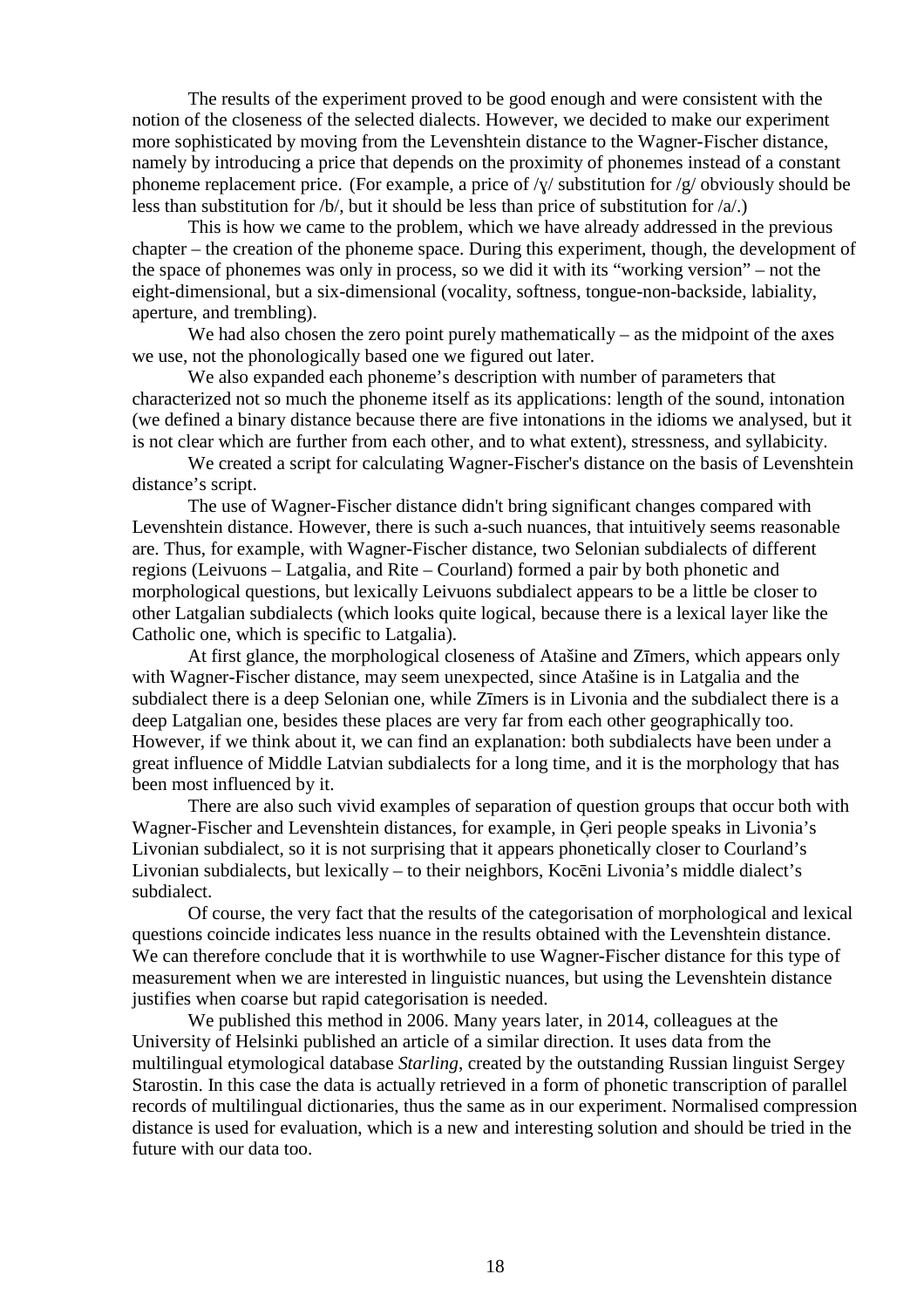## **Method of Phoneme Recognisers for Full-size Recordings**

So far, we have been working separately – either with phonetic transcription or straightforward with speech recordings. In this chapter, let's look at a method that links these types of data, which are so related by their nature, in practice too.

The emergence and development of phoneme recognisers for spontaneous speech recordings led us to the idea of a combined method: first, phoneme recognisers generate appropriate transcriptions from speech recordings, and then methods that have already been used for manual phonetic transcriptions are applied.

At first sight, it would appear the setting of the method is inherently wrong, as it is not yet known about an existence of a universal (i.e., a language-independent) phoneme recogniser – all the recognisers we know have been trained (i.e., models created for them) on specific languages and, with strict veracity, are also designed for these languages. But in talks with colleagues involved in the development of the recogniser *PhnRec* that they experimentally tried to identify phonemes of other, non-model languages too, and the results have proved to be good enough, albeit worse, than for a model language.

 It was also confirmed by the results published by the developers regarding use of phoneme recognisers in language identification, because, as in our case, it is also a solution that uses phonotactical methodology (although they use data from all potentially identifiable languages for training). However, the possibility of using a monolingual phoneme recogniser is also described and interpreted: it simulates a situation where a monolingual person hears different foreign languages.

Therefore, we allowed ourselves to hypothesize that using a phoneme recogniser modeled on a language for a pair of other languages might not significantly affect the phonotactic characteristics we use to determine a degree of proximity.

We had at our disposal spontaneous speech recordings of five Latvian subdialects. All recordings were collected in accordance with high principles of gathering, it means, all records were uniformed, recorded with the same type of hardware (a dynamic one-way microphone fixed on heads of speakers was used), an external noise was minimized as far as possible. All entries were manually cleared  $-i.e.,$  all other voices and sounds were cut out, leaving only the speech of the main speaker. Recording technical quality was 44.1 kHz / 16 bit. Depending on the requirements of the particular model of phoneme recogniser (in this case, the technical quality of the training recordings), the recordings were downsampled to either 8 kHz or 16 kHz.

*PhnRec* is a phoneme recogniser developed by the Speech Processing Group of the Faculty of Information Technology, Brno University of Technology. Its main feature is the use of long time context (up to several hundred milliseconds). The retrieval of speech characteristics is based on the division of time context, the role of the classifier is performed by artificial neural networks, and the decoding of queues is performed by the Viterbi algorithm. The program package includes already trained Czech, English, Russian and Hungarian language models. For the sake of greater comparability, we decided to try them all.

Software package *Sphinx 4* includes a program *pocketsphinx*, which works as a phoneme recogniser too. Unfortunately, we were unable to find a publication describing the phoneme recognition algorithm used by *Sphinx 4*, and we did not have time to investigate the program code ourselves. From the overall documentation, it was possible to understand that the program creates a hidden Markov model for each phoneme during a language model training (i.e., a time context taken into account is not long), but decoding is done not only by the "classical" Viterbi algorithm but also by the Bush-Derby algorithm.

By default, the package contains only an English language model. Other language models from third-party developers are available, however we decided to use only models developed by the recogniser developers to exclude errors that might result from a poor quality of model development.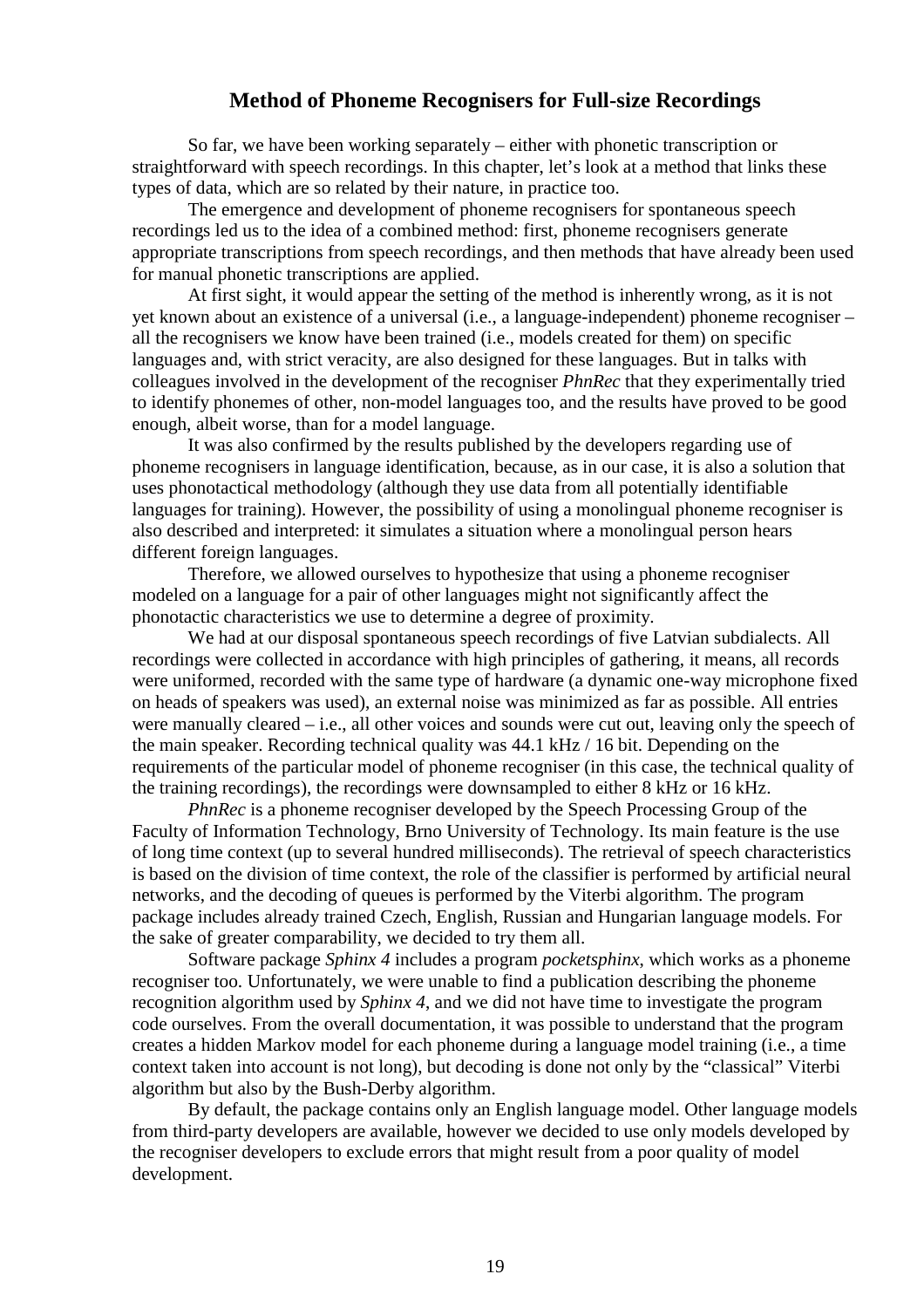Earlier, we described the n-gram method and its application for phonetic transcriptions designed by manually transcribing sound recordings. As the results were good, we can also apply this method to transcriptions created in an automated way. Let us recall that we have proved that the distance defined within the n-gram method is a metric, so in fact, the distance obtained by this combination method will be a metric too.

The experiment was done with scripts written in PERL programming language. Initially, we applied all the recognisers and models at our disposal (i.e., 5 in total: *PhnRec* for Czech, Russian, English and Hungarian, as well as *Sphinx* for English) to the recordings available to us. Then we converted the obtained phonemes files into a two-byte phonotext, and created a file for each subdialect, merging together all the informants (i.e., speakers) of this subdialect. And then, with the help of modified and corrected by us PERL-program *TextCat*, we calculated distances between these newly created phonetic texts. The results were quite good: subdialects, which are closer by intuitive understanding, were closer by our distances too.

For greater visibility, we decided to categorise our results using the method of hierarchical agglomerative clustering of smallest distance. As a result, we obtained two types of trees. Both separated North Latgalian subdialects in a separate branch (which was really expected given their great similarity). The only dialect of Courland was also singled out (it certainly could not have been otherwise). The difference appeared with middle Latgalian dialects: the first tree (according to the results of Russian and Czech models) putted them into a common branch, while the second – not. From an intuitive and linguoanalytical point of view, the first variant seems to be more correct, though the second one has some meaning too. Since Russian and Czech are Slavic languages, but according to the genealogical classification of languages, the closest for Baltic languages are Slavic languages, we can conclude, that results of the method of phoneme recognisers are better if a model's language is more closely related to a recordings' language.

First of all, we proved that our basic hypothesis is confirming: phoneme recognisers are applicable to speech corpora for automated language proximity estimation.

Secondly, we made sure that the training language of a model influences results, but not to the extent that the application is excluded. That is, in principle we can use any recogniser with a model for any language, but for the purity of the experiment, it is desirable that the degree of affinity between a model's training language and various languages of the experiment is not too different.

Thirdly, phoneme recogniser's architecture does not significantly affect results. (Although the recognition results of *PhnRec* were more "readable".)

And fourthly, we have actually defined a metric in the languages (idioms) space, and moreover, it can be calculated automatically, without any significant data preparation, i.e. without manual or so-called "black" work. It looks very promising.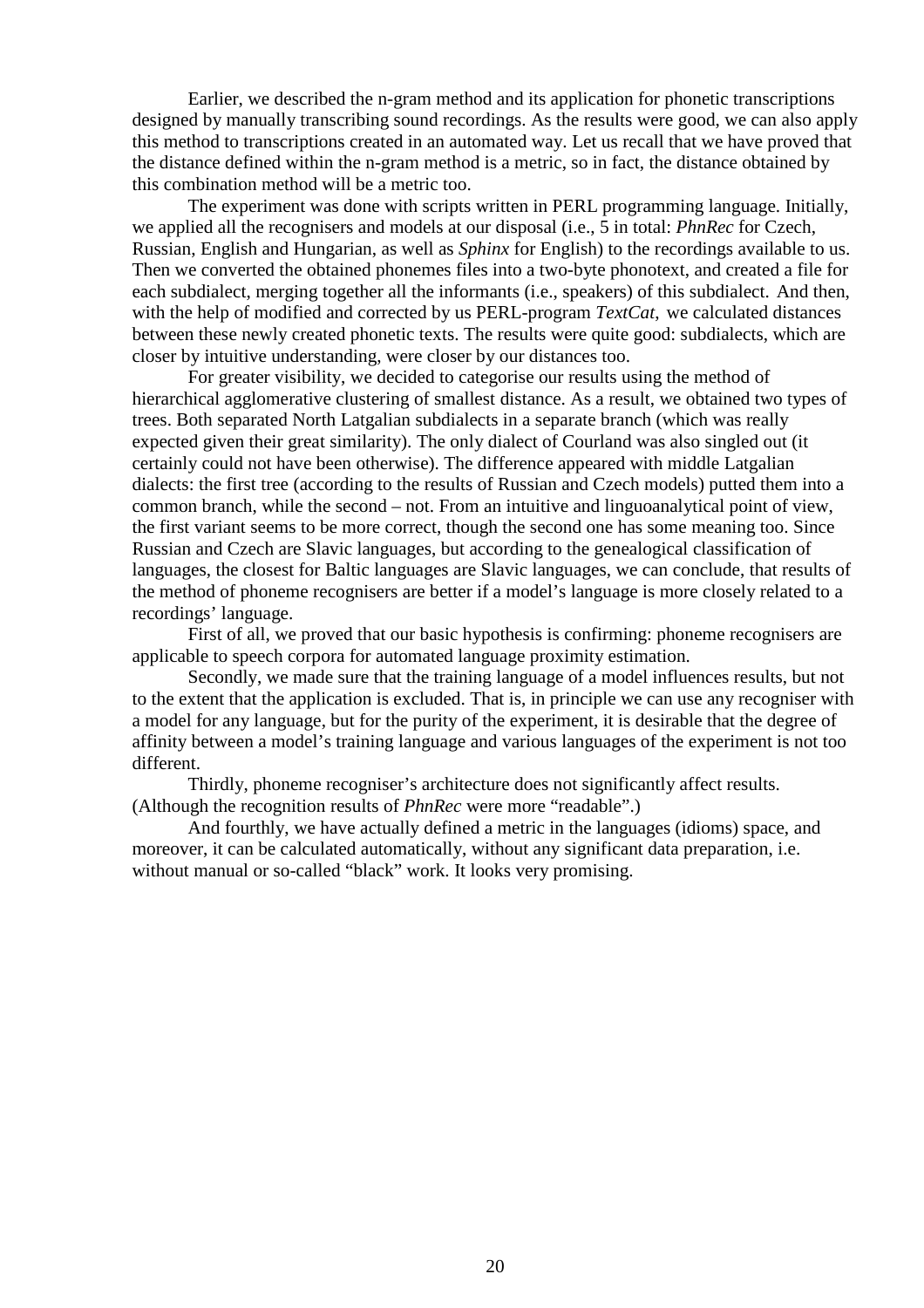## **Method of Hidden Markov Models for Full-size Recordings**

We chose the undivided full-length speaker's sound recording as the object of the HMM and built models on a sufficient number of informants' (i.e., speakers') records of a language (idiom).

It is clear that such a method is applicable to any human language, including ones without a written form. However, since Latvian – both Baltian and Latgalian – subdialects were more accessible to us, we decided to experiment with them.

In autumn 2008 we went on several expeditions in Latgalia and Courland. As a result, 4 Latgalian and 1 Couronian subdialects' material was collected: 30 informants who spoke in subdialect of Vileks, 23 of Baļtinova, 29 of Rudzātys, 14 of Auleja and 17 of Dundag. All the informants told their life story: about parents, grandparents, brothers, sisters, family, school, work, wedding, children, farm, etc. Part of the material collected material we used in our experiment.

In fact, several experiments were carried out to find out and test the proposed method. They were all implemented by the help of HTK package, i.e. there was no need to program the algorithms and even to study their implementation in the package, since it is recognized among speech researchers worldwide. Of course, some scripts were developed for data processing and automation purposes.

The first experiment was carried out with a read speech: the same text read by the same person in three languages – Latvian, Latgalian and Russian. Four recordings were recorded in each language: three were read at medium speed and one – at accelerated; length of each of the recordings – 1 to 2 minutes. For each language on all the three medium speed's speech recordings hidden Markov model was created. After that with the HVite utility (the implementation of the Viterbi algorithm in the HTK package) the nearest model for each of the high-speed speech recordings was founded. With a small number of Gaussian mix components (so-called "mods") the results were unsatisfactory, but with four and above worked properly – the high-speed speech recordings' languages were detected flawlessly.

The positive results of this experiment motivated us to do the next one, this time on the real data of our research.

We chose two from our recorded dialects – Rudzātys and Vileks, both Latgalian, but from opposite sides of Latgalia: Northeast and Southwest. Thus, the chosen languages were very close (and it, of course, reinforces the importance of results in a case of a positive outcome), but at the same time far enough to be sure that differences will not be smothered by social contacts of speakers. From each language we randomly chose eight female informants, those eight were randomly divided into two subgroups: five for model creation and three for testing. The results were identical to the results of the previous experiment: in the case of a small number of mods, languages were detected erroneously (in different ways, without understandable consequences), but in case of four or more – flawlessly.

Thus, we can conclude that our hypothesis of the possibility of training HMMs on fullsize recordings to describe language as such was confirmed. We assumed that once it works in recognition tasks, i.e., the language of other recordings is correctly determined by such models, it should also work in determination of the distance be-tween languages, i.e. we could define a distance between languages as a distance between HMMs of these languages.

That's why we decided to create HMMs for all the five of our dialects and define different types of metrics in their space.

Initially, we decided to try our luck with the well-known metric – Euclidean. Then, the choice was made as for the data (characterising the distribution) that would be dimensions of our metric space. It seemed reasonable to use mean value vectors (model includes mean, variance and weight vectors).

Firstly we made distance calculations for the above mentioned Latvian/Latgalian/ Russian read speech. We calculated Euclidean metrics, normalized Euclidean metrics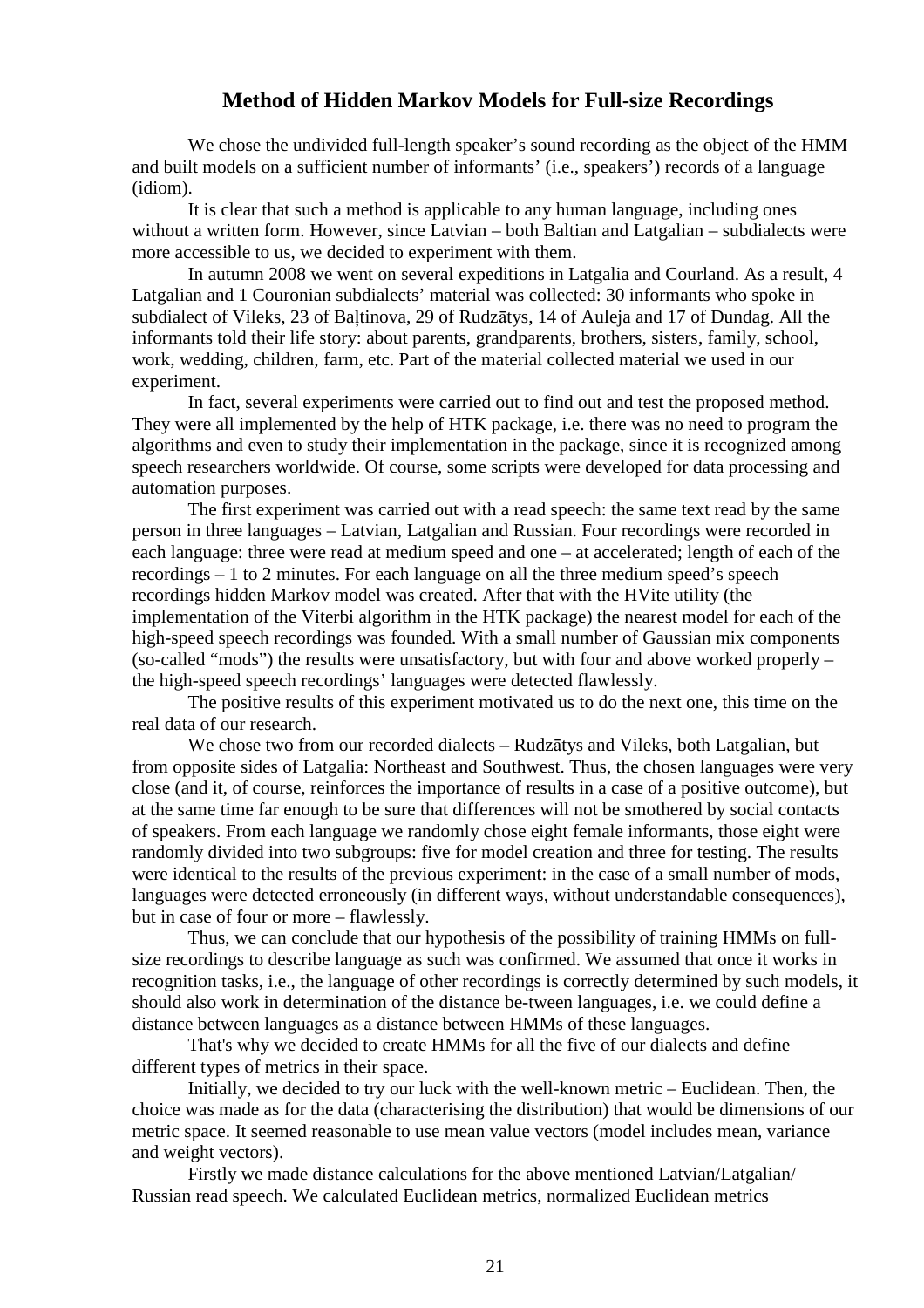(normalized by the first, second, and both arguments) and Jordan metrics.

In case of correct distances one should expect that distances between speech samples of the same language are smaller, between Latvian and Latgalian – medium, between Russian and Latgalian – bigger, and between Russian and Latvian – biggest ones. However, for all the three metrics, it can be seen that the distances are very similar, and at the same time they are "jumping" – having unpredictable changes, that makes possible, that intuitively closer languages have larger distances and vice versa.

We carried out this experiment on our dialects' speech samples too.

Unfortunately, the program HERest from the HTK package, which performs a recalculation of HMM parameters using the Baum-Welch algorithm, obviously has a fault – at a larger number of input files, it displays an error message that approximation cannot be calculated: *WARNING [-7324] StepBack: File [path] - bad data or over pruning*. Such a problem should occur if the recording is technically poor or has some other fault. However, it is interesting that for a same file this error could appear with a larger number of files, but not appear with a smaller one – hence it does not depend on the file quality, but on something else. This leads to the conclusion that this is a fault of the program, and the only way to avoid it is to bypass it. As we simply did not want to skip some of the files, we decided to divide the voices of men and women into separate groups – there were fewer files in each group and HERest stopped crashing. Thus, the experiment became larger and probably more interesting, but it also has one drawback – we will not be able to compare directly its results with results of other methods.

As we can see, all the distances here are "dancing" – "men" of the same language sometimes are further than "women" of other language, intuitively close languages sometimes appear further than distant ones.

At the suggestion of Professor, *Dr. habil. math*. Aivars Lorencs, we decided to try the same metrics, but for the mean values divided by the variances, that is, the more volatile are values, the smaller is a weight – they are affecting less a value of the distance.

As we can see, in any case, namely, for any data set and any metric, this improve-ment has not made results consistent.

That's why our conclusion is negative: we cannot define the distance in this way and should look for other ways to do it.

The most common assessment of HMM similarity is the Kullback-Leibler divergence, which the authors have been defined in their publication of 1951.

It is a mathematical expectation of a logarithmic difference between two probabili-ties distributions by the first distribution. So, naturally, it is not symmetrical, so it does not correspond to one of the axioms of metrics and is not a metric. Defining an arithmetic mean of divergence values of both directions often solves this problem.

Kullback-Leibler divergence was calculated with a slightly modified Python script written by Speech Lab of Technical University of Brno.

At first glance, we can see a certain coherence in the results (e.g., the fact that Dundag looks further, or the fact that Baļtinova and Vileks is the closest pair), though, of course, the lack of symmetry and the separation of the voices of men and women is confusing and does not allow to analyze the results properly. Therefore, we decided to simplify them: first, to symmetrize the table by calculation of average arithmetic values and, secondly, to put together the male and female voices, also by taking the average arithmetic value.

This has brought all the values closer, which confirms that such a great range of values had other reasons than the qualities of languages. This, of course, is not good. However such similar values might reflect something – so let's look at them.

The distances of Auleja looks adequately: Dundag – the furthest, Rudzātys – the closest, Baltinova closer than Vileks.

The results of Baļtinova could also be considered (Vileks very close, Rudzātys further) well if it were not for the unjustified Dundag's proximity to Auleja.

Even worse results for Rudzātys – Baļtinova appeared to be closer to Auleja, Dundag –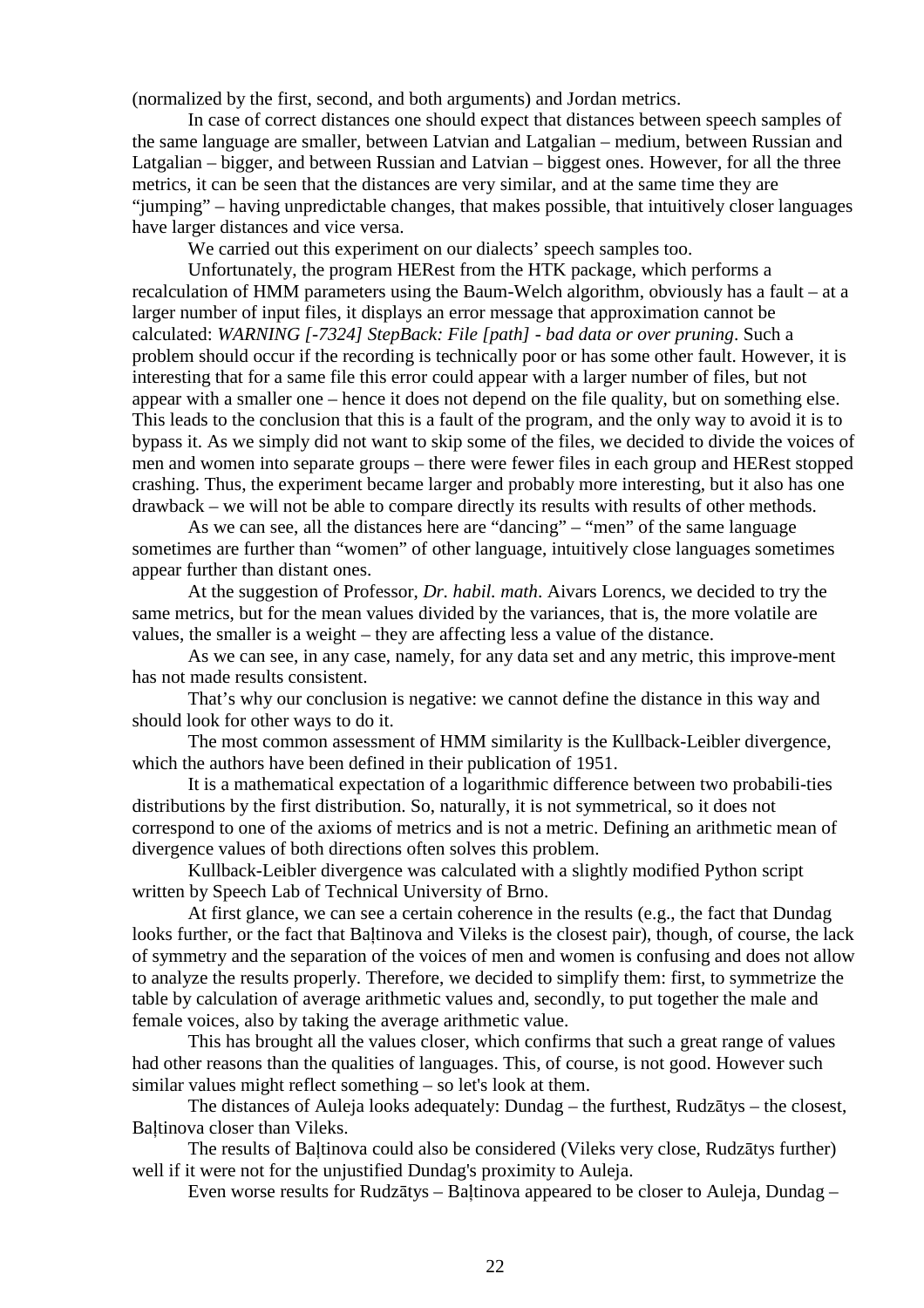closer to Vileks.

In contrast, Vileks looks very good – Baļtinova is the closest, then Rudzātys, then Auleja, and Dundag the furthest.

In general the method is usable. However, it is technically complex and the results are not fully reliable. Therefore, other methods are more recommended for real use.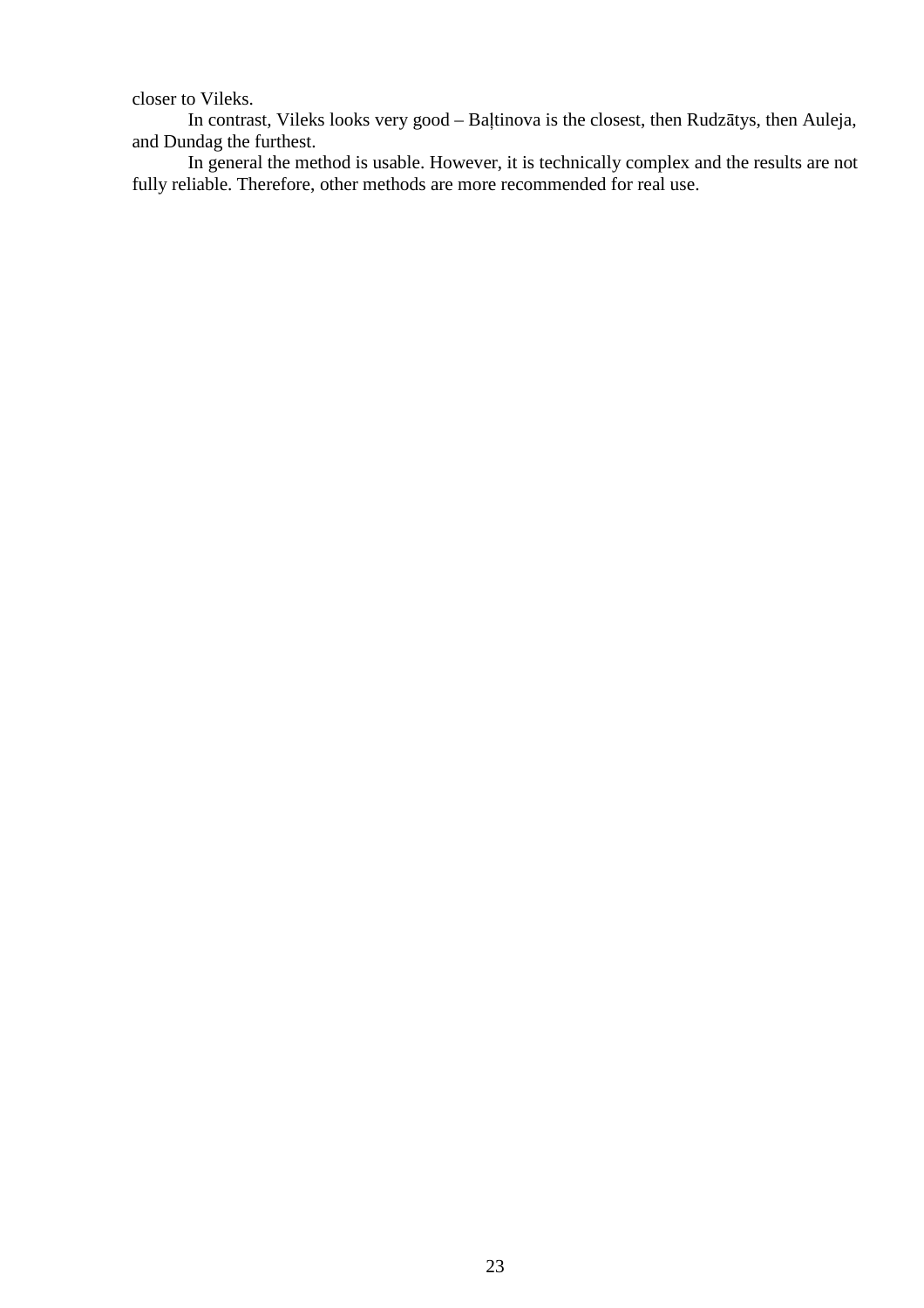## **Method of i-Vectors for Full-size Recordings**

i-vectors are a relatively new way of solving identification and recognition tasks, which are now being used to identify other types of objects too, but they were originally thought of in search for a speech recognition tasks.

The first widely known publication in which this new idea was expressed (in terms of speaker identification) was in 2009, though the name of "i-vectors" has not yet appeared, but their space was named "total variability space". In early 2010, the name "i-vectors" appears as an additional one, but by the second half of that year, it is already in full swing – already describing a challenge of language identification.

The i-vector method is based on the representation of Gaussian mixture models of expressions with a hidden low-dimensional variable and the use of this expression representation as a feature vector in the language classifier.

There can be different i-vectors depending on what linguistic information they contain, for example, acoustic, prosodic, phonotactic, on what kind of data they are built on – continuous or discrete, and for what they are intended for – speaker identification (SID), language identification (LID), or other tasks. So, in fact, we could even talk about a whole bunch of methods, but immersing in such subtleties is not a goal of our dissertation.

In our experiment, we used the set of dialect speech recordings described in the previous chapter.

Since we had scripts for i-vector calculations developed by Brno University of Technology we used them, of course, instead of developing them from scratch. In 2015, BUT Speech Group came up with a proposal to create a common Voice Biometry Standard, or VBS, as various technical standards currently in use do not allow rapid provision and exchange of data. The standard package also includes Python scripts for i-vectors' computation (they only require voice recordings to operate, but better results can be achieved if there are already externally defined voice activity intervals, so-called, VAD, or "Voice Activity Detection"), because the built-in activity detector is very primitive.

Sure, the biometry standard is designed for speaker identification tasks, that is, it focuses on specific characteristics of a speaker, i.e. a particular human individual speech (including individual voice particularities), and so i-vectors generated by this package are called SID (or "Speaker IDentification"). They are theoretically less suitable for our task, but we decided to give them a try because open standards and public availability of scripts are key factors in technology choice.

As with HMM in the previous chapter, i-vectors were calculated for full informants speech recordings, thus expecting them to be representative of the language as a whole. For all pairs of dialects, we calculated the cosine similarity between the resulting i-vectors.

The results were quite good. It may need to be clarified here that the cosine similarity is a cosine value, and an arccosine gives an angle. Angles, in turn, are easier to visualize: imagine a zero line drawn in a plane and the point or centre of it; then an angle formed by rays from this center and the zero ray (the right ray of the zero line) represents corresponding distances between subdialects – the smaller the angle, the closer the tongue is.

Thus, Baltinova and Vileks appear to be the closest pair of subdialects  $(47^{\circ})$ . Also, the distance between the South and West Latgalian subdialects – Rudzātys and Auleja – is smaller than between them and North Latgalian subdialects. The only assessment that seems to be very wrong is the distance between Rudzātys and Dundag subdialects: it certainly did not have to be smaller, and so much smaller, than the distance between Rudzātys and the other three Latgalian subdialects.

We decided to try Euclidean and other vector metrics (e.g., Jordan) for i-vectors. We also decided to try city block metrics. To apply such metrics, we calculated arithmetic mean i-vectors for each language from its informants' i-vectors.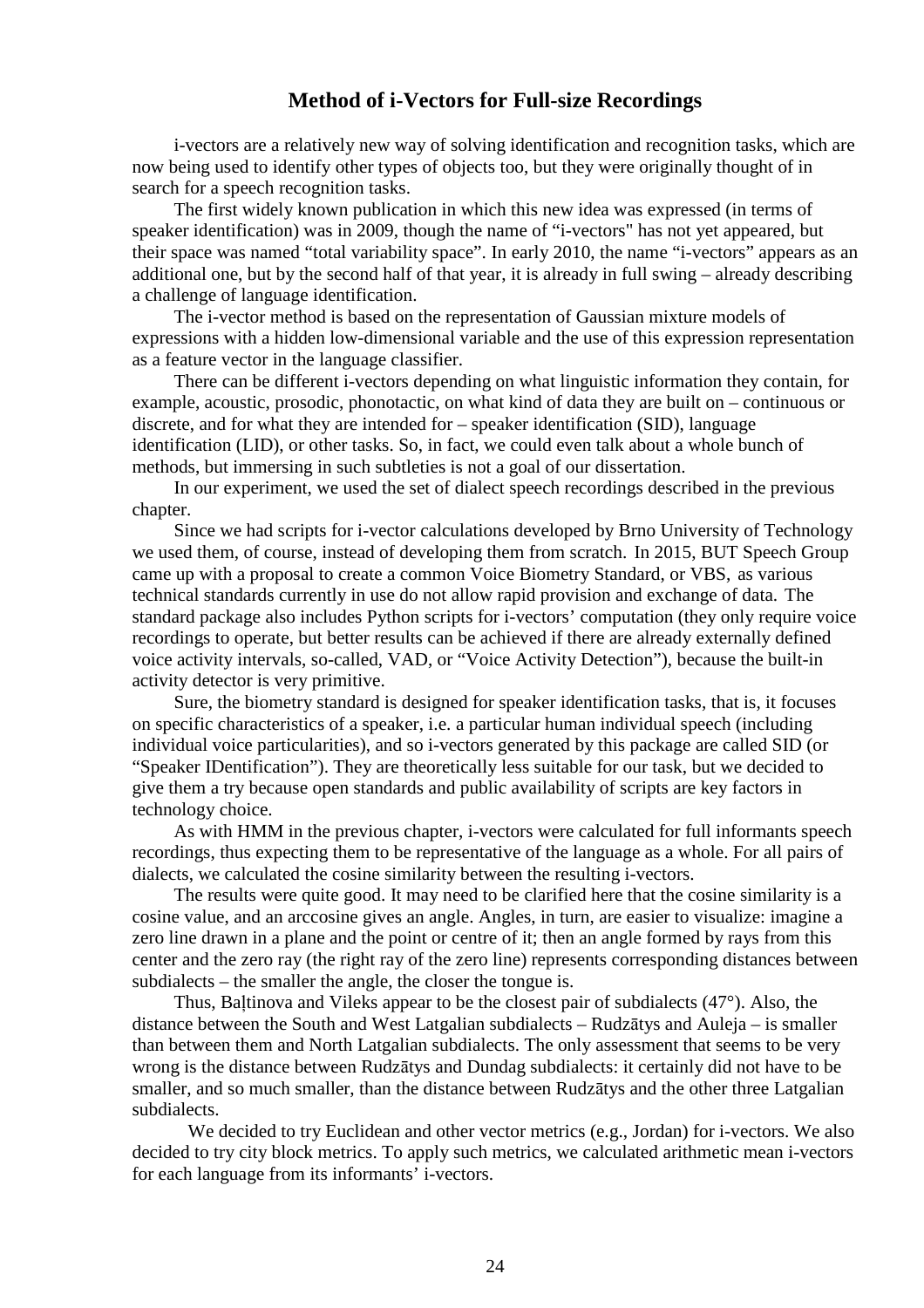The worst of these metrics (though not really bad) in our case turned out to be Jordan: it shows both Vileks and Rudzātys much further from Auleja than from Dundag.

The  $L_1$  and Euclidean (both non-normalised and normalised, since normalisation does not change the substance of the case) metrics look equally good and better than cosine similarity: Vileks and Baļtinova are the closest, Dundag to all Latgalian dialects – the furthest. The only question that arises is: why does Auleja to Baļtinova appear to be closer than to Rudzātys? As if it shouldn't be. This could be a fault of metrics, a deficiency of the data, but also an objective estimation that takes into account some of nuances of subdialects that are usually overlooked in theoretical comparison.

During the internship at Brno University of Technology we gave to Speech Lab's researcher Oldrich Plot the speech corpus we collected, because he asked them for his experiments, and after a while we got results.

Prior to conducting the experiment, the data from each subdialect were randomly divided into two parts: a larger training part and a smaller test part. Then, i-vectors were calculated using each part separately. Then, the Gaussian linear classifier was trained on the training part of ivectors, and on the test part of i-vectors it was applied. In terms of percentage distributions of how much of the test data was correctly distributed and how much of it gaved to other dialects, the results were quite good: Dundag as the most distinctive is recognised bestly; Rudzātys is also very good, and the fact that it "gives" a part to other Latgalian subdialects is just natural; Baļtinova and Vileks, in view of their closeness, also show relatively good results, with most of the difference being "returned" to each other; the only thing that surprises is Auleja's comparatively poor performance "in favour" of Rudzātys.

Given the good results of the Brinneners, we decided to try our SID i-vectors experiments on their LID i-vectors. At our request, they kindly gave us these i-vectors. We expected the results to be similar to the SID i-vectors, but slightly better, because LID i-vectors are designed to perform a more similar task.

To our great astonishment, the cosine similarity was completely meaningless. We are still working on determining the causes.

However, we decided to try the other distances used for the SID i-vectors as well. The Euclidean and  $L_1$  metrics were similar to those of the SID. Interestingly, however, that Jordan metrics, which was not so good for SID i-vectors, behaved much better for LID i-vectors – did not had such problems as SID, and could be said to be almost equivalent to Euclidean and  $L_1$  for LID.

We are convinced that i-vectors are good enough to represent languages and can therefore be used to quantify language differences. In addition, they are more convenient to use than hidden Markov models: both in terms of data convenience and popularity of metrics could be applied. According to the results of our experiments, we recommend using Euclidean or  $L_1$ metrics.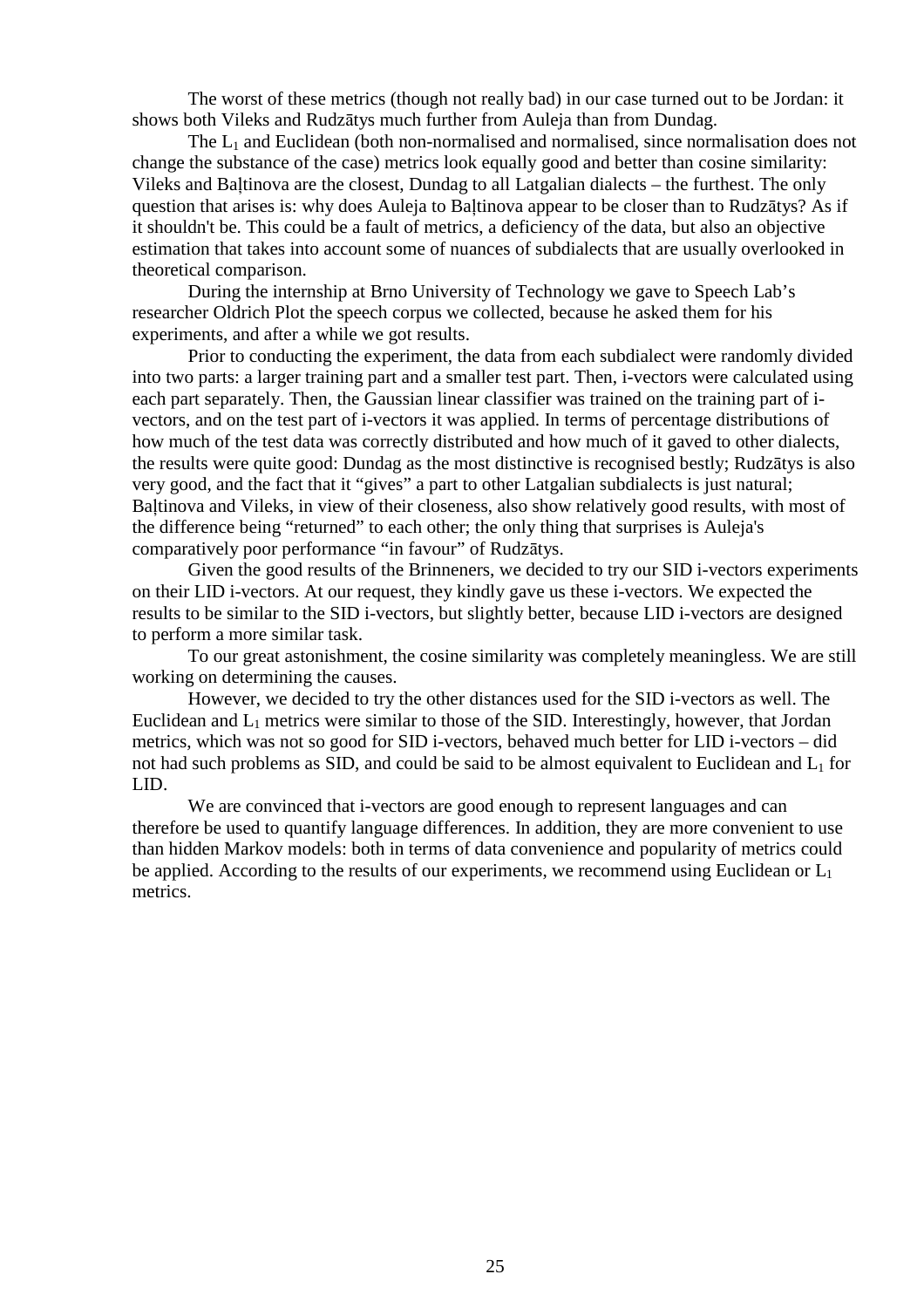## **Method of Gaussian Mixture Models for Full-size Recordings**

Another type of speech modeling is a use of Gaussian mixture models (GMM).

A Gaussian mixture is a sum of a finite number of Gaussian or normal distributions, more precisely – a weighted sum (with scalar weights). Such a model is described by three variables – the mathematical expectation vector, the covariance matrix and the weighting factor vector. Since a sum of independent normal distributions is a normal distribution, the Gaussian mixture is a normal distribution too.

GMMs are widely used to classify data (e.g., in economics, demographics, ecology, etc.) when there is a reason to believe that each of these classes corresponds to a normal distribution. Thus, GMMs are also used in different types of recognition tasks (image, sound, and other types of objects) because by their very nature they are the most probable belonging to a given class.

Since we are interested in speech modeling, we worked with distributions of spectral information features of speech signals. The feature vectors are constructed from the Fourier cosine transform coefficients, i.e. MFCC (*Mel Frequency Cepstral Coefficients*), using 14 coefficients per frame.

Models were created using the expectation-maximisation algorithm or EM, but in two ways – as fully independent, individually trained models, each built on speech data of only one particular subdialect, as well as on a common model, created on data of all the subdialects, socalled universal background model or UBM with MAP adaptation.

In the experiments of this chapter were also used the set of dialectal speech recordings described above.

And in this case too, we used the technique already used by other methods – to train models on full informants' phonograms. We did it both for full data (which varies in size for different subdialects) and for data of the same amount: for subdialects with a bigger amount of data, all recordings were truncated proportionally (by cutting their end parts).

Experiments were performed using capabilities of *MatLab* package. The scripts were developed by us on the basis of information provided by Jose Benito Trangol, a PhD student at the Speech Laboratory of the National Autonomous University of Mexico, on his experiments in the field of speech recognition and libraries, functions and parameters used.

As the **first** experiment, we calculated Gauss mixture models directly, without adaptation, i.e. each model was composed solely of recordings of the corresponding subdialect and completely independent of other models.

In this and subsequent experiments, we calculated Euclidean,  $L_1$  (or city block), Jordan (or Chebyshov) metrics, and Kullback-Leibler divergence for all the three model components: mean vectors, covariance matrices, and weight vectors.

All in all, the Euclidean metrics' values correspond to an intuitive notion of the proximity of these subdialects: Dundag is the furthest from all other ones, Vileks and Baļtinova are closest to each other, and so on. It is somewhat strange that Rudzātys and Auleja are further apart than both Rudzātys and Auleja with Vileks and Baļtinova. However, there may be some explanation for this, since the Auleja subdialect is quite specific, whereas both Rudzātys and North Latgalian subdialects contain some similar forms (for example, *tuo* instead of *tai*, etc.).

In contrast, the Kullback-Leibler divergence values look completely meaningless because they contain negative values. City blocks metrics in this case behaves the same way as Euclidean metrics. Jordan metrics looks very shabby: Dundag is not the furthest of all four Latgalian dialects, and Vileks and Baltinova are not the closest.

Now let's move from the mean value vectors to the **covariance matrices**. The Euclidean metrics behaves just like in case of the mean vectors: all is well, only minor issues are raised by Rudzātys and Auleja relations on the background of North Latgalian dialects.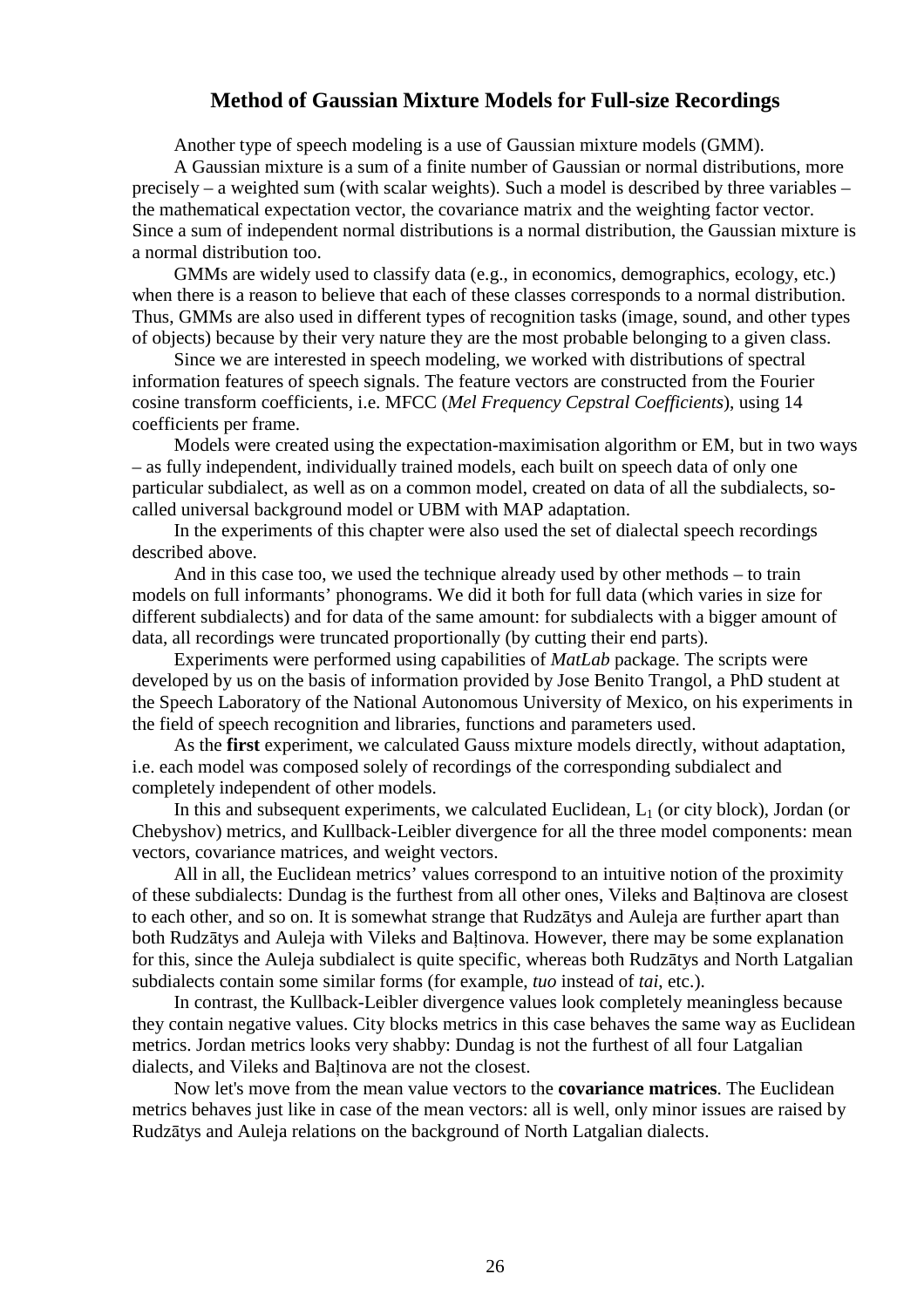The Kullback-Leibler divergence looks more or less adequately, but it has minor inconsistencies, for example, for Auleja Vileks is further than Dundaga. As there is no such problem in the other direction, the possibility of symmetrying divergence immediately comes to mind. However, the symmetrying only reduces this problem, not completely solves it.

The city blocks metrics looks relatively good, but slightly worse than the Euclidean metrics, for example, the distance Auleja-Vileks is closer to Auleja-Dundag than to Auleja-Baļtinova. To our surprise, covariance matrices also turn out to be good the Jordan metrics, even though it was completely meaningless for mean vectors.

The Euclidean metric for **weights vectors** also gives a more or less consistent impression, but it also contains significant errors: Auleja to Dundag is closer than to Vileks and Baļtinova; Vileks to Rudzātys is closer than to Baļtinova. The Kullback-Leibler divergence shows the same disadvantages as the Euclidean metrics, and it is clear that symmetry cannot help because they are both ways.

The city blocks metrics also shows the same discrepancies as we saw in the case of the Euclidean metrics and the Kullback-Leibler divergence. The results of Jordan metrics differ: it does not show the first problem, but the second, unfortunately, shows a stronger expression: for Vileks Baļtinova appears further no only than Rudzātys, but even for all other subdialects.

The distance of Mahalanobis shows no signs of any meaning: for Auleja Vileks does not have to be the furthest, besides so very much – several times, for Baltinova Dundag does not have to be the closest, and also so very much – the difference between the distances Dundag-Baļtinova and Dundag-Rudzātys is almost 200(!) times, etc. Besides, it is not symmetrical, so it's not a distance at all. Also, the so-called special Euclidean distance is completely pointless: although the proportions are not so blatant, the results are essentially similar to the Mahalanobis case.

As a **second** experiment, we decided to do all the same calculations, but with MAP adaptation. To this end, we created a common background model that was built on 30% of all speakers recordings of all subdialects. Then, with the remaining 70% of the speech data of each subdialect, this background model was adapted and models of the subdialects were created. In other words, during the data preparation process, all files were divided into two parts: 30% long starting parts and 70% long final parts.

In theory, the adaptation can be done not only by all the three, but also two or one of GMM parameters, most often – by mean value vectors. However, in this case, results are not interesting – distances based on differences of mean vectors coincide with distances from models adjusted by all the three parameters, while distances based on differences of covariance or weight are zero. Therefore, we chose to experiment with models that are adapted by all the three parameters.

Interestingly, the Euclidean distance for the **mean value vectors** with MAP-adapted models is worse than for the directly built models: Dundag is "closer" than Auleja for Baļtinova and Vileks. With the Kullback-Leibler divergence something is completely wrong – it returns negative values.

City block metrics in this case face the same problems as Euclidean metrics. As usual, Jordan metrics behave differently and this time – also better: Dundag is the furthest of all Latgalian subdialects. However, there is a small problem: for Vileks Rudzātys appears closer than Baltinova.

Euclidean distance between **covariance matrices** has the same problems as it had between mean value vectors, but this time they are seen in a stronger form. Kullback-Leibler divergence also has the same fault this time. And the values are almost symmetrical, so symmetrisation won't save this time.

City block metrics this time have not only all the same flaws as Euclidean metric, but even one more: for Vileks Rudzātys appear closer than Baļtinova. Jordan metrics has the same fault as Euclidean and other metrics, however it appears with other sets of subdialects: Dundag appears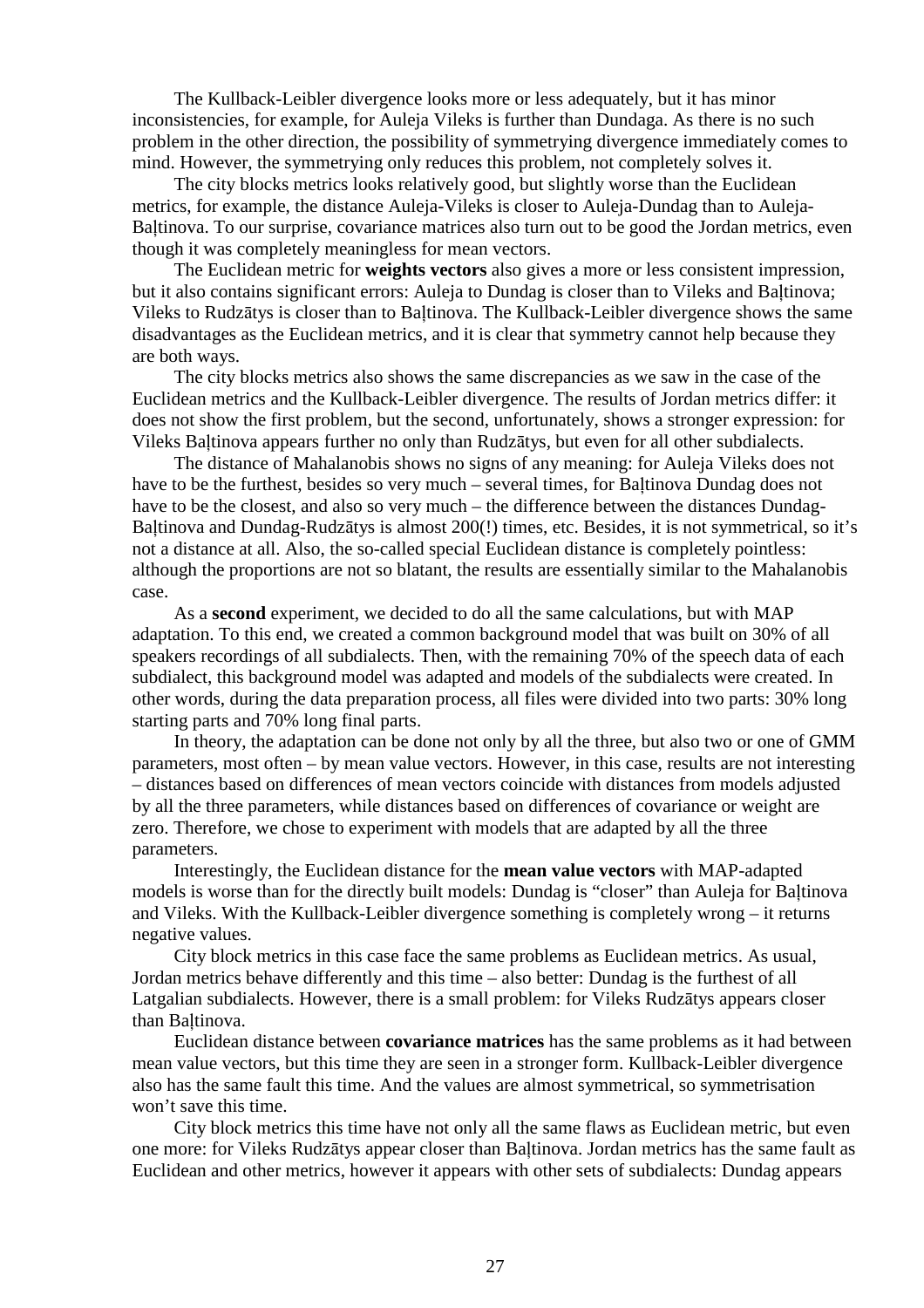closer to both Auleja than Vileks and Vileks than Auleja, whereas for Rudzātys Auleja and Vileks are further than Dundag.

Now let's move to the **weight vectors**. Euclidean metrics show unexpectedly good results: Dundag is furthest from all other subdialects, but the distance between Vileks and Baļtinova is the shortest. Interestingly, contrary to what was observed in the first experiment, Euclidean metrics shows better results for the weight vectors than for the convergence matrices. In addition, its results are more similar to those of covariance matrices without adaptation. We have no logical explanation for this, since during MAP adaptation process weight vectors does not accumulate data of covariance matrixes of adaptation data, which could produce this effect.

Kullback-Leibler divergence has minor problems: for Baļtinova and Vileks Rudzātys appear a little further than Dundag. Because everything is right in the other direction, let's try to correct it with symmetrisation. It really helps this time, and after that, Kullback-Leibler divergence looks very good.

City blocks metrics behave similarly to Euclidean, but a little worse: Baļtinova turns out to be a little closer to Dundag than Rudzātys. Jordan metrics is behaving differently: it's all right with Dundag, it's really the furthest from all other subdialects, but the Baltinova-Vileks pair is not good – this distance turns out to be much bigger than distances from Vileks to Auleja and Rudzātys.

Mahalanobis distance is once again completely inane: the results are "hopping" in many ways and without any understandable explanation. Special Euclidean distance is equally seamless.

An amount of dialect spontaneous speech collected will never be exactly the same – it depends on circumstances, success, and other unpredictable factors during gathering. Of course, the amount of speech we collected also varies from subdialect to subdialect. It's just normal, nothing wrong, but these differences in quantity can affect results of experiments: models trained on a significantly higher amount of speech may differ from others, just because the amount of speech is larger, and therefore differences based on linguistic characteristics, which are researchers interested in, can be lost and results distorted.

Therefore, we decided to carry out experiments in which the amount of speech is balanced, that is, for subdialects with a larger quantity of speech only in the initial part of each informant's recording was left proportionally to the part we needed to minimize the amount, so the total amount of speech of each subdialect would be approximately the same as of the "smallest" one. Our hypothesis was that results should be better than with unbalanced speech data.

This – the **third** – experiment is the same as the first one, but "balanced" speech recordings are used instead of full ones.

As in the previous experiments, let's start with **mean value vectors**. The results of Euclidean metrics in the balanced case do not differ significantly from the unbalanced one, obtained in the first experiment, that is, they are good: Dundag is the furthest for all other subdialects, Vileks and Baļtinova are the closest pair. As without balancing, Kullback-Leibler divergence contains negative values.

There are problems with city blocks metrics: Dundag appears to be closer than Rudzātys to Auleja, Baltinova and Vileks. But without balancing, the  $L_1$  metrics did not have such a problem. So it looks like the Euclidean metrics is more stable against balancing than the  $L_1$  metrics. Jordan metrics of mean value vectors look just as meaningless as with unbalanced data: Dundag is closer to Vileks than all(!) other Latgalian subdialects, which also means that Baļtinova and Vileks are not the closest pair, and for Auleja Dundag appears to be closer than Vileks.

Euclidean metrics for **covariance matrices** behave similarly as without balancing, as well as similarly to mean vectors, i.e., no discrepancies are observed. The Kullback-Leibler divergence also behaves similarly to the unbalanced case; however, problems are in other areas: for Auleja and Baļtinova, Dundag turns out to be closer than Rudzātys. After symmetrysation, Auleja's problem disappears, but Baļtinova's remains.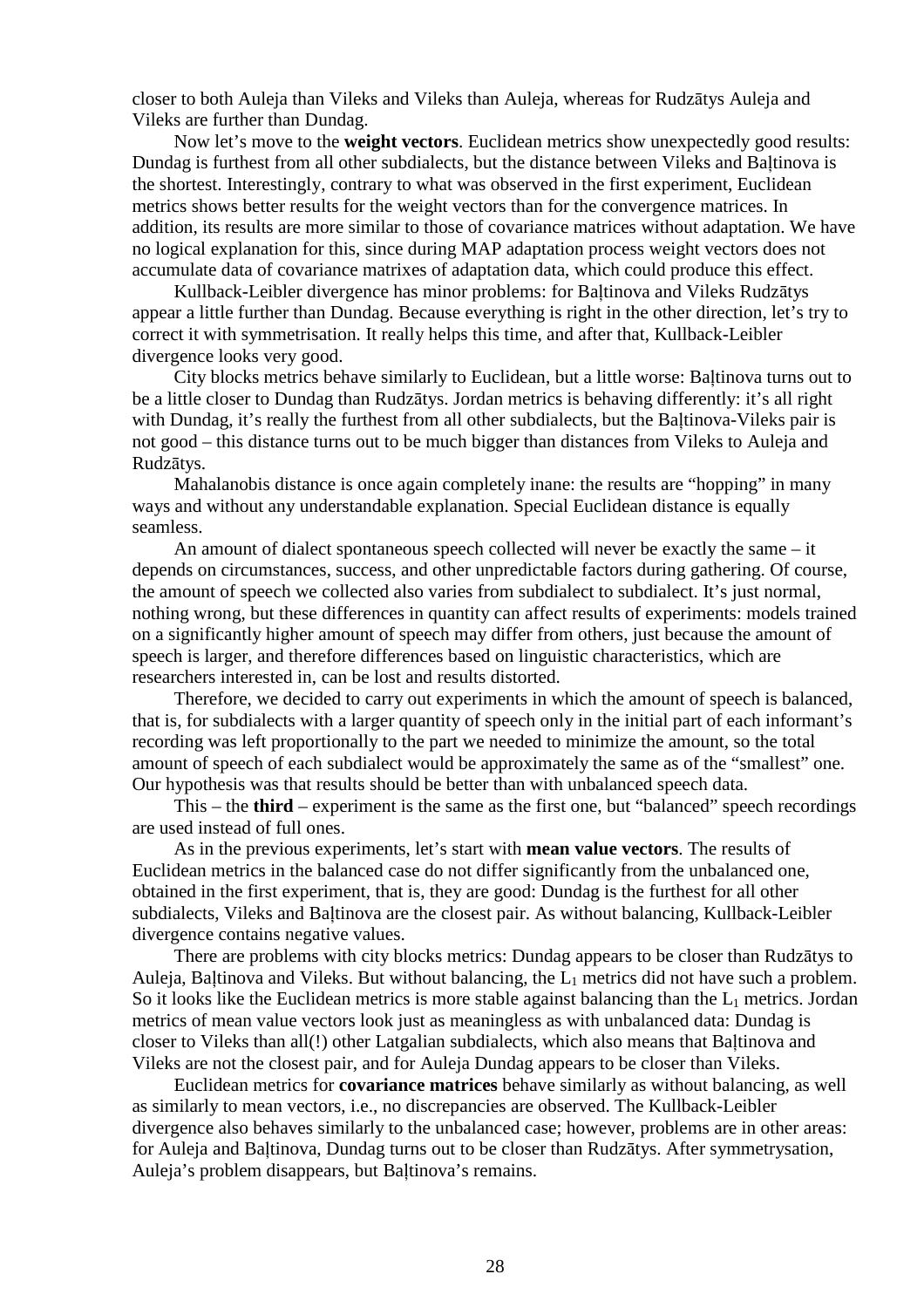City block metrics is more sensitive against balancing  $-$  it shows serious faults, though were not such problems before balancing: for Baļtinova Auleja is closer than Vileks and Dundag – closer that Rudzātys, but for Auleja Dundag is closer than both Rudzātys and Vileks. Also Jordan metrics, which before balancing did not had problems, is now showing them up, and many: for Auleja Dundag is closer than Rudzātys, for Baļtinova Vileks – further than Auleja, but for Vileks – Baļtinova further than Rudzātys.

In the case of the **weight vectors**, Euclidean metrics has the same faults as in the unbalanced case, however, they are less pronounced, that is, the difference has reduced: for Auleja Dundag is closer than Vileks, for Vileks Rudzātys is closer than Baļtinova.

The Kullback-Leibler divergence also has the same problems as in the unbalanced situation – some at the same place and some at other places: in one direction for Auleja Dundag is closer than Baltinova and Vileks, for Baltinova – Vileks further than Auleja and Dundag, for Vileks – Baļtinova further than Rudzātys; in other direction problems are similar, so, they are reciprocal. Therefore, it is clear that symmetrisation in this case cannot help and is not worth doing.

City blocks metrics in this case contains one problem less than it was without balancing. Only Auleja's mismatch remains, to which Dundaga appears closer than Baļtinova and Rudzātys. Unlike the previous one, Jordan metrics behave worse than without balancing: as if the problems are the same, but their number has doubled – not only Vileks appears to be very close to Dundag, but also Rudzātys.

Mahalanobis distance doesn't surprise us – it's still utterly pointless. And just like the special Euclidean distance.

On the other hand, the **fourth** experiment is the same as the second one, just "balanced" recordings are used instead of full-length ones.

Euclidean distance between **mean value vectors** behaves as without balancing, that is worse than without MAP adaptation: for Vileks and Baļtinova Dundag is closer than Auleja. Kullback-Leibler divergence is not understandable – it contains negative values.

City block metrics has the same fault as without balancing (and as Euclidean metrics), but to a lesser extent. Jordan metrics look more or less polite, but yet it has one other thing to blame: Dundag is much closer to Vileks than Rudzātys.

For **covariance matrices** Euclidean metrics behaves as in the case without balancing, i.e., it has the same problem as for mean vectors, but in a more pronounced form. Kullback-Leibler divergence is as much a fault as it was without balancing. And it's almost symmetrical, so obviously symmetrisation won't help.

City block metrics also behaves as without balancing, which means that it has the same problem as Euclidean distance, as well as an additional one: for Vileks Rudzātys is much closer than Baļtinova. Jordan metrics also show the same flaws as was for unbalanced data, but they are partly due to other subdialects and to a lesser extent.

Meanwhile, Euclidean metrics for **weight vectors** has been degraded as a result of the balancing: for Baļtinova now Dundag is closer than Rudzātys, but for Vileks – Rudzātys closer than Baļtinova. Kullback-Leibler divergence also seems to have only one grief, just as it does without balancing. The difference, however, lies in the fact that this time the affliction is symmetrical, so that it cannot be corrected by symmetrisation, and it must therefore be concluded that without balancing this divergence behaves better.

City blocks metrics behave as it does without balancing, that is, similar to Euclidean metrics, but worse. Jordan metrics behave worse than unbalanced: instead of one problem, it has a bunch of them – for Auleja and Baļtinova Dundag is closer than Rudzātys, also for Rudzātys Dundag is closer than Auleja, while for Baļtinova Auleja is closer than Vileks.

Mahalanobis distance also this time look completely pointless that becomes clear even seeing as how heavily all the distances differ from each other. Also, the so-called special Euclidean distance is not significantly better.

We can **conclude** that in general the method is applicable because it calculates data and uses metrics that give good results.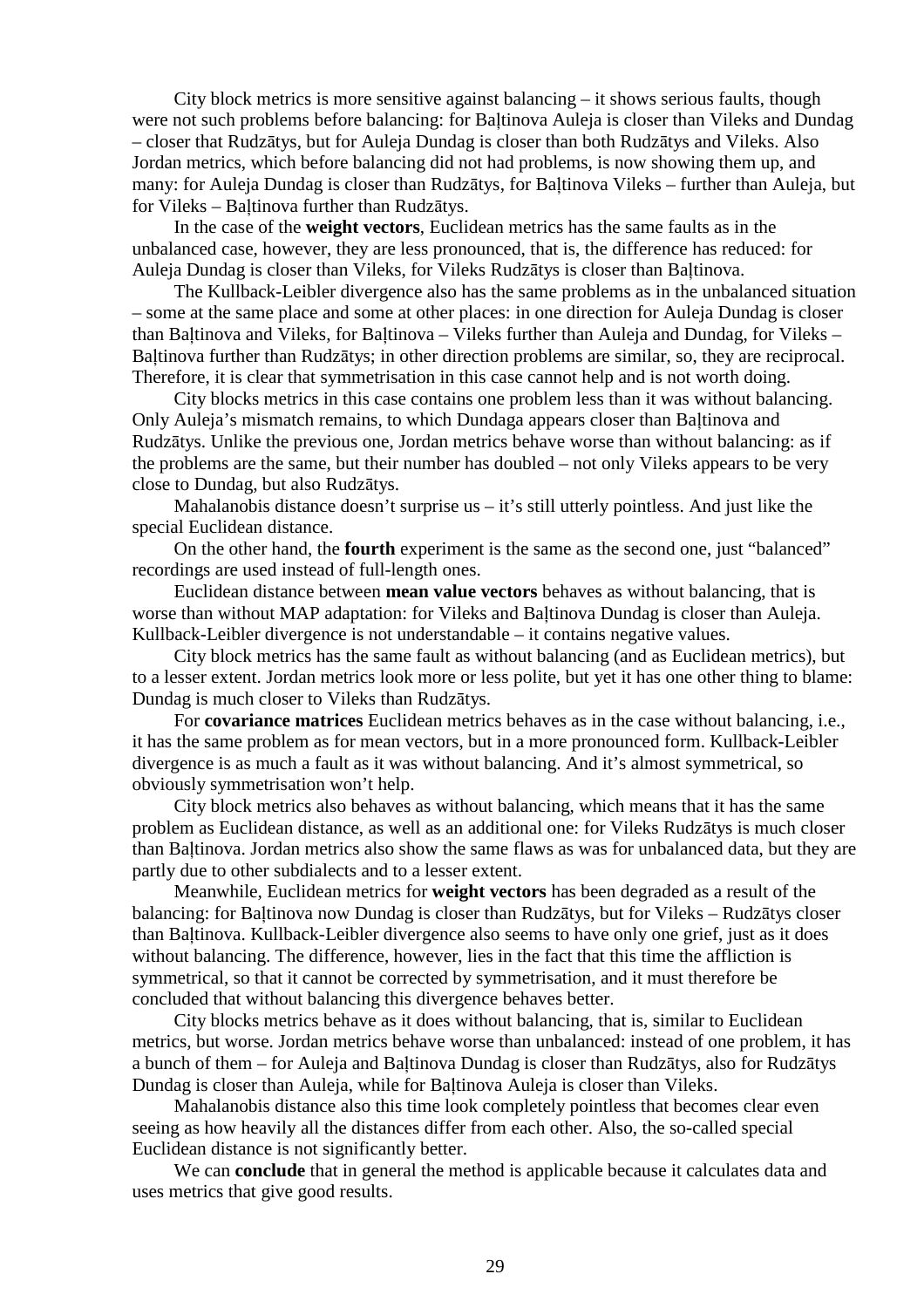MAP adaptation, in general, makes results worse. This is what we could have imagined, because, in fact, adaptation is about facilitating data production process at the expense of differences between models, albeit to a small extent to make the recognition processes work. But what is good enough at speech recognition tasks may not be good at calculating distances.

The hypothesis of improving results as a result of data balancing has proved to be false – not only have the results not improved, but even slightly worsened. Perhaps because the fact that there were more data available for particular subdialects allowed these models to be developed in a better quality, thus also highlighting the objective differences between subdialects. It follows that we can expect better results in a case of increasing the amount of speech data.

If we look at the specific metrics and the data they are calculated for, then the Euclidean metrics for mean vectors and covariance matrices is good and stable against balancing. Both options are applicable, but it is possible that these two types of data can be combined to create some Euclidean metrics that take both of them into account.

Therefore, the main conclusion of this chapter is: Gaussian mixture models can be used to estimate a degree of proximity of languages, and it can be done with a simple and accessible Euclidean metrics.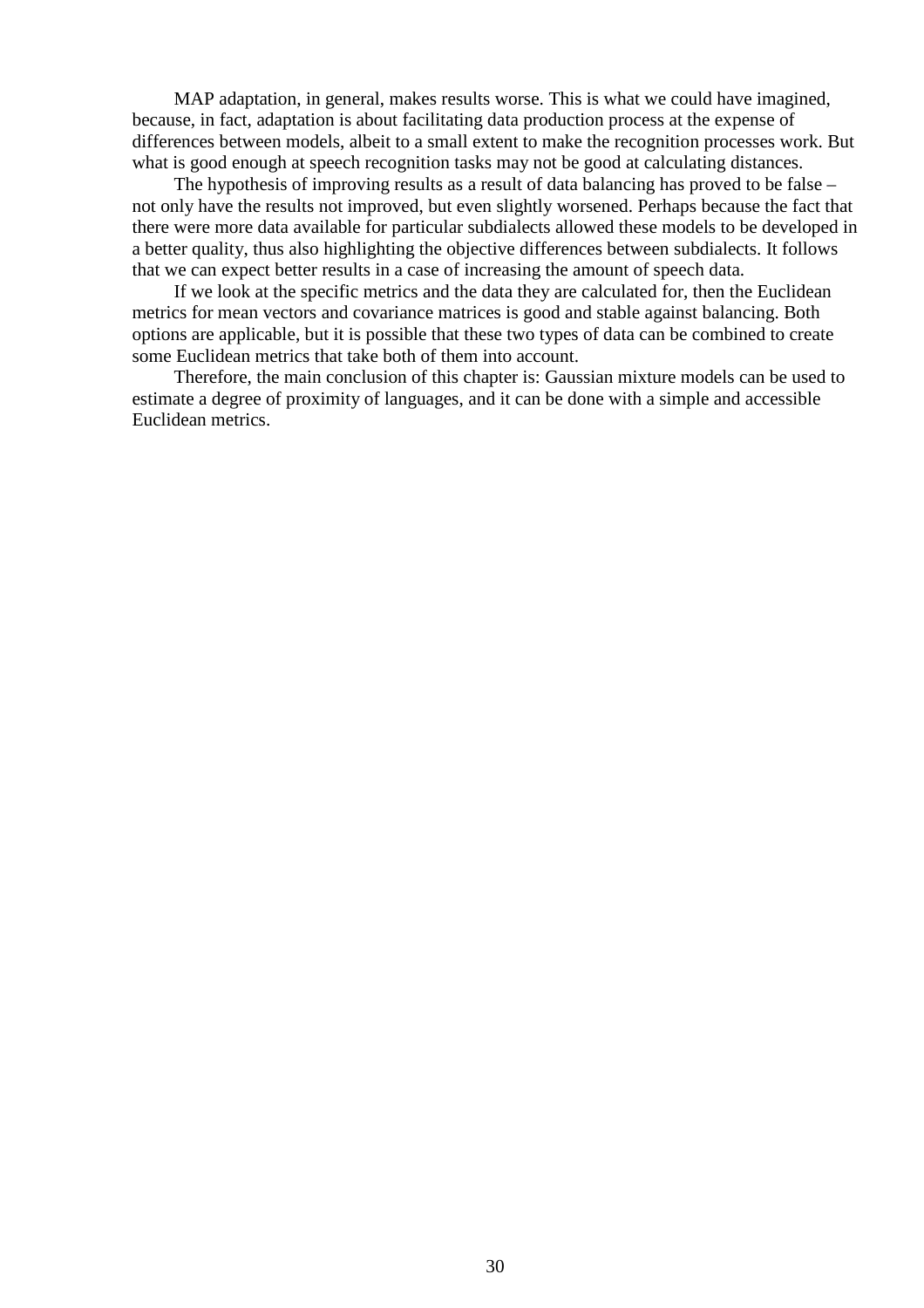## **Verification of the Results by Expert Evaluation Method**

In all previous chapters, we used our knowledge from linguistically analytical sources and live communication with native speakers of subdialects to evaluate the newly developed methods. Such an assessment led us to believe that the methods are workable and usable, but formally, although based on objective sources, it may be considered subjective, that's why it is also necessary to carry out a formal evaluation, preferably – numerical.

There are areas of computational linguistics where so-called "gold standards" are already developed. It is clear that there is no analysis of speech recordings of Latvian dialects among them. It would also be impossible to develop such a standard on their own, both in terms of labor and responsibility. Therefore, the examination of the results had to follow another path – a path of prospective comparative evaluation.

In this case, it seemed to us that the expert evaluation method is more accessible and feasible, both because other – recognised – numerical estimates have not been developed and because specialists needed to evaluate a proximity of Latvian dialects are available on the spot, namely in Latvia.

It is stated in the literature that the best specialists in the field should be selected as experts, and a teen number is reported as the optimum number of experts. As experiments were carried out on recordings of Latvian subdialects, a very small group of people who are or have been engaged in dialectology in Latvia were able to carry out this kind of manual evaluation. We identified all potentially competent people and asked almost everyone to evaluate our data. Therefore, we can conclude that we have made the optimal choice of experts – both in terms of qualitative and quantitative indicators.

All the methods we have developed are usable for calculation of distances between languages, and these numerical distances are also the output data of the methods. However, this type of results is too difficult to evaluate: in order to compare it with each other, we would have to standardize it in some (unknown to us) way, because the distances are relative, so each method is different in absolute terms, but experts would have undertake a numerical naming of such distances, which is unlikely to be possible, especially since the vast majority of professionals in the field are humanitarian-oriented.

In almost every chapter, we determined a success of a method by hierarchical clustering schemes, which were much more visually demonstrative than numerical distance tables. Apparently, through an expert survey, they should also be asked to draw trees of this kind of hierarchical clustering, by selecting the closest pair in each step, according to a professional knowledge and feelings.

First of all, we decided to look at certain known expert evaluation methods (EEM) and to assess their applicability to our data. They range from 4 to 7 in different sources, but they are all focused on arranging elements on a single axis, pairing, ranking or evaluating them in quantitative units, hence our results of a hierarchical clustering, which is expressed in binary trees, along with tags or labels on all leafs, but without tags on nodes, does not correspond to any of the methods given.

As our experiments were conducted on 3 different datasets – of 4 (non-parallel spontaneous speech transcriptions in phonetic transcription), 5 (spontaneous speech recordings) and 13 (parallel vocabularies) subdialects, we included 3 relevant tasks in the questionnaire and asked to hierarchically categorise each of the sets. We also added an additional page with an illustrative example for better understanding.

Since we have already selected the format of the comparable data – binary trees created by hierarchical clustering – we need to look for metrics defined in the space of such objects for further work. It should be noted that calculating distances between objects of this type is not a common task, but there have been some attempts to do so, so in the global context there are also offers of relevant metrics.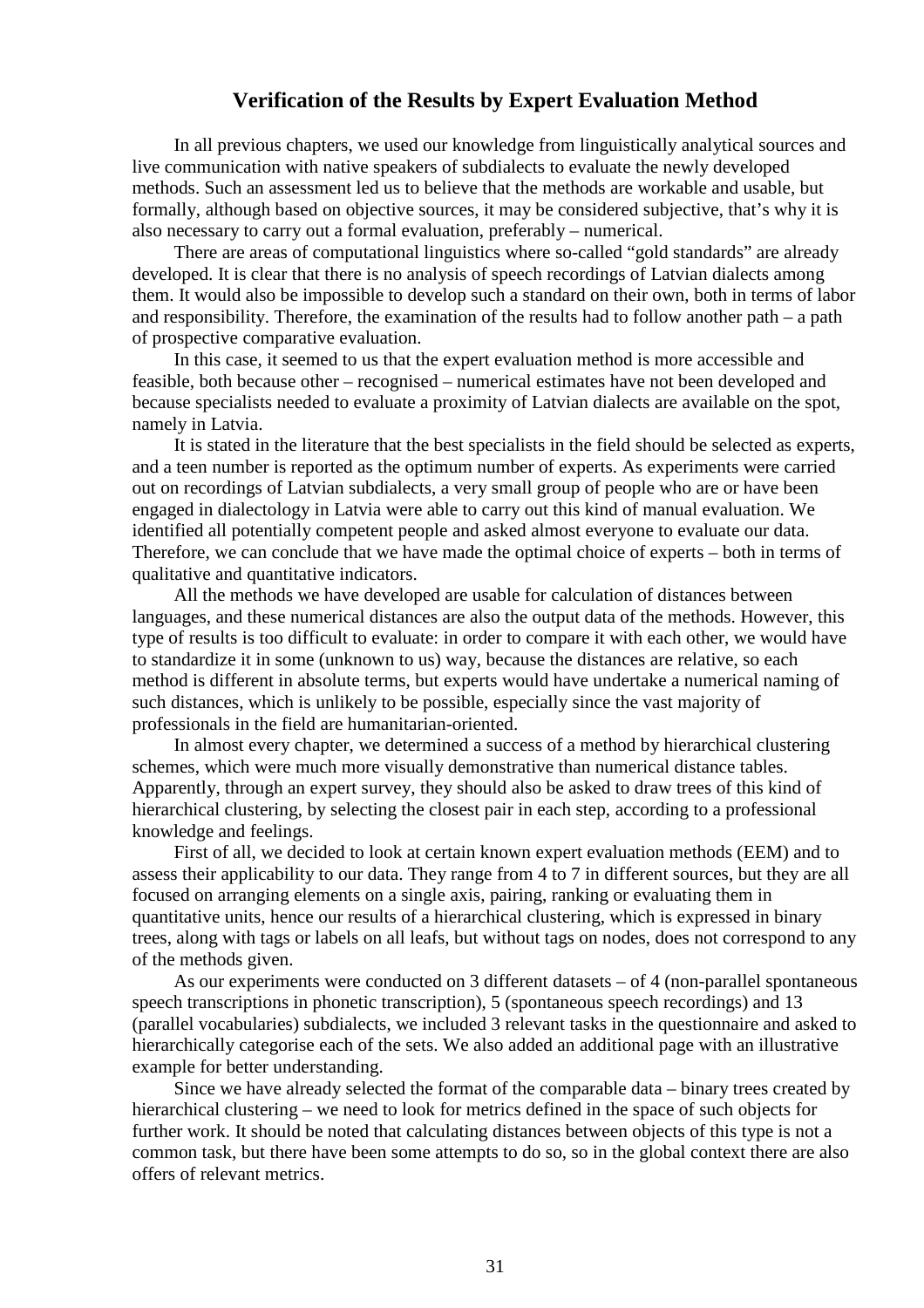The most widespread is so-called rotation distance – defined as the minimum number of rotations needed to get another tree. There are also developed suggestions for computational algorithms. And even though it is basically working with trees without tags, it is argued that switching to tagged trees does not change the substance. However, how these rotations themselves are defined contradicts the nature of the objects we describe with binary trees: it turns out, for example, that a single rotation operation can produce (in our view) a fundamentally different tree that does not correspond to such a close (rotation) distance.

We found another, lesser known, AKM distance. In this, we were not satisfied with the very fact that in the lower branches differences are of lesser value, because in our case all choices are important, no matter when they are made.

As a result, our search concluded that none of the metrics found matched our task. To do this, on the other hand, we have to try to define ourselves a metric that quantifies the nature of the relationship between our objects.

What, then, is the difference that can be attributed to our evaluations, both automated and manual? In principle, these are choices that are made at each step by choosing the nearest pair. So, if a set of *n* languages is given, then the trees we create can also be described as *n*-elementary sets consisting of newly created (or selected) pairs, which at the next step become selection elements.

Let us call the **hierarchical choices distance** the division of volume of sets of all sets of non-trivial choices of hierarchical clustering by the number of non-trivial choices. The hierarchical choices distance is a metric.

In order for an expert evaluation to be usable, it must be ensured that they have a sufficiently high level of competence. There are several ways to do this, but for us, the only realistic option available was to measure competence on the basis of the survey data itself – also known as the degree of consensus, which by the words can be improved. Of course, there may be risks that most are incompetent, and they are the competents who are rejected, but we have reduced these risks by choosing the best professionals. Certainly, they are all described for standard estimation cases, but not for hierarchical clustering. Therefore, we had to try to come up with a similar experts' competence/consensus assessment that would fit our data.

Let us calculate distance of hierarchical choices between all the experts. For each expert, we will calculate the arithmetic mean distance to all other experts. Those whose average distance will be greater than one half (0.5), let's exclude and repeat all steps from the beginning with the remaining experts. When arithmetic mean distances between all remaining experts are less than 0.5, let's stop the process.

As the first set (4 subdialects) had the ratings coincided, we did not create a separate table for them because all the distances are equal to zero. When calculating mean values per set, this zero was taken into account as one of the three summands.

The results showed that the average distance of one expert is greater than 0.5, so we exclude it as not meeting the consensus criteria and recalculate the table without it in the next step.

In the next step, the consensus of experts is higher than in the first calculations, so the exclusion of the expert outside our limits has made a positive contribution. There are no more experts with an average distance greater than 0.5, so the expert competency assessment has been successfully completed and we can move on to the main task of evaluating the methods.

Next, we calculated the distances between all the methods and all the experts, with and without exclusion of the ineligible expert (to see how it affects results). The limits of the usability of the methods must be intuitively determined by us ourselves.

We did this in two ways – relative (the limit is the average distance of experts for a given set, i.e. method's error should not exceed the error of experts) and absolute (the limit is an absolute number set by us, which is based on intuition and experience). The results show that there are enough methods that are considered to be good after using the expert evaluation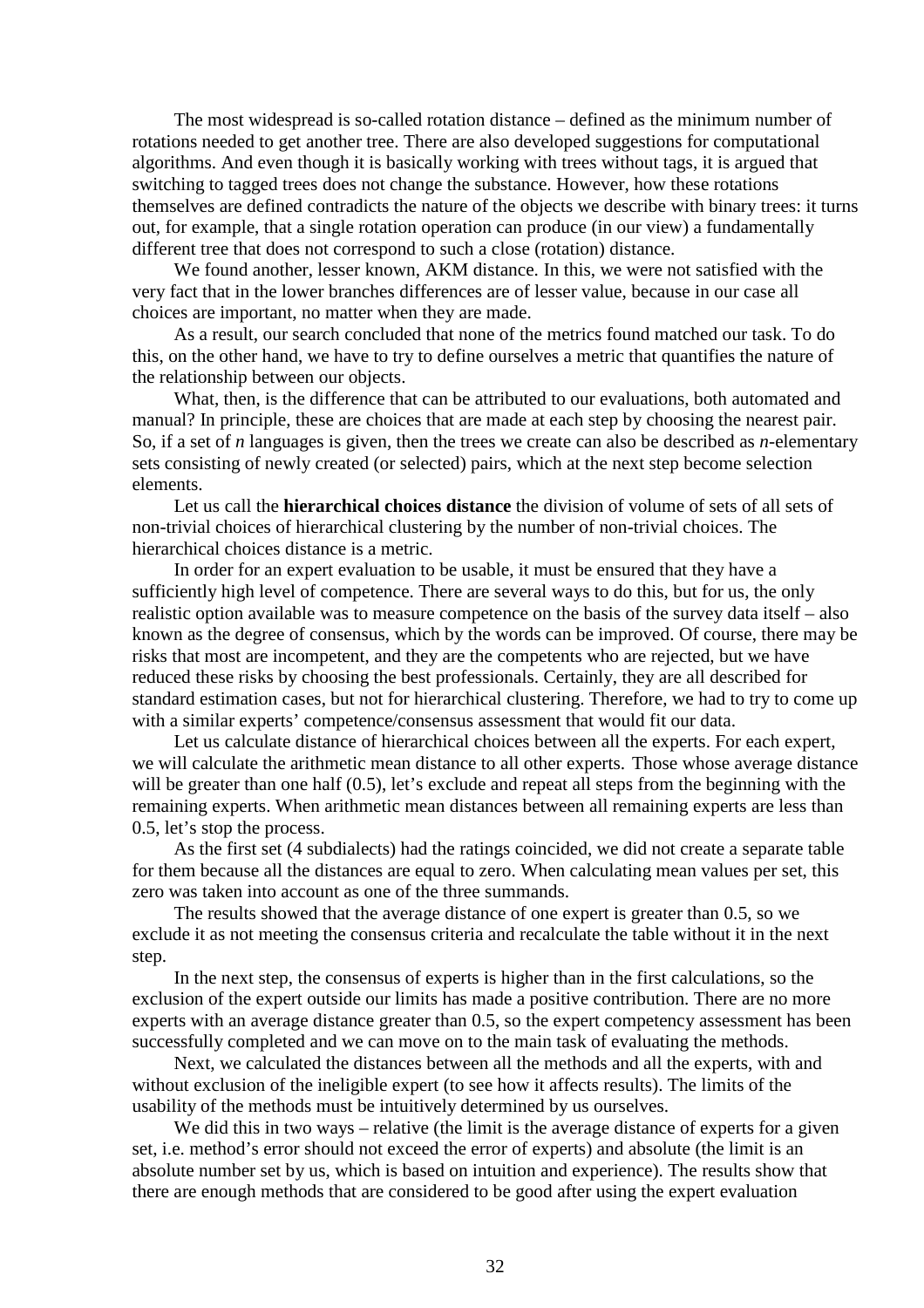method.

Also, there is no ready recipe for error estimation when measurements are binary trees. In essence, the average value of the expert evaluation can be considered as the error of the method – the higher it is, the worse the method is, i.e., the more erroneous. Since such an approach is empirically consistent and does not require additional work investment, we have also followed it.

Firstly, with the expert method, we have formally demonstrated the viability of our automated methods and evaluated the error of each method. One did not have it at all, some – had a small (these methods are certainly usable), few – a medium (possibly usable), others – too large (unusable).

Secondly, it should be concluded that the expert method in hierarchical clustering is applicable to relatively small sets (up to 10?) of elements (languages) – with 13 elements it is already difficult for a person to orientate and the spontaneity of decisions begins to prevail over reasonableness.

Thirdly, if an automated evaluation is done on basis of certain characteristics (e.g. phonetic, morphological, lexical or syntactic), then an expert evaluation must be done separately by the same characteristics. Otherwise, making one single assessment can increase the error significantly (and even critically).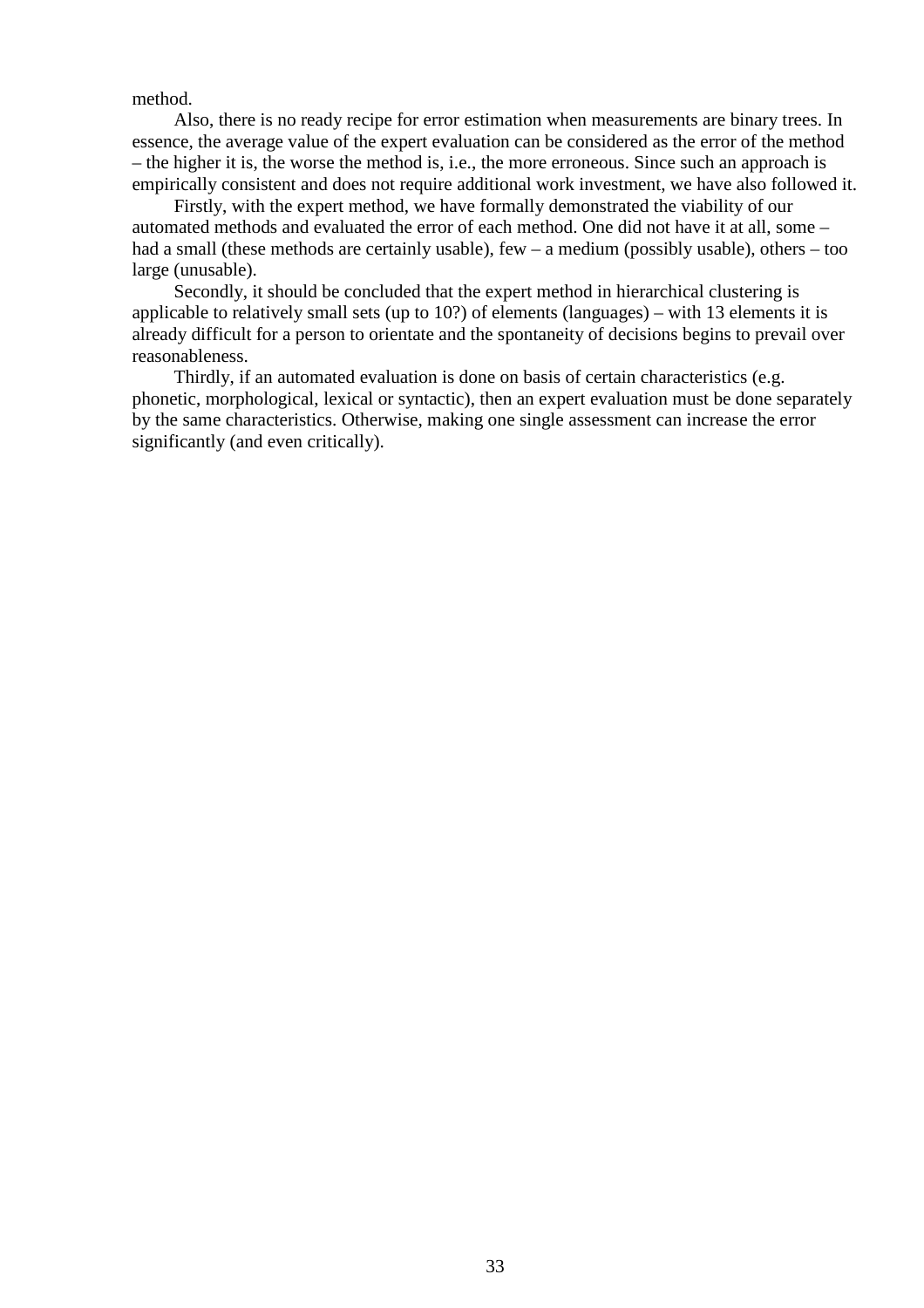# **Afterwords**

 As we have verified during the dissertation experiments, our main hypothesis is confirmed: both phonetic transcription of speech and recordings of speech as input data are sufficient to derive numerical estimation of a degree of proximity of languages by statistical methods.

 The goal of the work has been achieved: we have developed six new methods that meet the requirements we have defined (see preface). All four tasks have also been completed.

 Because of the limited volume of phonetically transcribed speech and varying traditions of transcription, which require quite a lot of work to unify, it is obviously more promising to work with speech recordings. At the same time, the techniques for phonetic transcription are more visual and elegant and should not be neglected. In addition, as we have shown in the chapter of the method of phoneme recognisers, there is also a potential to merge these seemingly completely different approaches.

 The most recent and easy-to-use method for recording speech recordings is the i-vector method. While building a complex system for determining a degree of language proximity, this method, probably, should be taken as a basis, but it should be complemented by other methods too. Such a system could be used to achieve the goal that induced us to start working on this topic: to restrict public and political speculations on the issue where a dialect ends and a language begins.

 We are currently working on the extraction and preparation of larger volumes of material (which is a large and voluminous job). We want to apply our methods to a larger number of languages so that the categorisation results reflect the closeness of all languages within a whole language family (or multiple families), so comparing the results to the analytical language breakdown will be more interesting and more likely to evaluate.

 As part of our internship at the Lithuanian Language Institute (Vilnius), we have prepared a corpus of all Lithuanian subdialects, for which we will try to apply our methods. Similarly, during the internship at the National Autonomous University of Mexico, we began work on a speech corpus of Spanish dialects and a speech corpus of Indian languages, for which it will also be possible to apply the methods described in this dissertation.

 In the long run, we would gladly see a super-method based on our certain methods, which would combine all available particular methods and calculate a distance between any language pair. The software should have a convenient interface, polished, widely used. The calculated distances would be internationally recognised and taken into account in both scientific and public opinion. All the languages of the world would have enough input to use this super-method. It certainly isn't a work of one person, but of several institutes. But we have made at least the core – by opening this door and proving that technology can be created and applied.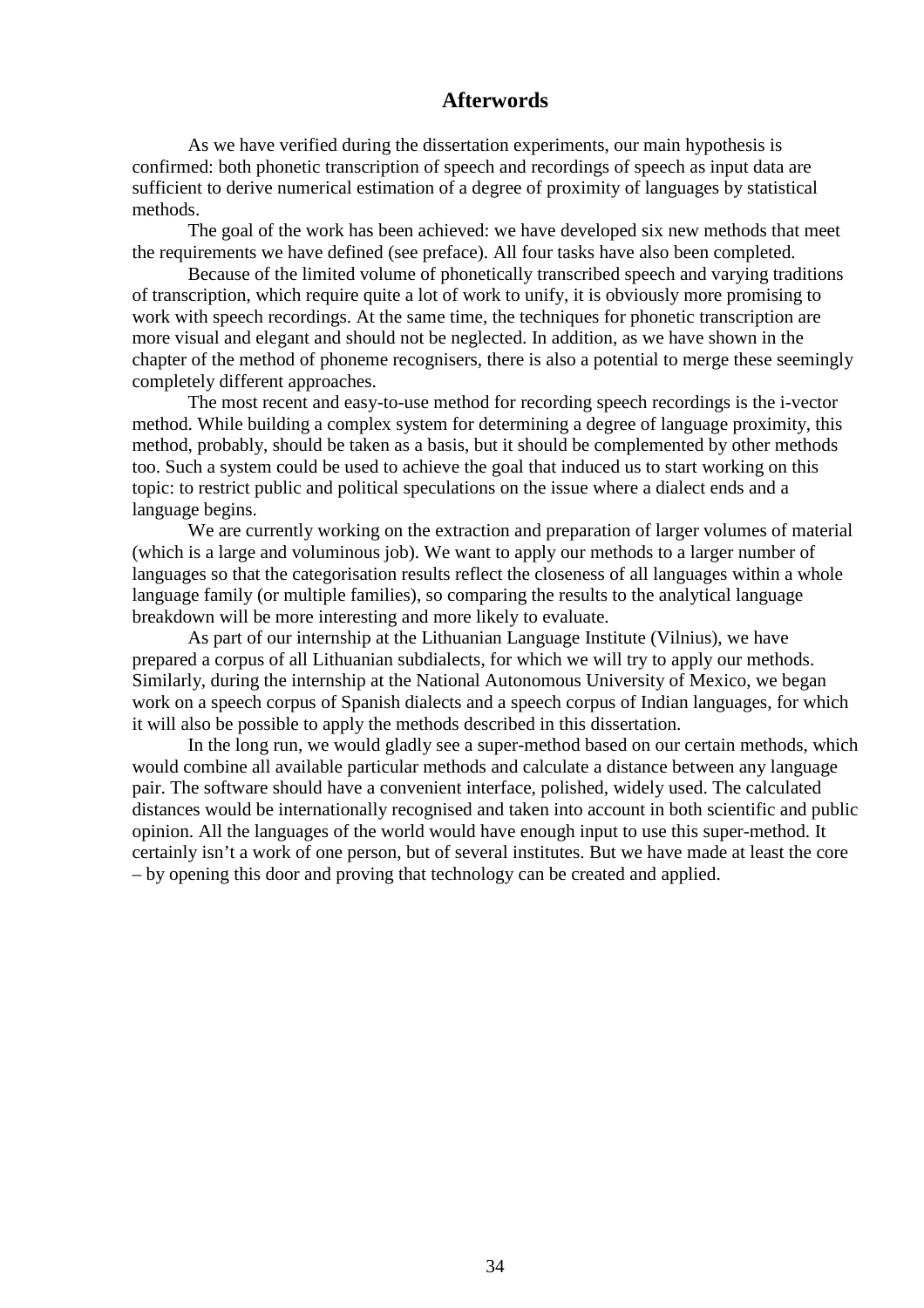# **References**

We created the references in chronological order – just as the sources "came" to us during writing the dissertation. This sequence is different from the dissertation sequence because its chapters were written in mixed order.

We tried to be as honest as possible in describing of literature were used – we identified all the sources we used in our cognitive process, including websites and web encyclopedias. We believe that honesty and openness must be established in the first place in science, and if we use a source, it should be stated. On potentially disdainful comments, including about the use of Wikipedia, we explain that Wikipedia is a usable and even a useful source, provided of course that it is handled properly.

1. *Никольский В.К., Яковлев Н.Ф.* Как возникла человеческая речь. Москва: Государственное издательство культурно-просветительной литературы, 1949. 64 стр. с ил. *http://genling.ru/books/item/f00/s00/z0000029/index.shtml*  Piekļūts 2015. gada 1. aprīlī.

2. *Ferdinand de Saussure.* Cours de linguistique générale. Paris: Payot, coll. «Grande bibliothèque Payot », 1995 (1re éd. 1916).

*http://fr.wikisource.org/wiki/Page:Saussure\_-*

*\_Cours\_de\_linguistique\_g%C3%A9n%C3%A9rale,\_%C3%A9d.\_Bally\_et\_Sechehaye,\_1971.djv u/32* Piekļūts 2015. gada 1. aprīlī.

3. *Иванов В.В.* Моногенеза теория // Лингвистический энциклопедический словарь. - М., 1990. - С. 308-309. *http://www.philology.ru/linguistics1/ivanov-90c.htm* Piekļūts 2015. gada 1. aprīlī.

4. *Кочеткова В.И.* Палеоневрология. М.: Изд-во Моск. ун-та, 1973. С. 188-215. *http://www.ido.rudn.ru/psychology/anthropology/ch4\_2.html* Piekļūts 2015. gada 1. aprīlī.

5. *Кареев Н.И.* О «новом взгляде» г. Шапиро на современную систему сравнительного языкознания (Возражение) // Филологические записки. Воронеж, 1874. *http://vrn-id.ru/filzaps741.htm* Piekļūts 2015. gada 1. aprīlī.

6. *Топоров В.Н.* Сравнительно-историческое языкознание // Лингвистический энциклопедический словарь. - М., 1990. - С. 486-490. *http://www.philology.ru/linguistics1/toporov-90.htm* Piekļūts 2015. gada 1. aprīlī.

7. *Иванов В.В.* Генеалогическая классификация языков // Лингвистический энциклопедический словарь. - М., 1990. - С. 93-98. *http://tapemark.narod.ru/les/093d.html* Piekļūts 2015. gada 1. aprīlī.

8. *Яхонтов С.Е.* Оценка степени близости родственных языков // Теоретические основы классификации языков мира. - М., 1980. - С. 148-157

9. *Swadesh M*. Perspectives and problems of Amerindian comparative linguistics // Word, 1954, № 10, pp. 306-332.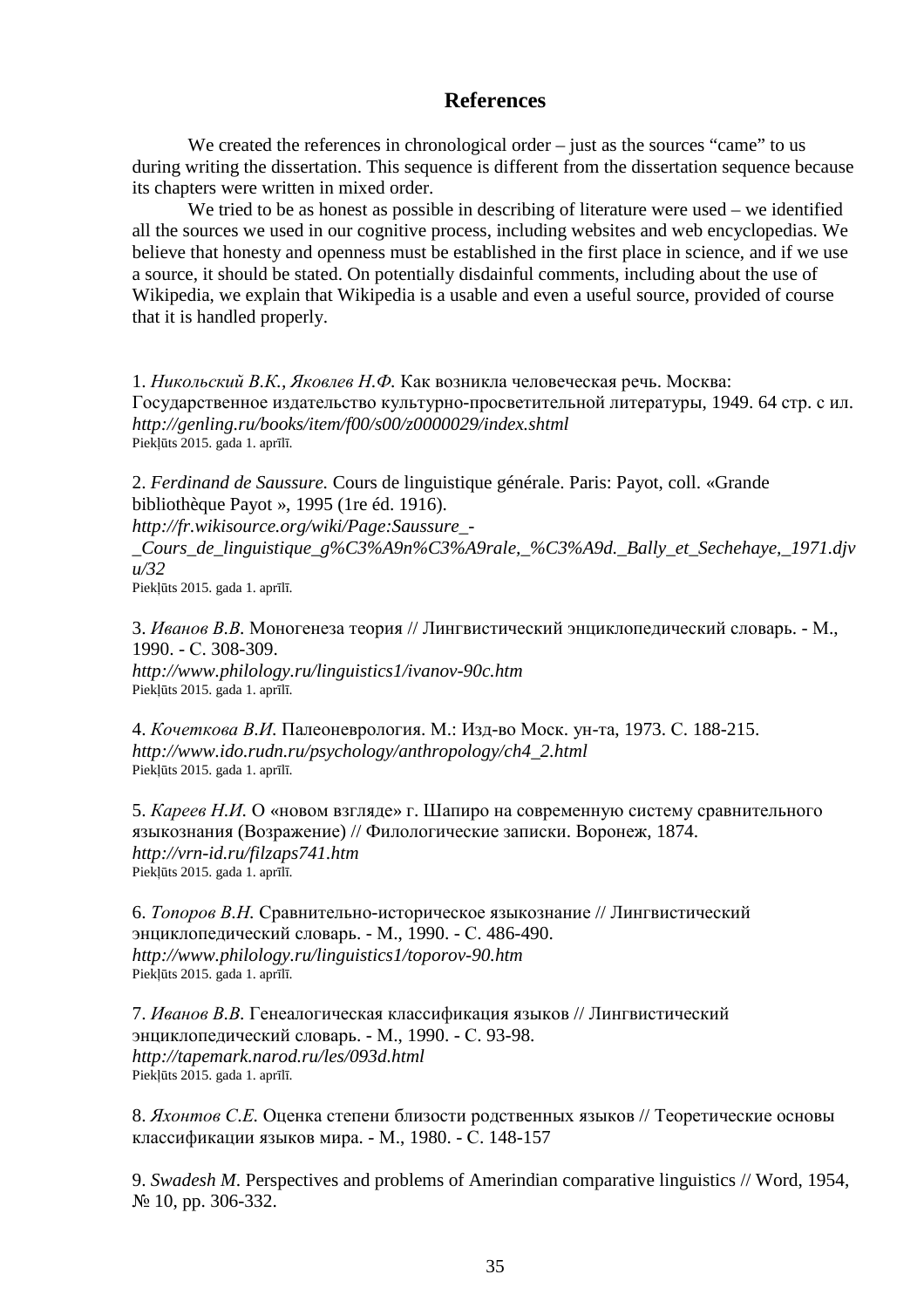10. *Дьячок М.Т., Шаповал В.В.* Генеалогическая классификация языков. - Новосибирск,  $2002. - 32$  c.

*http://www.philology.ru/linguistics1/dyachok-shapoval-02.htm* Piekļūts 2015. gada 1. aprīlī.

11. *Реформатский А.А.* Введение в языкознание. М.: ГУПИ МП РСФСР, 1960. 431 стр.

 ,XXV .Vol 1945. ,York New – .Bleter Yivo // דער ייִוואָ און די פּראָ בלעמען פֿון אונדזער צײַ ט. *מ. ךײַ רגײַ וו* 12. No.3, p. 3-18.

13. *Зиндер Л.Р.* Общая фонетика. М.: Высшая школа, 1979. – 312 с.

14. Latviešu valodas dialektoloģijas atlanta materialu vākšanas programa. Rīga: Latvijas PSR ZA izdevniecība, 1954.

15. *Rudzīte M.* Latviešu dialektoloģija. Rīga: Latvijas valsts izdevniecība, 1964.

16. *Tambovtsev Y.* Phonological Similarity Between Basque and Other World Languages Based on the Frequency of Occurrence of Certain Typological Consonantal Features // The Prague Bulletin of Mathematical Linguistics 79-80, pp. 121-126, 2003.

17. *Canvar W.B., Trenkle J.M.* N-Gram-Based Text Categorization // In Proceedings of Third Annual Symposium on Document Analysis and Information Retrieval, Las Vegas, NV, UNLV Publications/Reprographics, pp. 161-175, 1994.

18. Latviešu izlokšņu teksti. Sast. Marta Rudzīte. Rīga: P. Stučkas Latvijas Valsts universitāte, 1963.

19. Augšzemnieku dialekta teksti. Latgaliskās izloksnes. Sast. N. Jokubauska. Rīga: Zinātne, 1983.

20. Latviešu izlokšņu teksti. Sast. Benita Laumane. Liepāja: Liepājas Pedagoģiskā akadēmija, 2000.

21. *Ball M.J.* Teaching Vowels in Practical Phonetics: The Auditory or Articulatory Route? *http://www.phon.ucl.ac.uk/home/johnm/ball.htm*  Piekļūts 2007. gada 26. oktobrī.

22. Corporate Author International Phonetic Association. Handbook of the International Phonetic Association: A Guide to the Use of the International Phonetic Alphabet. Cambridge: Cambridge University Press, 1999.

23. *Kessler B.* Computational dialectology in Irish Gaelic // Proceedings of the European ACL. Dublin, 1995. Pp. 60-66.

24. *Markus D., Grigorjevs J.* Fonētikas pētīšanas un vizualizēšanas metodes, II grām. sēr.: Fonētikas pētīšanas un vizualizēšanas metodes. Rīga: Rasa ABC, 2004.

25. *University College London, Dept. of Phonetics and Linguistics.* Cardinal Vowels by Daniel Jones. London: UCL Press, 1996.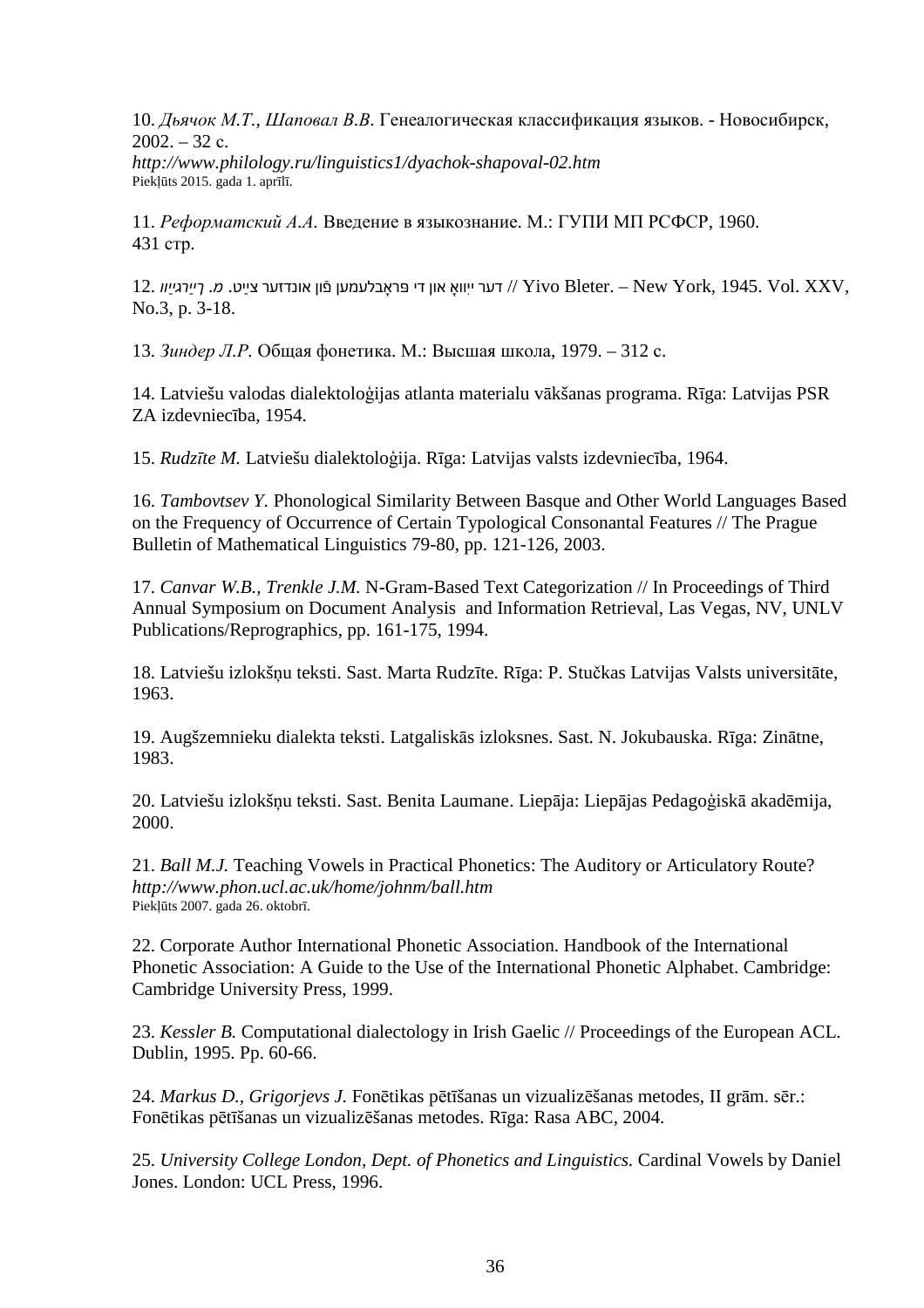26. *Пиотровский Р.Г.* Еще раз о дифференциальных признаках фонемы // Вопросы языкознания, № 6, М.: РАН, 1960, стр. 24-38.

27. *Nerbonne J., Heeringa W., van den Hout E., van der Kooi P., Otten S., van de Vis S.W.* Phonetic Distance between Dutch Dialects // CLIN VI, Papers from the sixth CLIN meeting. Antwerp: University of Antwerp, Center for Dutch Language and Speech. Pp. 185-202.

28. От аналоговой записи – к цифре. *http://its-journalist.ru/Articles/ ot\_analogovoj\_zapisi\_k\_cifre.html*  Piekļūts 2012. gada 5. martā.

29. Звукозапись, цифровая или аналоговая? *http://www.midi.ru/forumd.php?id=181648*  Piekļūts 2012. gada 5. martā.

30. *Дубровский Д.Ю.* Чем цифровая запись лучше аналоговой? *http://demorecord.ru/analogsound.html*  Piekļūts 2012. gada 5. martā.

31. *Музыченко Е.В.* Принципы цифрового звука. 1998-1999. *http://www.websound.ru/articles/theory/digsnd.htm*  Piekļūts 2012. gada 5. martā.

32. Audio file format. *http://en.wikipedia.org/wiki/Audio\_file\_format*  Piekļūts 2012. gada 5. martā.

33. Сжатие без потерь. *http://ru.wikipedia.org/wiki/Сжатие\_без\_потерь* Piekļūts 2012. gada 5. martā.

34. Сжатие данных с потерями. *http://ru.wikipedia.org/wiki/Сжатие\_данных\_с\_потерями* Piekļūts 2012. gada 5. martā.

35. A-Law Compressed Sound Format. *http://www.digitalpreservation.gov/formats/fdd/fdd000038.shtml*  Piekļūts 2012. gada 5. martā.

36. *Salvi G.* Mining Speech Sounds. Stockholm: KTH, 2006. Pp. 18-19.

37. *Melin H.* Automatic speaker verification on site and by telephone: methods, applications and assessment. Stockholm: KTH, 2006. Pp. 103-104.

38. Микрофон. *http://ru.wikipedia.org/wiki/Микрофон* Piekļūts 2012. gada 5. martā.

39. Электретный микрофон. *http://ru.wikipedia.org/wiki/Электретный\_микрофон* Piekļūts 2012. gada 5. martā.

40. Характеристики микрофонов. *http://ingibit.rigalink.lv/info/c2/mikro01.html*  Piekļūts 2012. gada 5. martā.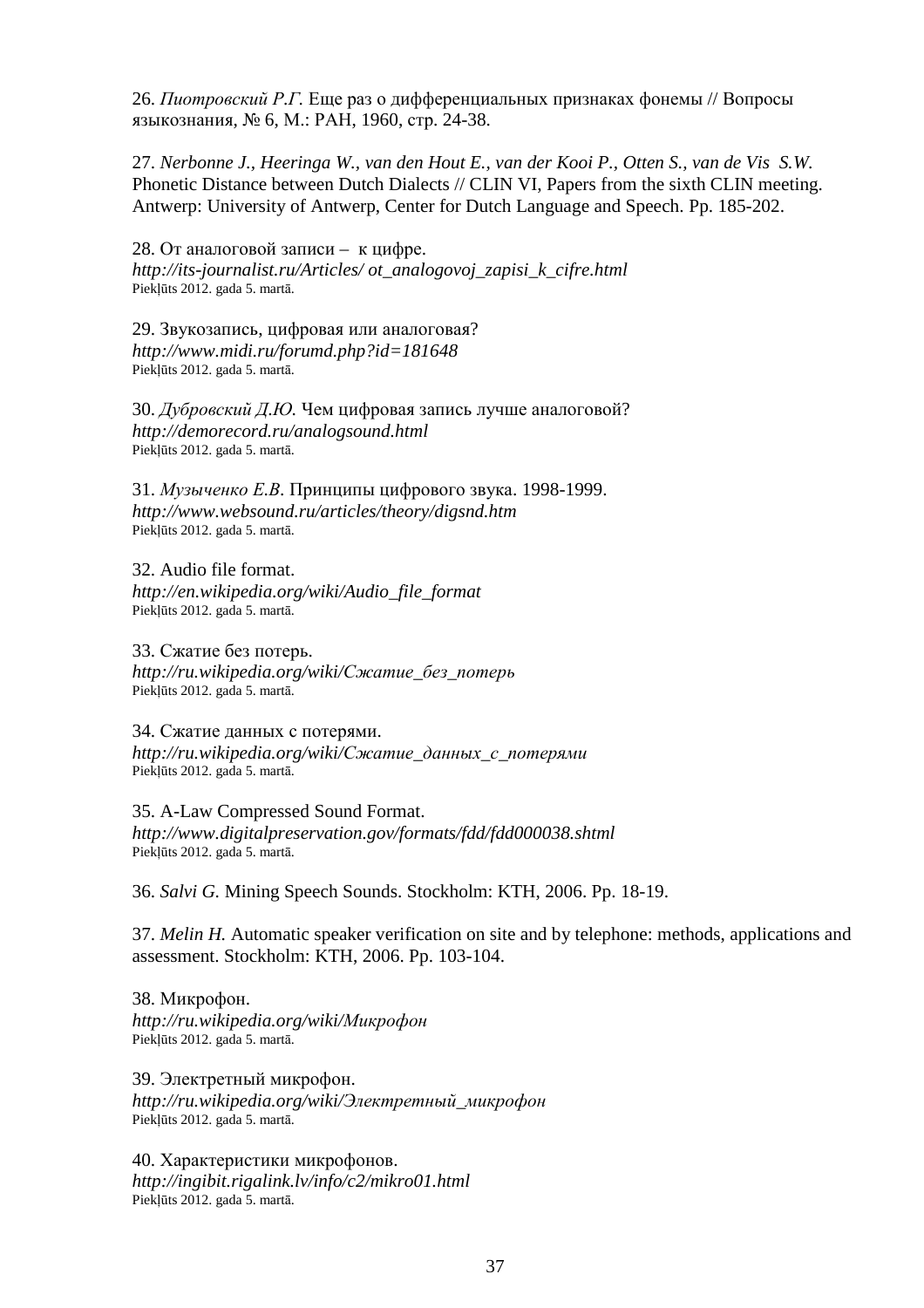41. Сравнение конденсаторных и динамических микрофонов. *http://www.microphone.ru/articles/paragraph\_1.html*  Piekļūts 2012. gada 5. martā.

42. Динамические, конденсаторные микрофоны и фантомное питание. *http://midi.ucoz.ru/publ/1-1-0-16*  Piekļūts 2012. gada 5. martā.

43. Конденсаторный микрофон. *http://ru.wikipedia.org/wiki/Конденсаторный\_микрофон* Piekļūts 2012. gada 5. martā.

44. *Костоломов В.* Ленточные микрофоны. 2000. *http://www.oktava-mics.net/shop/a-2/lentochnye\_mikrophony.html*  Piekļūts 2012. gada 5. martā.

45. Угольный микрофон. *http://ru.wikipedia.org/wiki/Угольный\_микрофон* Piekļūts 2012. gada 5. martā.

46. *Rabiner L.* A Tutorial on Hidden Markov Models and Selected Applications in Speech Recognition // Proceedings of the IEEE, vol. 77, No 2, February 1989, p. 262-286.

47. *Кушнир Д.А.* Алгоритм формирования структуры эталона для пословного дикторонезависимого распознавания команд ограниченного словаря // Штучный інтелект, № 3'2006. Київ, 2006.

48. Dainuskapis. Sast. Kr. Barons.

49. *Haugland Tokheim Å.E.* iVector Based Language Recognition. Trondheim: NTNU, 2012.

50. *Li H., Ma B., Lee K.A.* Spoken Language Recognition: From Fundamentals to Practice // Proceedings of the IEEE, Vol. 101, No. 5, May 2013.

51. *Plchot O., Diez M., Soufifar M., Burget L.* PLLR Features in Language Recognition System for RATS // Interspeech. Singapore, 2014. Pp. 3047-3051.

52. *Tebelskis J.* Speech Recognition using Neural Networks. Pittsburgh: Carnegie Mellon University, 1995.

53. *Liu Z., Huang Q.* A new distance measure for probability distribution function of mixture type // IEEE International Conference on Acoustics, Speech, and Signal Processing, 2000. Vol. 1, pp. 616-619.

54. *Young S., Evermann G., Gales M., Hain Th., Liu X., Moore G., Odell J., Ollason D., Povey D., Valtchev V., Woodland Ph.* The HTK Book (for HTK Version 3.4). Cambridge: Cambridge University Engineering Department, 2009.

55. *Johnson D., Sinanovic S.* Symmetrizing the Kullback-Leibler Distance. Computer and Information Technology Institute, Department of Electrical and Computer Engineering, Rice University, Houston, 2001.

56. Метрика // Математическая энциклопедия. – М.: Советская энциклопедия, 1982. – Т. 3.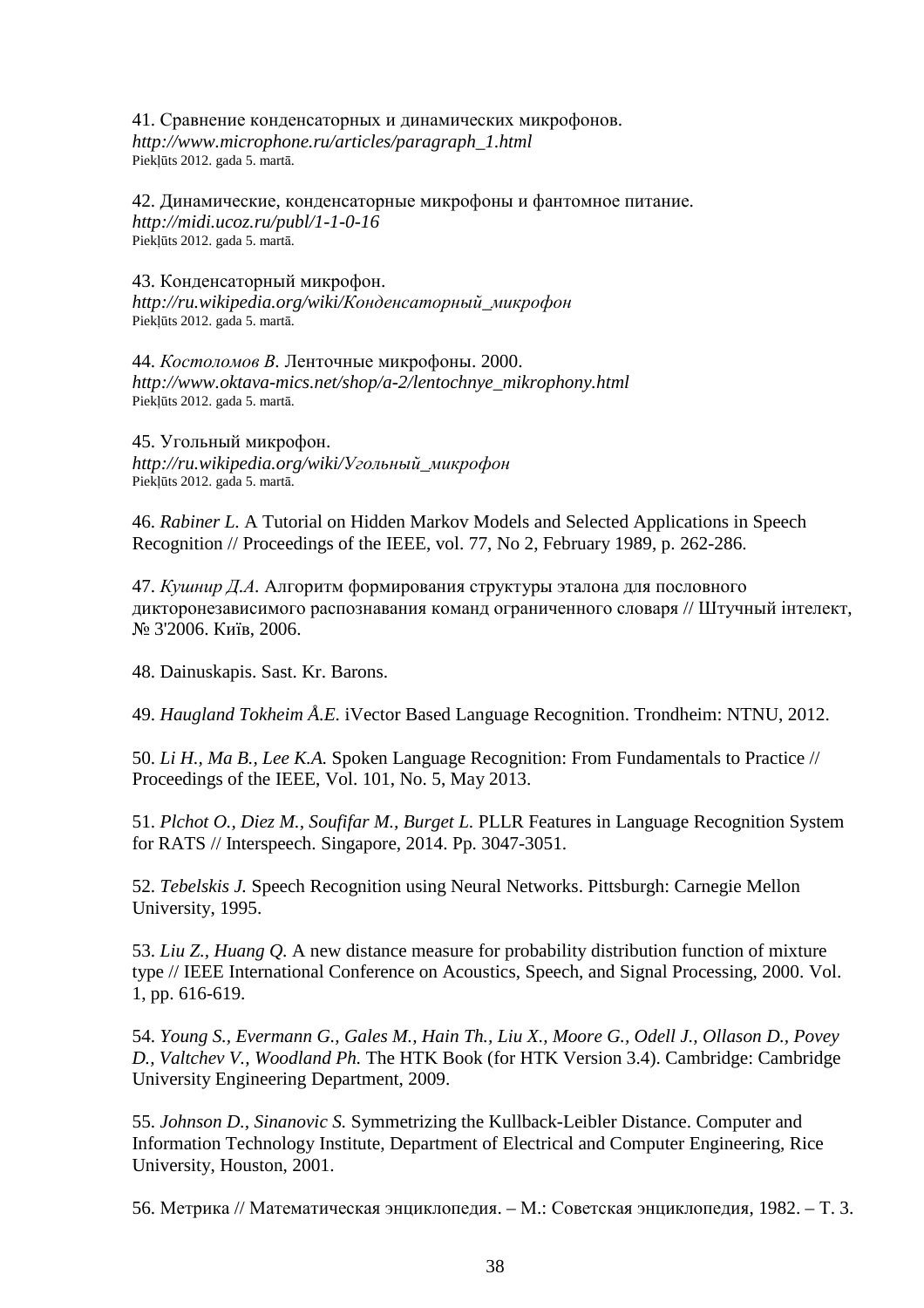57. *Howard D., Angus J.* Acoustics and psychoacoustics. Oxford: Focal Press, 2009.

58. *Kullback S., Leibler R.* On information and sufficiency // Annals of Mathematical Statistics. Vol. 22, No. 1, Mar 1951, pp. 79-86.

59. *Dehak N., Dehak R., Kenny P., Brummer N., Ouellet P., Dumouchel P..* Support vector machines versus fast scoring in the low-dimensional total variability space for speaker verification // Proceedings Interspeech. Brigthon, UK, 2009.

60. *Dehak N., Kenny P.J., Dehak R., Dumouchel P., Ouellet P.* Front-End Factor Analysis for Speaker Verification // IEEEE Transactions On Audio, Speech, And Language Processing. Piscataway: IEEE Press, 2011. Vol. 19, no. 4, pp. 788-798.

61. *Schwarz P.* Phoneme Recognition based on Long Temporal Context, PhD Thesis. Brno: Vysoké učení technické v Brně, 2009.

62. *Schwarz P., Matejka P., Cernocky J., Chytil P.* Phonotactic Language Identification using High Quality Phoneme Recognition // Proceedings Eurospeech, 2005.

63. Phoneme Recognition (caveat emptor) // CMU Sphinx. *http://cmusphinx.sourceforge.net/wiki/phonemerecognition* Piekļūts 2016. gada 16. februārī.

64. Phoneme recognizer based on long temporal context // BUT Speech@FIT. *http://speech.fit.vutbr.cz/software/phoneme-recognizer-based-long-temporal-context* Piekļūts 2016. gada 16. februārī.

65. *Lamere P., Kwok P., Walker W., Gouvea E., Singh R., Raj B., Wolf P.* Design of the CMU Sphinx-4 decoder // Proceedings of the 8th European Conference on Speech Communication and Technology, Geneve, Switzerland, 2003, pp. 1181–1184.

66. *Soufifar M.* Subspace Modeling of Discrete Features for Language Recognition. Trondheim: NTNU, 2014.

67. *Ghosh S., Vijay Girish K.V., Sreenivas T.V.* Relationship between Indian Languages Using Long Distance Bigram Language Models // Proceedings of ICON-2011: 9'th International Conference on Natural Language Processing. Chennai: Macmillan Publishers, 2011.

68. *Zha Sh., Peng X., Cao H., Zhuang X., Natarajan P., Natarajan P.* Text Classification via iVector Based Feature Representation // 2014 11th IAPR International Workshop on Document Analysis Systems. IEEE, 2014.

69. *Dehak N., Torres-Carrasquillo P.A., Reynolds D., Dehak R.* Language Recognition via Ivectors and Dimensionality Reduction // Proceedings of Interspeech 2011. Florence: International Speech Communication Association, 2011.

70. *Glembek O., Burget L., Matejka P.* Voice Biometry Standard – Draft. Brno: Speech@FIT, 2015.

71. *Nouri J., Yangarber R.* Measuring Language Closeness by Modeling Regularity // Proceedings of the EMNLP'2014 Workshop: Language Technology for Closely Related Languages and Language Variants. Doha: 2014.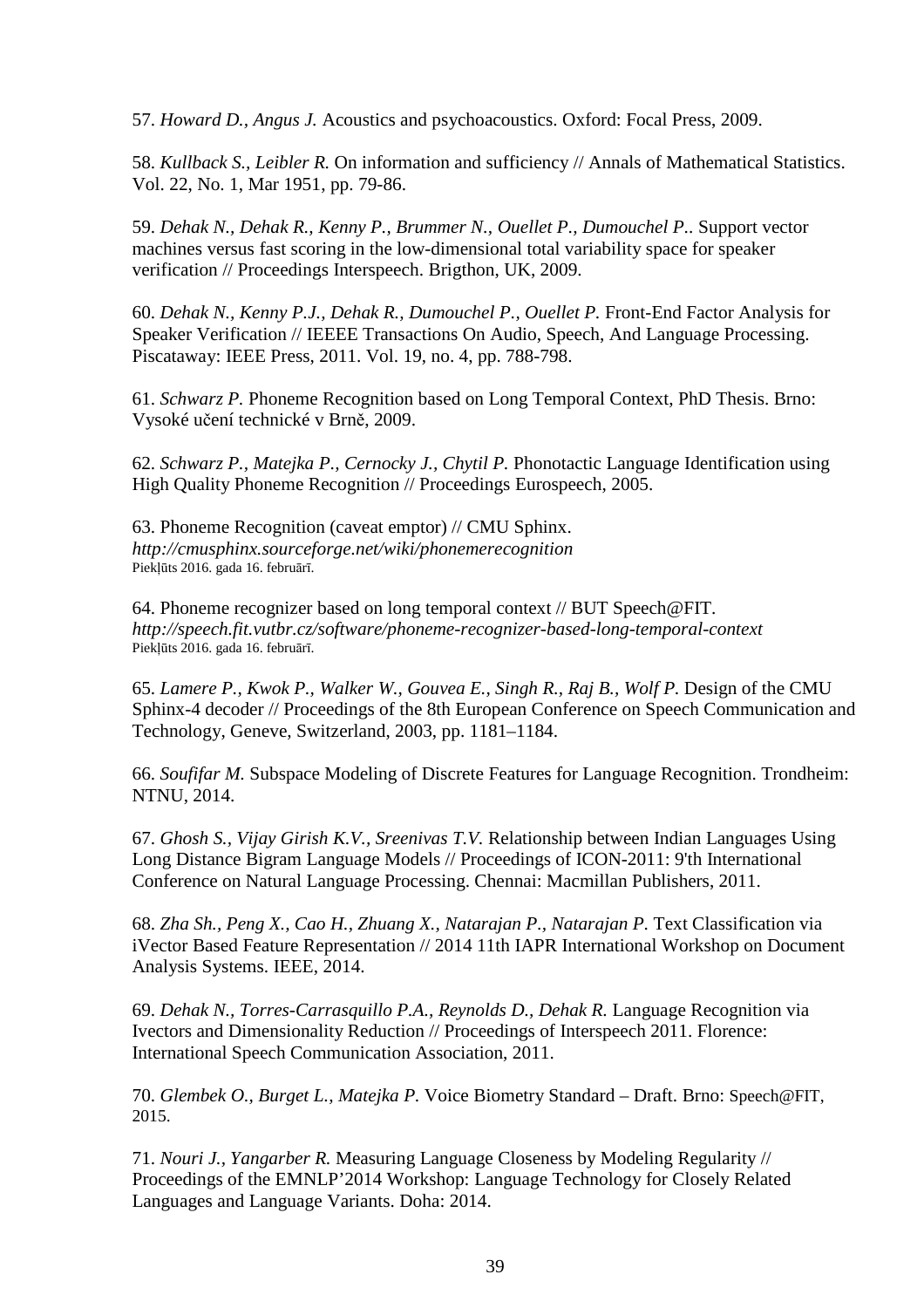72. Вавилонская Башня: Проект этимологической базы данных. *http://starling.rinet.ru/*  Piekļūts 2016. gada 7. martā.

73. *Cilibrasi R., Vitányi P.M.B.* Clustering by compression // IEEE Transactions on Information Theory. Toronto: IEEE, 2005.

74. *Miao Y., Zhang H., Metze F.* Towards speaker adaptive training of deep neural network accoustic models // Proceedings of 15th Annual Conference International Speech Community Associtation. Singapore: Interspeech, 2014.

75. *Yao K., Yu D., Seide F., Su H., Deng L., Gong Y.* Adaptation of context-dependent deep neural networks for automatic speech recognition // Proceedings of the Spoken Language Technology Workshop. Miami: SLT, 2012.

76. *Saon G., Soltau H., Nahamoo D., Picheny M.* Speaker Adaptation of Neural Network Acoustic Models Using I-Vectors // Proceedings of Automatic Speech Recognition and Understanding (ASRU) Workshop. Olomouc: IEEE, 2013.

77. *Trumpa E.* Latviešu ģeolingvistikas etīdes. R.: Zinātne, 2012.

78. *Садыхов Р.Х., Ракуш В.В.* Модели гауссовых смесей для верификации диктора по произвольной речи // Доклады БГУИР, № 4/2003. Минск: Белорусский государственный университет информатики и радиоэлектроники, 2003.

79. *Dobkeviča M.* Varbūtību teorijas un matemātiskās statistikas elementi. Daugavpils: RTU DF, 2004.

80. *Davis S., Mermelstein P.* Comparison of Parametric Representations for Monosyllabic Word Recognition in Continuously Spoken Sentences // IEEE Transactions on Acoustics, Speech, and Signal Processing, 1980, Vol. 28, No. 4, pp. 357-366.

81. *Reynolds D.* Universal Background Models. MIT Lincoln Laboratory. *https://www.ll.mit.edu/mission/cybersec/publications/publicationfiles/full\_papers/0802\_Reynolds\_Biometrics\_UBM.pdf* Piekļūts 2016. gada 21. septembrī.

82. *Reynolds D., Quatieri T., Dunn R.* Speaker Verification Using Adapted Gaussian Mixture Models // Digital Signal Processing 10, pp. 19-41, 2000.

83. *Smyth P.* The EM Algorithm for Gaussian Mixtures. // Probabilistic Learning: Theory and Algorithms. Irvine: University of California. *http://www.ics.uci.edu/~smyth/courses/cs274/notes/EMnotes.pdf* Piekļūts 2016. gada 21. septembrī.

84. *Reynolds D.* Gaussian Mixture Models. MIT Lincoln Laboratory. *https://www.ll.mit.edu/mission/cybersec/publications/publicationfiles/full\_papers/0802\_Reynolds\_Biometrics-GMM.pdf*  Piekļūts 2016. gada 21. septembrī.

85. *Chang W., Cathcart Ch., Hall D., Garrett A.* Ancestry-constrained phylogenetic analysis supports the Indo-European steppe hypothesis // Language, 2015, Vol. 91, No. 1, pp. 194-244.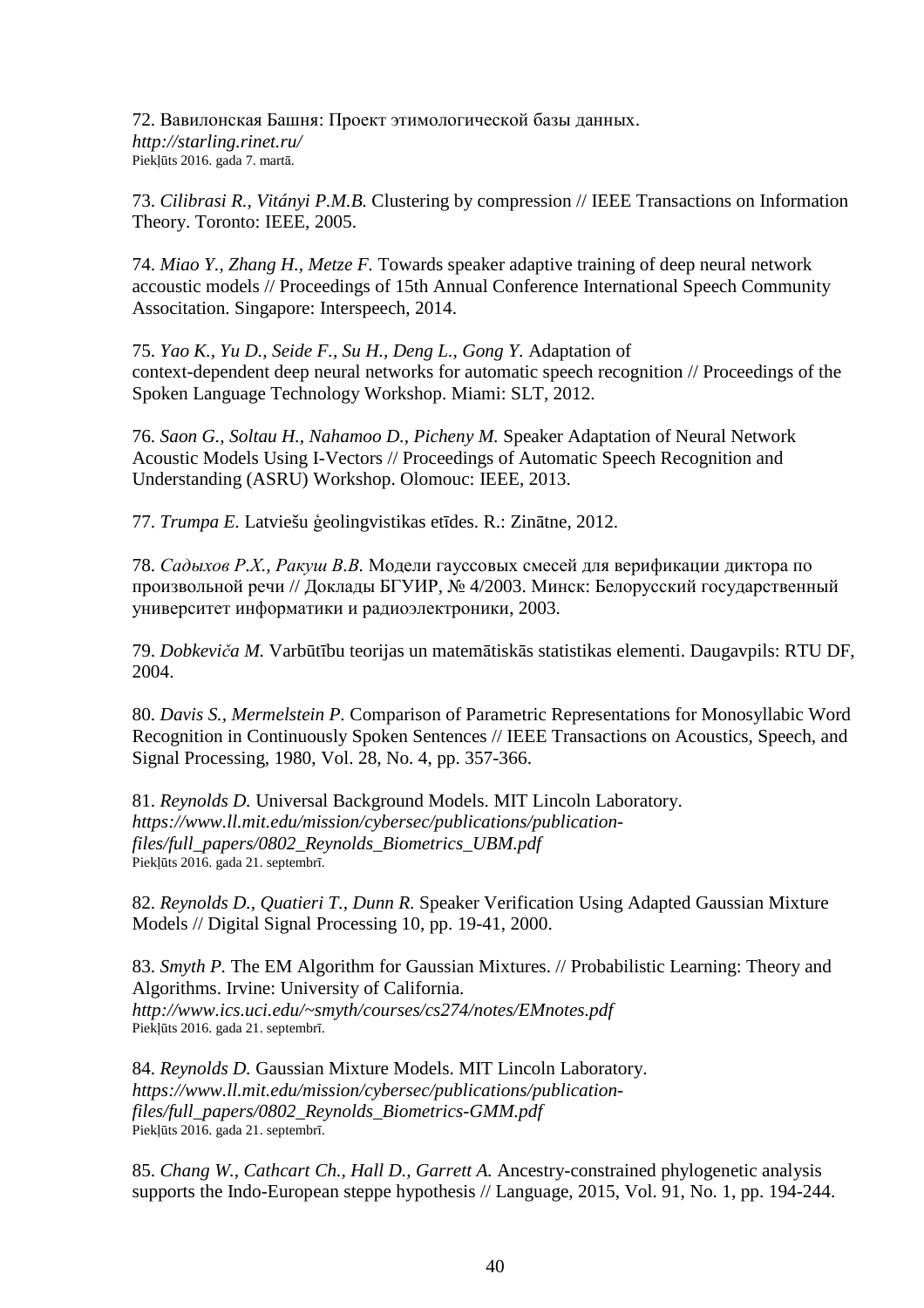86. *Hennig W.* Grundzüge einer Theorie der phylogenetischen. Berlin: Deutscher Zentralverlag, 1950.

87. *Hennig W.* Phylogenetic Systematics // Annual Review of Entomology, 1965, Vol. 10, pp. 97-116.

88. *Булатова Л.Н., Касаткин Л.Л., Строганова Т.Ю.* О русских народных говорах. М.: Просвещение, 1975.

89. *Zinkevičius Z.* Lietuvių kalbos tarmės. Kaunas: Šviesa, 1968.

90. *Chapman W.H., Olsen E., Lowe I., Andersson G.* Introduction to Practical Phonetics. Horsleys Green: Summer Institute of Linguistics, 1989.

91. *Кочерган М.П.* Вступ до мовознавства: Підручник для студентів філологічних спеціальностей вищих закладів освіти. - К.: Видавничий центр Академія, 2001.

92. *Scupin R.* Cultural Anthropology: A Global Perspective. Boston: Pearson, 2012.

93. *Левенштейн В.И.* Двоичные коды с исправлением выпадений, вставок и замещений символов // Доклады Академии наук СССР. Том 163, вып. 4, стр. 845-848. М.: Наука, 1965.

94. *Винцюк Т.К.* Распознавание слов устной речи методами динамического программирования // Кибернетика. Вып. 1, стр. 81-88. Киев: Наукова думка, 1968.

95. *Wagner R.A., Fischer M.J.* The string to string correction problem // Journal of the ACM. New York: ACM, 1974. Vol. 21, no. 1, pp. 168–173.

96. *Kaufman L., Rousseeuw P. J.* Finding Groups in Data – An Introduction to Cluster Analysis. New Jersey: Wiley, 1990.

97. *Van Noord G.* TextCat. *http://www.let.rug.nl/~vannoord/TextCat/*  Piekļūts 2004. gada 10. oktobrī.

98. *Han J., Kamber M., Pei J.* Data Mining: Concepts and Techniques. 3rd Edition. Waltham: Morgan Kaufmann / Elsevier, 2012.

99. *Drgas Sz., Dąbrowski A.* Generalized cosine similarity in I-vector based automatic speaker recognition systems // Signal Processing: Algorithms, Architectures, Arrangements, and Applications. Poznan: IEEE, 2013. Pp. 73-77.

100. *Bai Zh., Zhang X.-L., Chen J.* Cosine Metric Learning for Speaker Verification in the i-Vector Space // Interspeech 2018. Hyderabad: 2018. Pp. 1126-1130.

101. *Берзиньш А.У.* Сравнение балтийских языков методом n-грамм // Труды международной коференции «Корпусная лингвистика - 2004». СПб.: Издательство С.- Петербургского университета, 2004.

102. *Berzinch A.A.* La comparaison de typologie traditionnelle et de typologie phonolexique, basée sur la méthode des n-grammes, dans les dialectes baltes // Identification des langues et des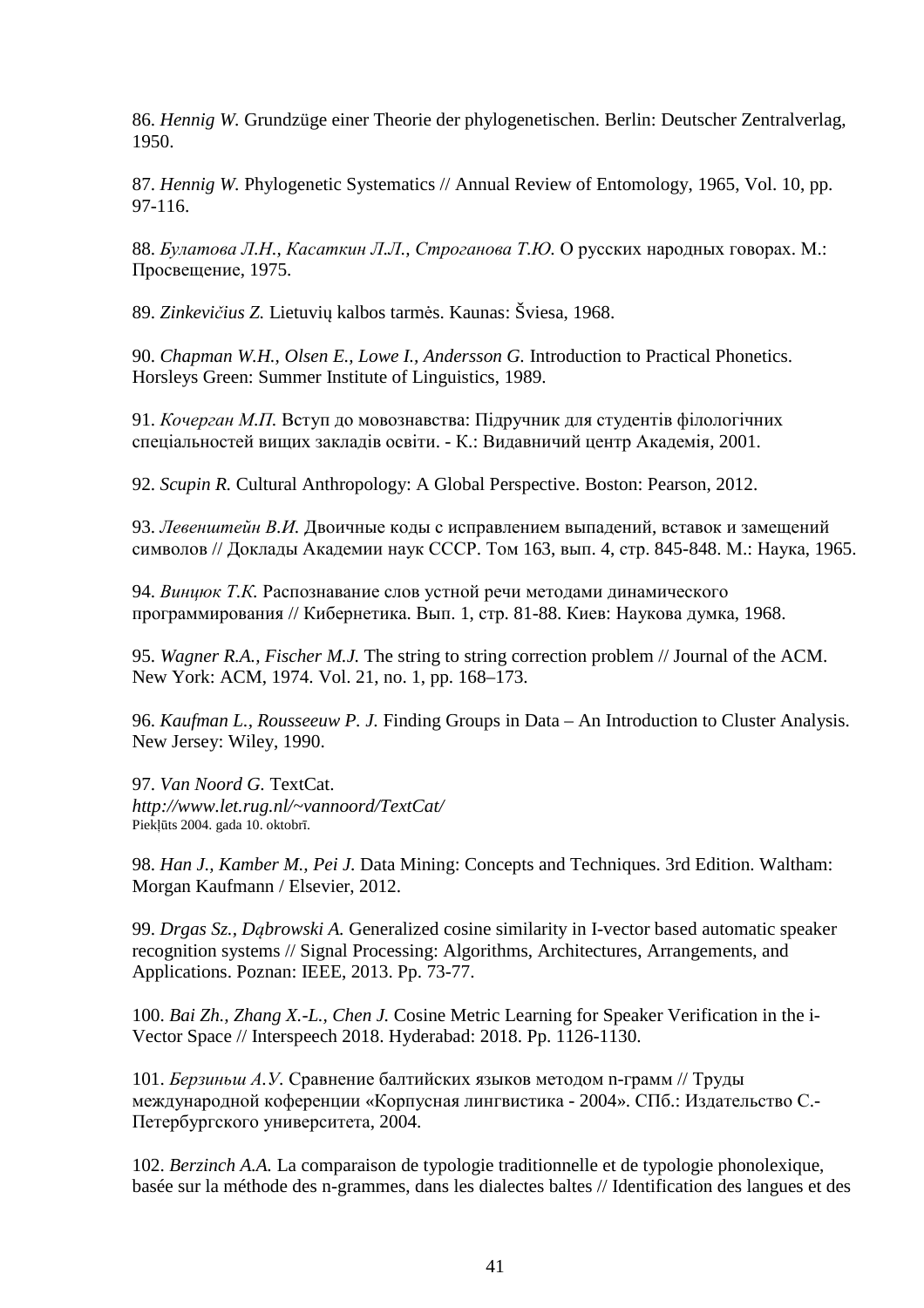variétés dialectales par les humains et par les machines. Paris: École National Supérieure des Télécommunications, 2004.

103. *Берзинь А.У.* Измерение фономорфолексического расстояния между латышскими наречиями путём применения расстояния Вагнера-Фишера // Труды международной конференции «Диалог 2006». М.: Издательство РГГУ, 2006.

104. *Bērziņš A.A., Grigorjevs J.* Latviešu izloksnēs sastopamo fonēmu telpa // Linguistica Lettica XVIII, R.: Latviešu valodas institūts, 2008.

105. *Берзинь А.* Возможности применения статистических методов распознавания речи для определения близости языков // Прикладна лінгвістика та лінгвістичні технології, Megaling-2009. Київ: «Довіра», 2009.

106. ბერზინი <sup>ა</sup>*.* ინფორმაციის მოპოვების პრინციპები ფონოგრამების ავტომატური ანალიზისთვის / Принципы сбора информации для автоматизированного анализа фонограмм // ქართული ენა და თანამედროვე ტექნოლოგიები - 2011. თბილისი: "მერიდიანი", 2011.

107. *Берзинь А.У.* Применение распознавателей фонем для автоматического определения уровня близости языков // Труды международной конференции «Диалог 2016». М., 2016.

108. *Bērziņš A.A.* Usage of HMM-based Speech Recognition Methods for Automated Determination of a Similarity Level between Languages // AINL Proceedings. «Springer», 2019.

109. *Berziñch A.A., Chavarría Amezcua M.A.* El espacio de los alófonos del español. Iesniegts publicēšanai «Lengua y Habla», 2020.

110. *Павлинов И.Я.* Введение в современную филогенетику (кладогенетический аспект). М.: изд-во КМК, 2005.

111. *Šimko J., Suni A., Hiovain K., Vainio M.* Comparing Languages Using Hierarchical Prosodic Analysis // Proceedings Interspeech 2017. Stockholm: 2017. Pp. 1213-1217.

112. Ekonomikas skaidrojošā vārdnīca. *Sast. aut. kol. R. Grēviņas vadībā.* R.: Zinātne, 2000.

113. Valodniecības pamatterminu skaidrojošā vārdnīca. *Atb. red. V. Skujiņa.* R.: LU Latviešu valodas institūts, 2007.

114. LVS ISO 5127:2005. Informācija un dokumentācija. Vārdnīca. Informācijas zinātnes termini (bibliotēkas, arhīvi un muzeji). R.: 2005.

115. Естественный язык. *http://ru.wikipedia.org/wiki/Естественный\_язык* Piekļūts 2019. gada 14. septembrī.

116. *Gay K.M.* Recent Advances and Issues in Computers. Phoenix, Arizona: Oryx Press, 2000.

117. Demogrāfija 2018, statistisko datu krājums. R.: Centrālā statistikas pārvalde, 2018.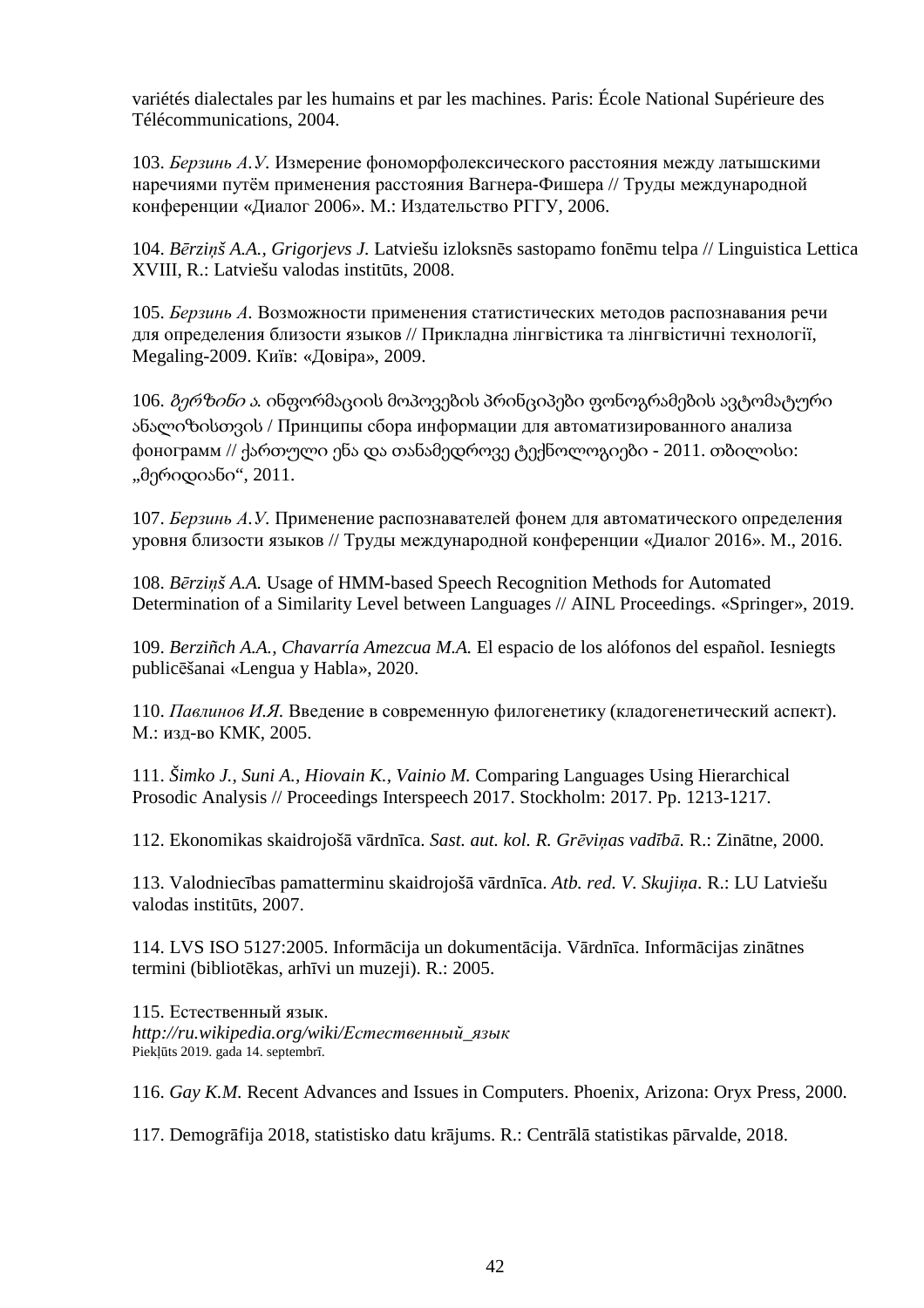118. *Mehl M.R., Vazire S., Ramírez-Esparza N., Slatcher R.B., Pennebaker J.W.* Are Women Really More Talkative Than Men? // Science, No. 317 (5832). Washington: American Association for the Advancement of Science, 2007.

119. *Liberman M.* Sex-Linked Lexical Budgets // Language Log. 2006/2007. *http://itre.cis.upenn.edu/~myl/languagelog/archives/003420.html*  Piekļūts 2019. gada 15. septembrī.

120. *Čmejrková S.* The (Re)Presentation Of The Author In Czech And Slovak Scientific Texts // Jezik in slovstvo, Vol. 52 , Issue 3–4. Ljubljana: Zveza društev Slavistično društvo Slovenije, 2007.

121. *Жеребило Т.В.* Словарь лингвистических терминов: Изд. 5-е, испр. и дополн. — Назрань: Изд-во «Пилигрим», 2010.

122. *Sarkar A., Matrouf D., Bousquet P.-M., Bonastre J.-F.* Study of the Effect of I-vector Modeling on Short and Mismatch Utterance Duration for Speaker Verification // Interspeech Proceedings. Portland, 2010.

123. *Громова Н.М., Громова Н.И.* Основы экономического прогнозирования. Учебное пособие. Старая Русса: Старорусский политехнический колледж, 2007.

124. *Markovičs Z.* Ekspertu novērtējuma metodes. R.: RTU izdevniecība, 2009.

125. Экспертное оценивание. *http://ru.wikipedia.org/wiki/Экспертное\_оценивание* Piekļūts 2019. gada 31. oktobrī.

126. *Бешелев С.Д., Гурвич Ф.Г.* Экспертные оценки. М.: «Наука», 1973.

127. *Sleator D.D., Tarjan R.E., Thurston W.P.* Rotation Distance, Triangulations, and Hyperbolic Geometry // Journal Of The American Mathematical Society. Volume 1. Number 3. July 1988.

128. *Duda J.* Practical estimation of rotation distance and induced partial order for binary trees. Cornell University, 2016.

129. *Chen Y.J., Chang J.M., Wang Y.L.* An efficient algorithm for estimating rotation distance between two binary trees // International Journal of Computer Mathematics. Vol. 82, No. 9, September 2005, Taylor & Francis.

130. *Dehornoy P.* On the rotation distance between binary trees // Advances in Mathematics. No. 223. Elsewier: 2010.

131. *Caspersen K.M., Madsen M.B., Eriksen A.B., Thiesson B*. A Hierarchical Tree Distance Measure for Classification // Proceedings of the 6th International Conference on Pattern Recognition Applications and Methods. Porto: "SCITEPRESS", 2017.

132. *Полегенько А.Ф., Князский О.В.* Оценка относительной компетентности экспертов в экспертной группе с использованием матриц парных сравнений // Озброєння та військова техніка. № 3. Київ: Центр. НДІ озброєння та військ. техніки ЗС України, 2014.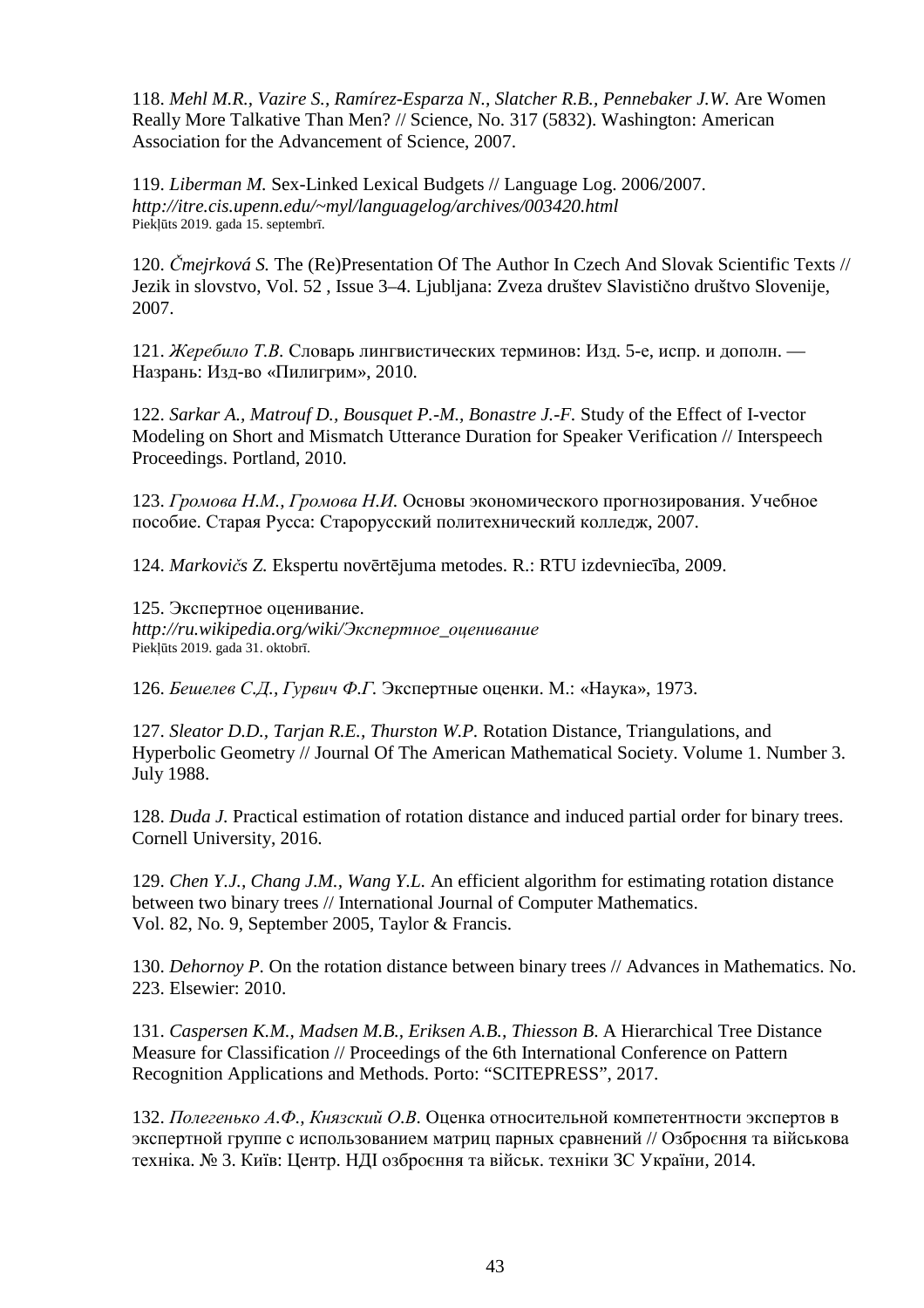133. *Бурков Е.А.* Определение компетентности экспертов на основе поставленных ими оценок // Известия СПбГЭТУ «ЛЭТИ». № 4. Санкт-Петербург, 2009.

134. *Берзинь А.У.* Применение i-векторов для автоматизированного определения уровня близости языков // Труды Института системного программирования РАН. Том 31, № 5. М.: ИСП РАН, 2019.

135. *Bērziņš A.A.* Automated Comparison of Natural Languages – Software and Datasets of the Dissertation (Thesis). "Zenodo", 2019. *http://doi.org/10.5281/zenodo.3527981*  Piekļūts 2019. gada 4. novembrī.

136. Preliminary recommendations on Corpus Typology. EAGLES – Expert Advisory Group on Language Engineering Standards Guidelines, 1996. *http://www.ilc.cnr.it/EAGLES96/corpustyp/corpustyp.html*  Piekļūts 2019. gada 5. novembrī.

137. *Maia B.* What are comparable corpora? // Proceedings of the workshop on Multilingual Corpora: Linguistic Requirements and Technical Perspectives. Lancaster: Saarland University, 2003.

138. Comparable Corpora // MT Research Survey Wiki. University of Edinburgh. *http://www.statmt.org/survey/Topic/ComparableCorpora*  Piekļūts 2019. gada 5. novembrī.

139. Similarity (State of the art) // ACL Wiki for Computational Linguistics. The Association for Computational Linguistics. *https://aclweb.org/aclwiki/Similarity\_(State\_of\_the\_art)*  Piekļūts 2019. gada 6. novembrī.

140. *Nissani M.* Fruits, Salads, and Smoothies: A Working Definition of Interdisciplinarity // The Journal of Educational Thought (JET) / Revue de la Pensée Éducative. Vol. 29, No. 2. Calgary: Werklund School of Education, University of Calgary, 1995.

141. EURAB report makes recommendations to promote interdisciplinary research // CORDIS, EU research results. European Commission, 2004. *https://cordis.europa.eu/article/rcn/21983/en*  Piekļūts 2019. gada 6. novembrī.

142. Par prioritārajiem virzieniem zinātnē 2018.–2021. gadā. Kopsavilkums. Izglītības un zinātnes ministrijas Augstākās izglītības, zinātnes un inovāciju departaments, 2017.

143. *Тимофеев К.А.* Религиозная лексика русского языка как выражение христианского мировоззрения: учебное пособие. Новосибирск, 2001.

144. Muzeoloģijas terminu vārdnīca. R.: Latvijas Muzeju asociācija, 1997.

145. *Balodis M.* Kurzemes cietoksnis // Austrālijas latvietis. Nr. 2855. Haknija, 25.VII.2007.

146. *Gārša A.* Minoritātes Latvijā vēsturiskā skatījumā // Brīvā Latvija. Nr. 22. 11.VI.2011.

147. Solomon Kullback. *https://en.wikipedia.org/wiki/Solomon\_Kullback*  Piekļūts 2020. gada 8. februārī.